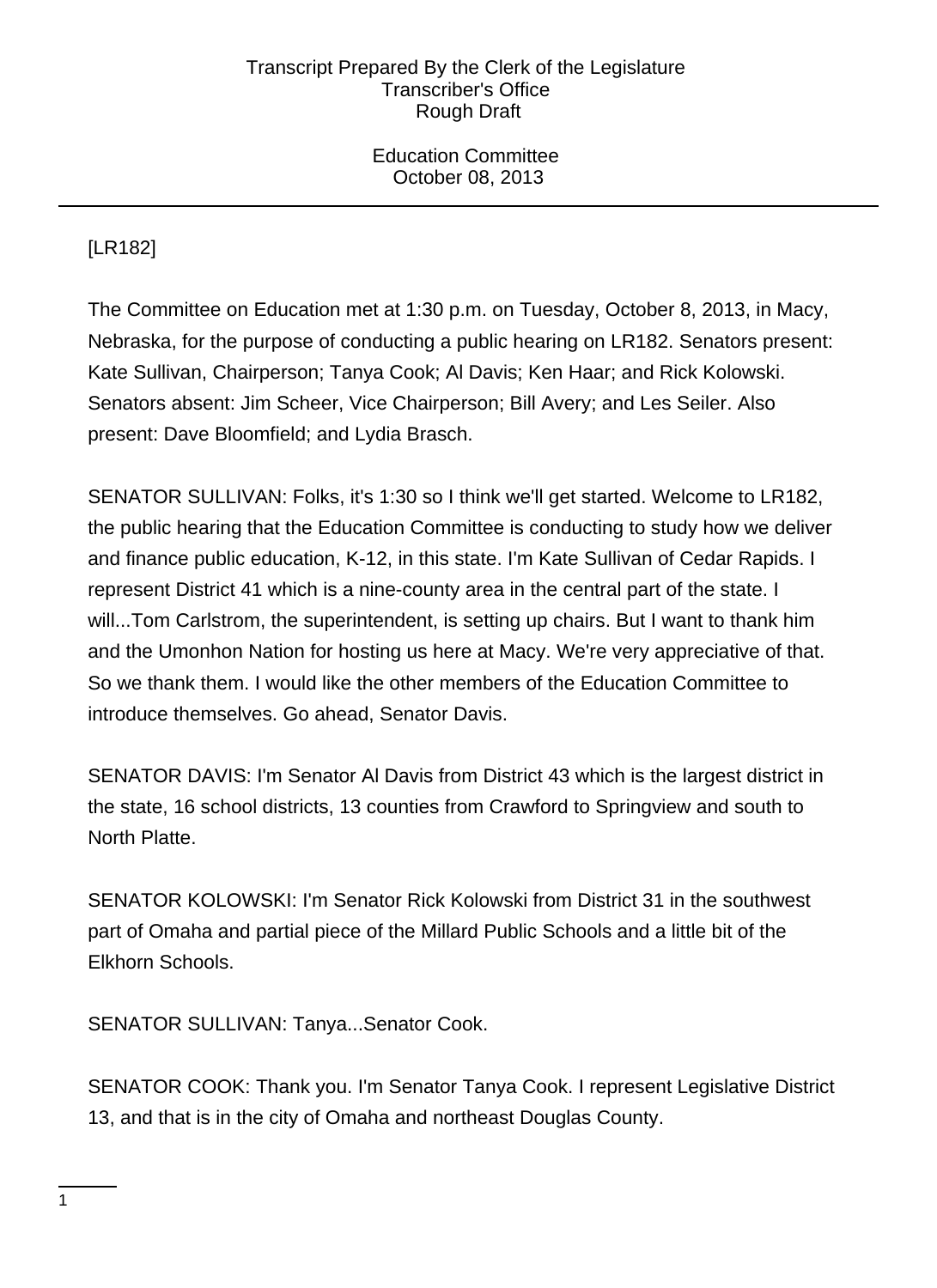Education Committee October 08, 2013

SENATOR HAAR: Hello, I'm Ken Haar. I'm Legislative District 21 representative which is northwest Lincoln and then the northwest corner of rural Lancaster County.

SENATOR SULLIVAN: We have three additional members of the Education Committee that were not able to be with us today, Senator Avery of Lincoln, Senator Seiler of Hastings, and--who am I forgetting--Senator Scheer of Norfolk. Also, we have a guest senator here. Senator Bloomfield, would you like to introduce yourself?

SENATOR BLOOMFIELD: I think most of you know probably know who I am. I'm basically your state senator, District 17, Dave Bloomfield. Thank you. Thank you for being here and thanks to the rest of the committee for holding the hearing up here in our district. It's a good thing to have up here.

SENATOR HAAR: And if you have complaints, he's the man to see. (Laughter)

SENATOR SULLIVAN: We have three staff people from the Education Committee that are here to help us and also make sure that the hearing gets appropriately recorded. To my left is legal counsel Tammy Barry. My far right is legal counsel LaMont Rainey. And to his left is Mandy Mizerski who is the committee clerk. So that's who we have here today, and all of you as well. And I thank you all for being here. This is the last of six hearings that we've had in the Education Committee. They've all been very well attended. And we've been very appreciative of that because in our quest in this LR182, we have had our listening ears on. And that's exactly what we wanted to do is listen to you because when we first received the charge of this legislative resolution when the committee met for the first time, we decided we wanted to start with a blank slate. Not only were we interested in looking at the current TEEOSA formula and what is and isn't working, but just as importantly, we wanted to look beyond those boundaries and see if there are some different approaches that we could take to how we fund public schools. By virtue of the fact that I'm Chair of the committee, I also sit on the Tax Modernization Committee. So I've been attending and participating in those hearings as well, and you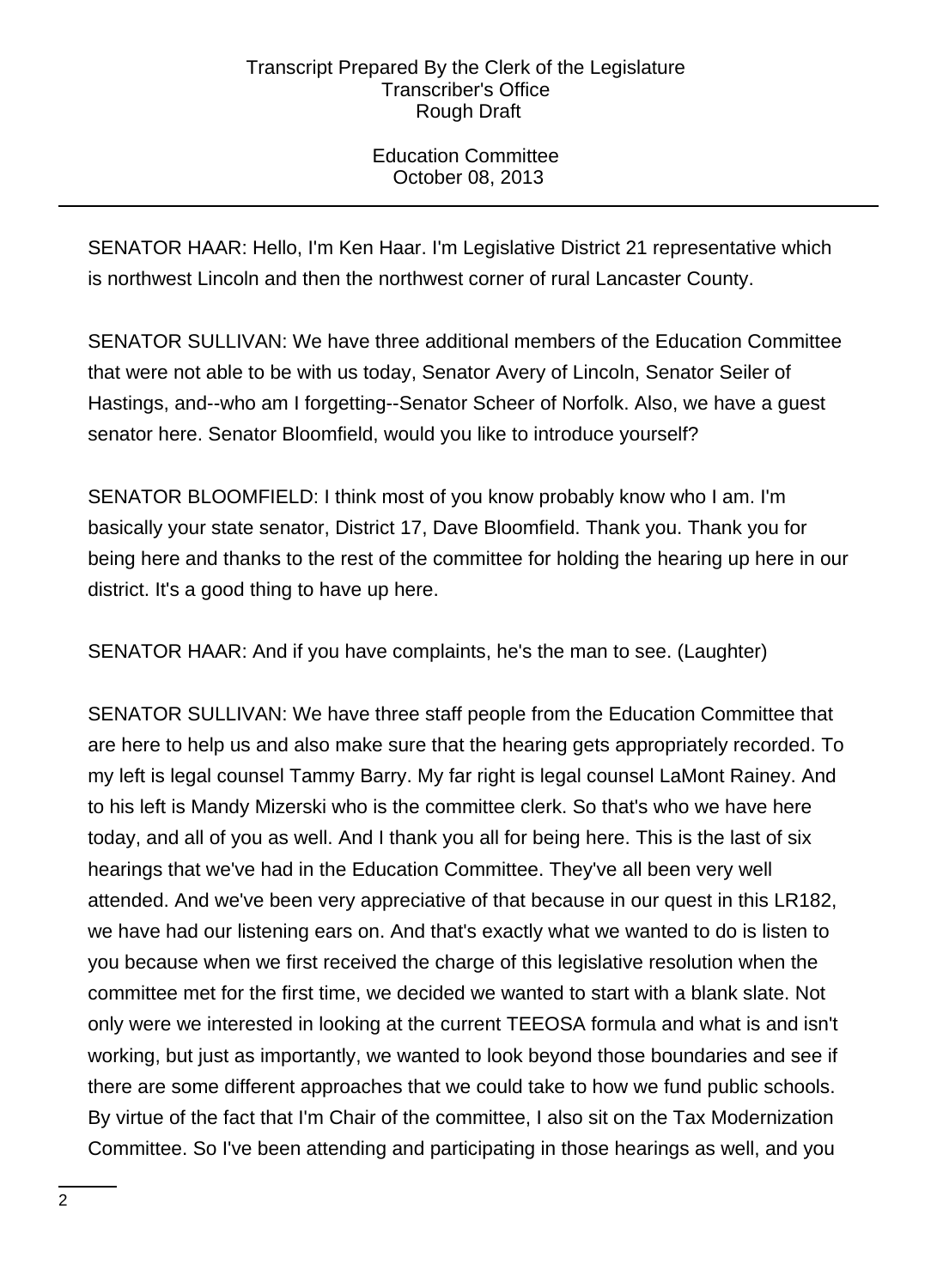Education Committee October 08, 2013

can be sure that we heard a lot of comments from taxpayers on how we fund schools and the property tax burden. And so I'm quite sure with two more hearings from the Tax Modernization Committee yet to be held, after those conclude, it's...we have the expectation that this committee and the Tax Committee are going to meet to discuss some of the things that we've been hearing. As I said, the committee wanted to start with a blank slate. We've had several Executive Sessions, kicked around some ideas. But we have not come up with any consensus on any ideas, nor have we even come close to making some recommendations. So we are still, as I said, very much in a listening mode and are very appreciative of the comments that you'll bring to us. So as far as the logistics of the hearing, I believe the green sheets are in the back of the room. Is that right, Mandy? [LR182]

# MANDY MIZERSKI: Yes. [LR182]

SENATOR SULLIVAN: So if you do plan to testify, I'd like you to fill out one of those green sheets. And when you do come up to testify, bring it with you and give it to LaMont. We ask that you fill that green sheet out in its entirety. After you drop off the green sheet and then come to the chair up here to testify, please state your name and spell it so...again, so we have an accurate record. If you'd rather not testify but want your name on record as being here, you can sign the sheet in the back. The same way, if you have written comments that you'd like to have entered into the public record, you can so note that and give those to LaMont as well. If you have handouts for the committee, I hope that you have 12 copies so that all of us and the staff can have copies as well. Ask that you turn off your cell phones. I think we're such...let's see. We've tried to limit...I think everyone at all the hearings has had opportunity to testify who has wanted to testify. And I don't think that will...I think that will be the case here today as well. But still, I'm using the five-minute rule. So we are going to time the testimony and hope that you'll abide by that. The little black boxes are here to record our comments as well as yours. And I think they're kind of sensitive so, you know, hold your comments to a minimum out in the audience. But to date, that has not been a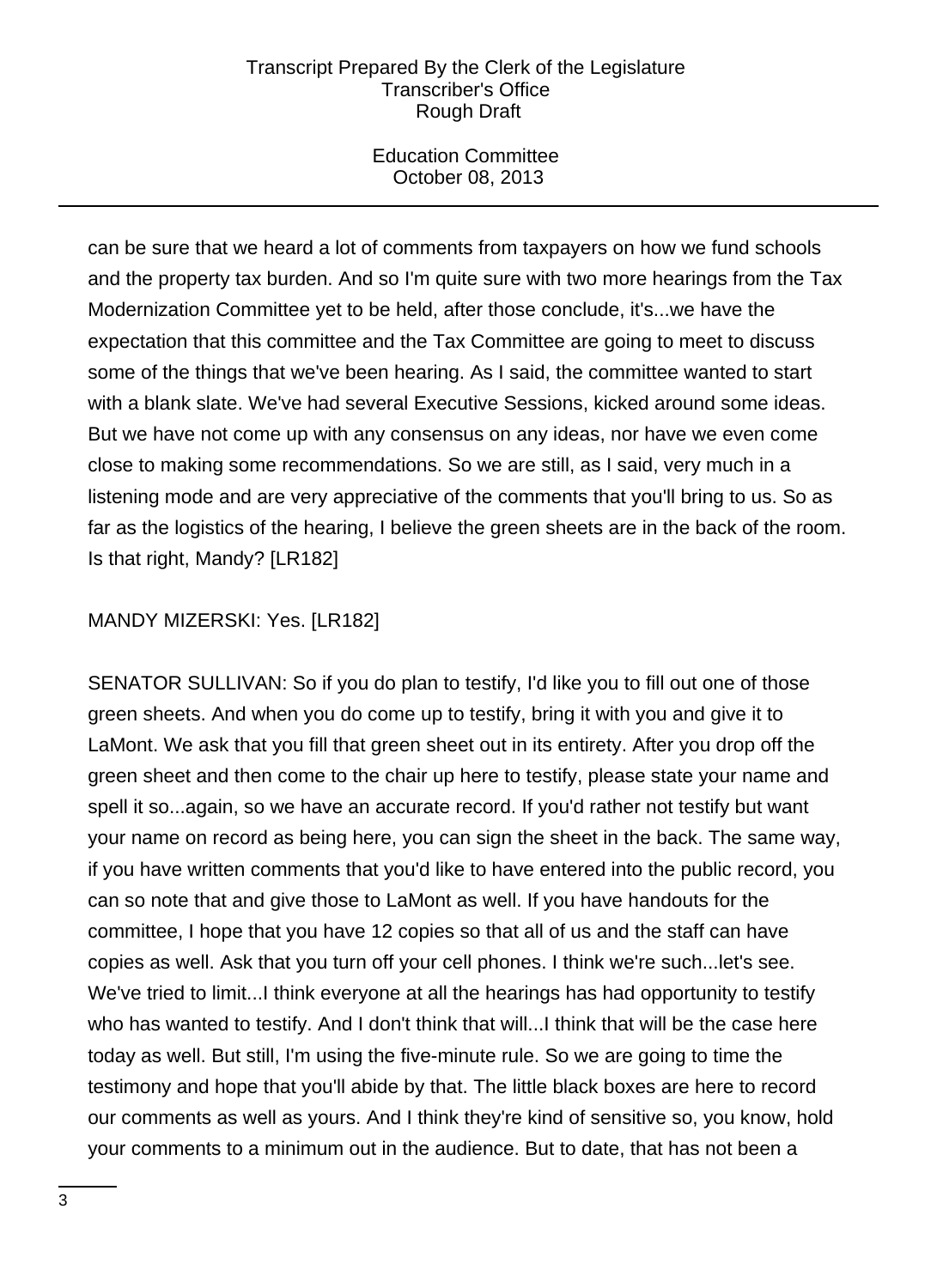# Education Committee October 08, 2013

problem. We haven't had any outbursts or anything like that and I don't anticipate that to be the case today as well. Okay, I think that pretty much takes care of it. And as I said, this will open the hearing on LR182 and entertain our first testifier. We do have two hours. (Laughter) [LR182]

SENATOR KOLOWSKI: And this could be a world record. [LR182]

SENATOR SULLIVAN: Welcome. [LR182]

JON HABBEN: Nice to see you, Senator Sullivan. [LR182]

SENATOR SULLIVAN: Thank you. [LR182]

JON HABBEN: Everybody, nice day. We should be outside. But in lieu of that, over the last several weeks...excuse me, Jon Habben, J-o-n H-a-b-b-e-n, Nebraska Rural Community Schools. Over the last several weeks, we've been having district meetings. We have six districts in our association, have two more to go, but a lot of discussions, a lot of listening, a lot of trying to understand each other. I think the obvious is that in our association when you look at nonequalized districts and equalized districts, we probably have about half of our membership in each camp. There's also another camp and that's the group that is slightly or recently nonequalized and those that are barely equalized, particularly if those folks are at \$1.05. So we have to recognize it's not just equalized and nonequalized. There is that third group that is certainly a large part of our association. A couple of just general comments: Ag land valuations over the last five years, quite honestly, you're all aware they've increased so significantly that one of the questions that I run into is, so what would this formula have looked like if ag land valuations had just increased 5 percent a year? How much different would the discussion be? How much discussion would we be having? How much money would the state need to put in given that the needs would all have been calculated the same way anyway? So that question kind of looms over the whole thing. The TEEOSA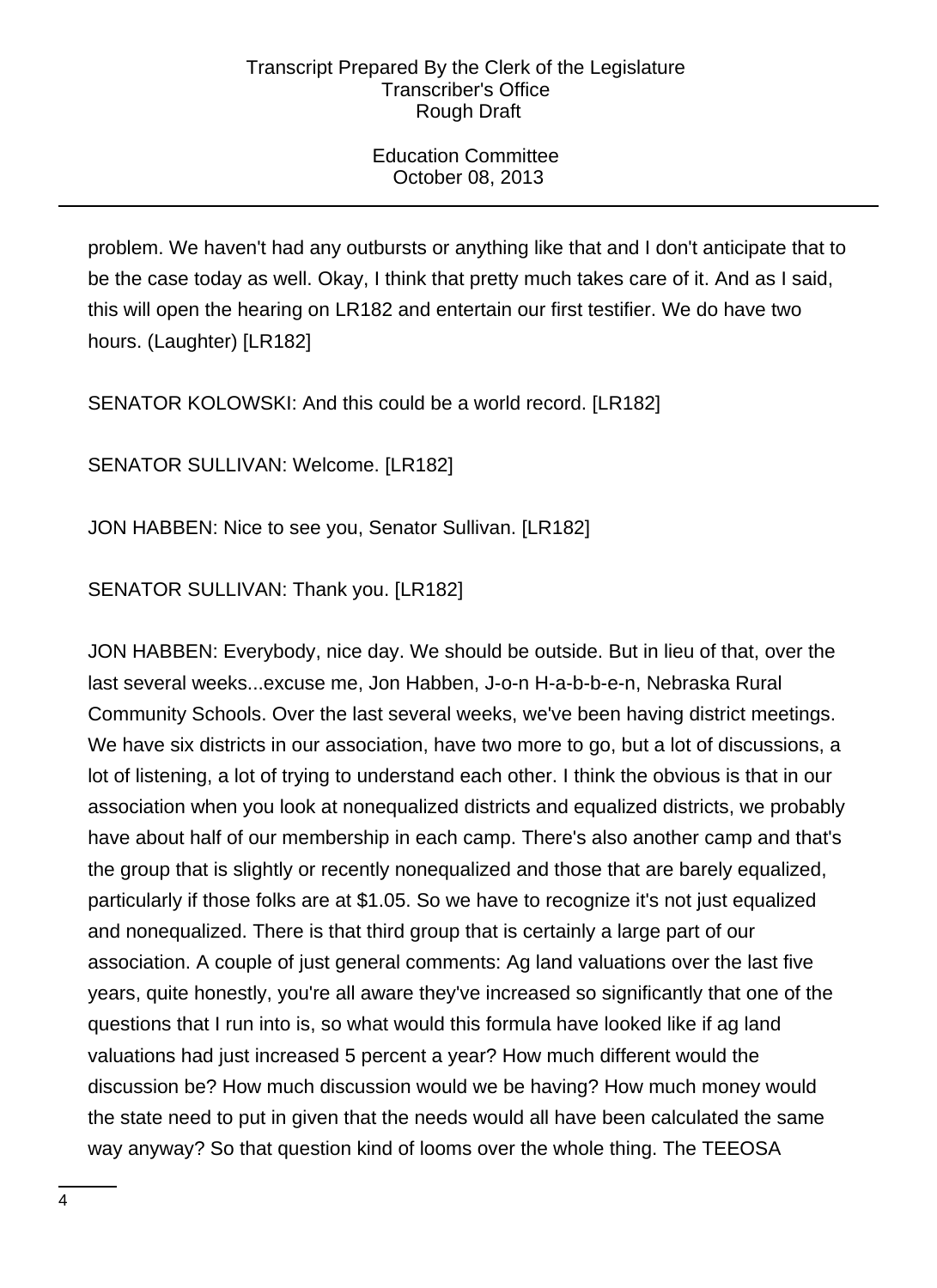Education Committee October 08, 2013

support for equalized districts, there's no question it's important. There's no question that...how to calculate basic funding, which allowances to put in, reexamining those periodically is probably a reasonable thing to do. The dilemma that we're faced, and I was...up until three years ago, I had been a superintendent for 17 years. The dilemma is being on the receiving end of what's coming next. What's going to change next? Will we be able to react? Will we not be able to react, all of those kinds of things that you've heard many, many times. One of the concerns in our districts, the growth in local taxes paid as equalization aid has flowed out of Nebraska, I think sometimes in trying to reduce this discussion to, "What's your levy," we sort of forget that about \$200 million in TEEOSA aid has walked away from the rural community districts across the state. Now when you look at it that way, all of sudden it becomes very apparent it's not just about levy. The local taxes paid have dramatically increased. And of course, most of that has been focused on ag landowners, whether ranchers or farmers. Now that doesn't mean the levy is a number we should just forget about because we do have to deal with \$1.05 and the discussions about, well, maybe that's outlived its usefulness, maybe it ought to be \$1.07 or \$1.10. But we do have to pay attention to taxes paid, not just the levy. Low levy doesn't necessarily mean that blanket statement--well, they got plenty of money--because taxes paid indicate that they are, without question, paying it out. The pressure on local taxes to pay for larger and larger portions of a district budget may certainly restrict educational opportunity in rural community schools. Obviously, that's a contradiction to what everybody hopes for and wants. We've talked somewhat about, well, why don't you just have distance learning? Why don't you...there's a piece in the formula that recognizes distance education. Why don't you just use distance education? Well, access is one thing. The quality of contact between teacher, curriculum, and student is beyond access. And I think we've got to step back away from that assumption that distance learning means everything and go back to a more realistic cost of good education which is quality teachers in classrooms with kids. Also suffering under this pressure is the ability to attract and maintain a strong faculty. You know, in rural community schools, the salary schedule only goes so far down and so far to the right, obviously, that being still 70, 80 percent of a district's budget. But the needs side of the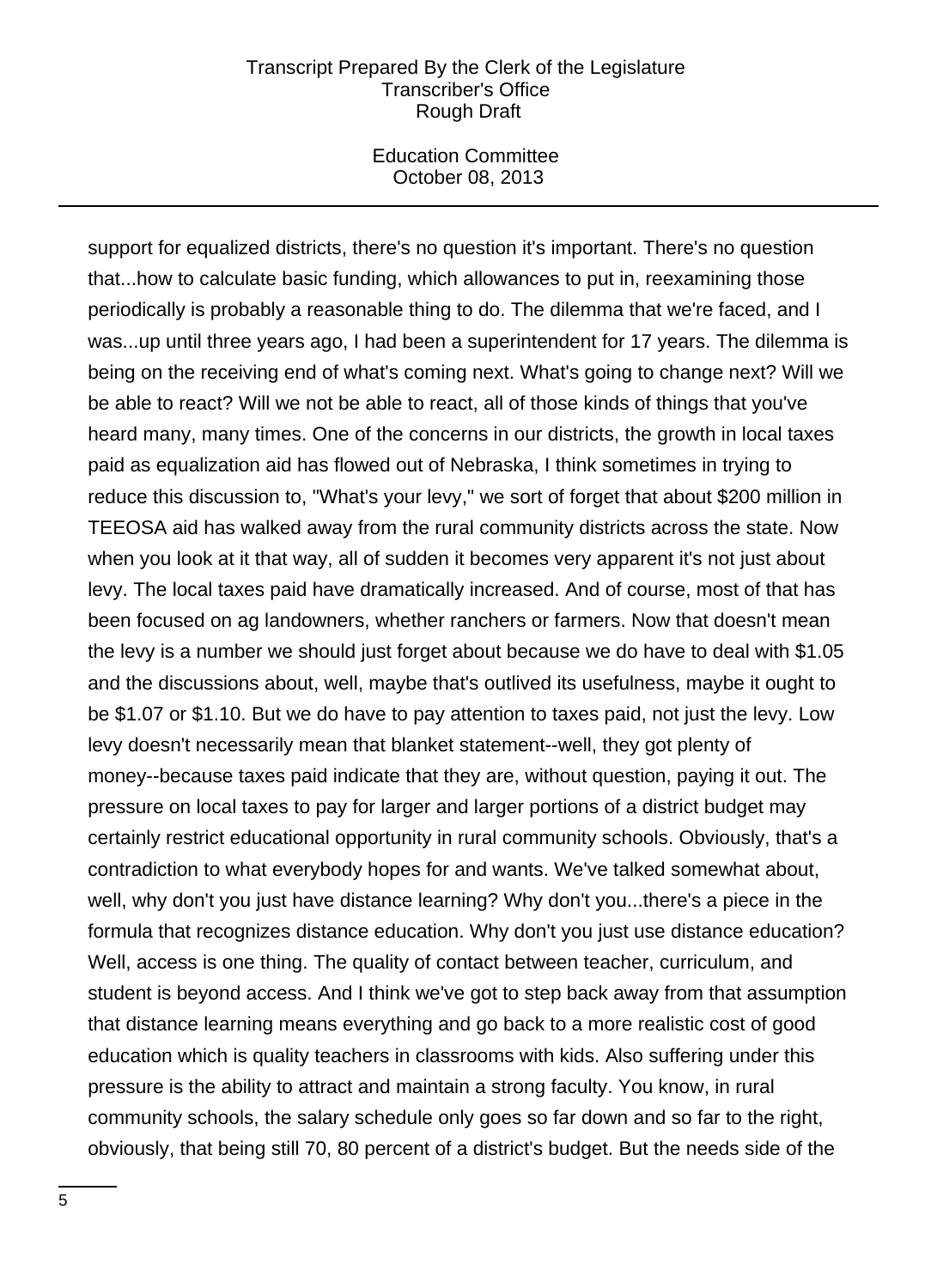Education Committee October 08, 2013

equation for a rural community school grows slower because of that. We are trying to compete, but we're trying to compete with less ability to attract those teacher...hard enough just to find the combinations of teachers in rural settings. But now you complicate it by a more limited salary structure, salary and benefit structure to give them. But maybe the most visible piece, and you heard it from several superintendents at past hearings, the whole issue of deferred maintenance, transportation, security and safety, all of those physical things that are in any given rural community school district--and I'm not saying these don't exist in every school district--but in rural community school districts, there is that tendency to see if we can go forever on that new building, that new gym, that new whatever. You've all joked about the phrase, gosh, the new building is now 40 years old. That's the norm in rural community schools. And bond issues become even tougher to deal with now because of the increase in taxation, the increased pressure, the increased outlay; all of sudden talking about a bond issue or expanding budget authority becomes a much tougher discussion in rural areas. One of the...there are two areas I do want to emphasize though. And special education and early childhood, our association has worked pretty hard the last couple of years to highlight this issue of special education reimbursement, highlighting the fact that over the last dozen years it's gone from 80 percent, if it ever was that high, down to maybe 55 percent. Every superintendent, every business official will tell you that that means that you are taking regular education decisions and funds and paying special education needs. You create a competition which...I hate to use that word. But you create...maybe it's an uneasy relationship between special education and regular education because you can't walk away from special education requirements and needs. They are still there. They have continued to grow; funding has not. And thankfully, the \$10 million increase, the increases to 5 percent for this biennium, absolutely thankful for those things, no question about it. But special education, the need for reimbursement doesn't just stop there. It's a much greater need. And it needs to be addressed if at all possible. One of the questions that was talked about in some of our meetings was, so...okay, so we've got a 5 percent in year 2 and the formula calculates out. What if the formula leaves money there? I've got two excellent examples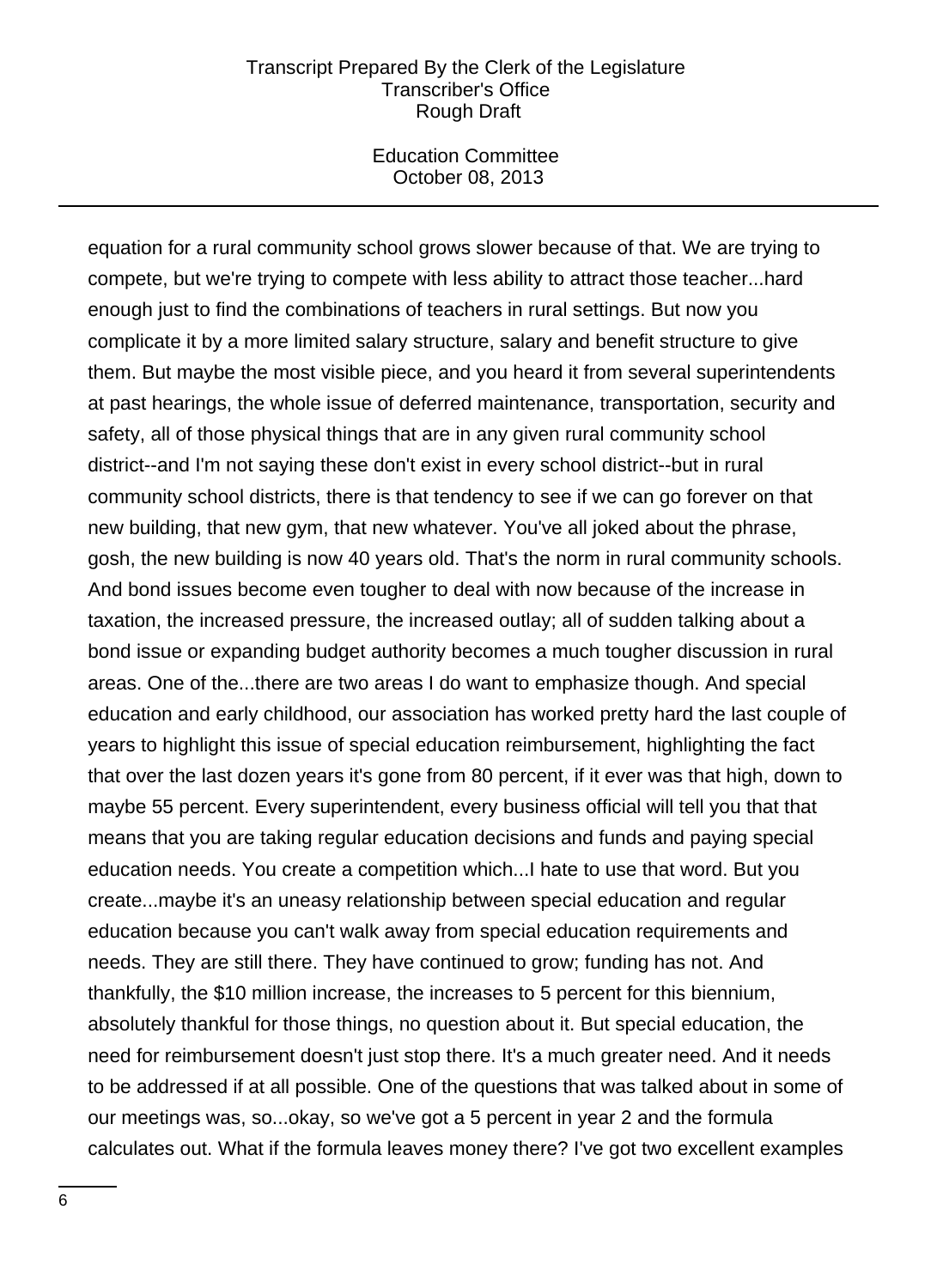Education Committee October 08, 2013

of where to put it rather than arguing about the formula. Put it in special education and put it in early childhood, even if it's only a year or two. All school districts have those needs. All school districts recognize how important those issues are, and certainly as far as high-priority need, no question about that. I don't think you'll get that argument from anybody. Constraints on spending, you've heard a lot about this over the last few years. And the idea that...well, nonequalized districts will express their frustration. My gosh, we don't get any equalized money. Why on earth are you restricting our spending? Well, you back up. You talk about the statewide GFOE and all those kinds of things. That's understandable. But it does bring up a point that a district that may have a willingness on the part of its board to grow its programs or grow its curriculum still has to deal with that spending as if it did not have those resources. And I think that's something that really...I'm glad things are going back to the pre-LB235 levels. But I think that's something that warrants being addressed, that entire concept of spending authority and unused budget authority to be able to prepare for the unforeseen or maybe the growth that you know is coming. Those things are pretty important. We got into a lot of discussions about the allowances. And it's typical, you know, you talk about the formula. So what do you talk about? You talk about the allowances. Okay, what works? What doesn't? What do you like? What don't you like? I will tell you that the teacher education allowance and the instructional time allowance find very little support in the discussions that I've had with school districts. And it's not whether or not they receive some money through the formula from them. Setting that aside, you consistently hear, well, yeah, those are important things, but I don't think the formula ought to be the piece that deals with it. And so you don't see that kind of support to continue those two elements, at least I have not seen it. Now when you look at the other allowances, you can find support for those other allowances. You know, nobody is going to say, you know what, I think we ought to eliminate poverty, or, I think we ought to eliminate LEP or the...no, you don't find support for really getting rid of those other allowances. Now you can always argue whether the mathematical balance is appropriate. But at the same time there seems to be general support for those. I will mention one thing about any of the allowances, however, and I think it kind of came to light as the summer school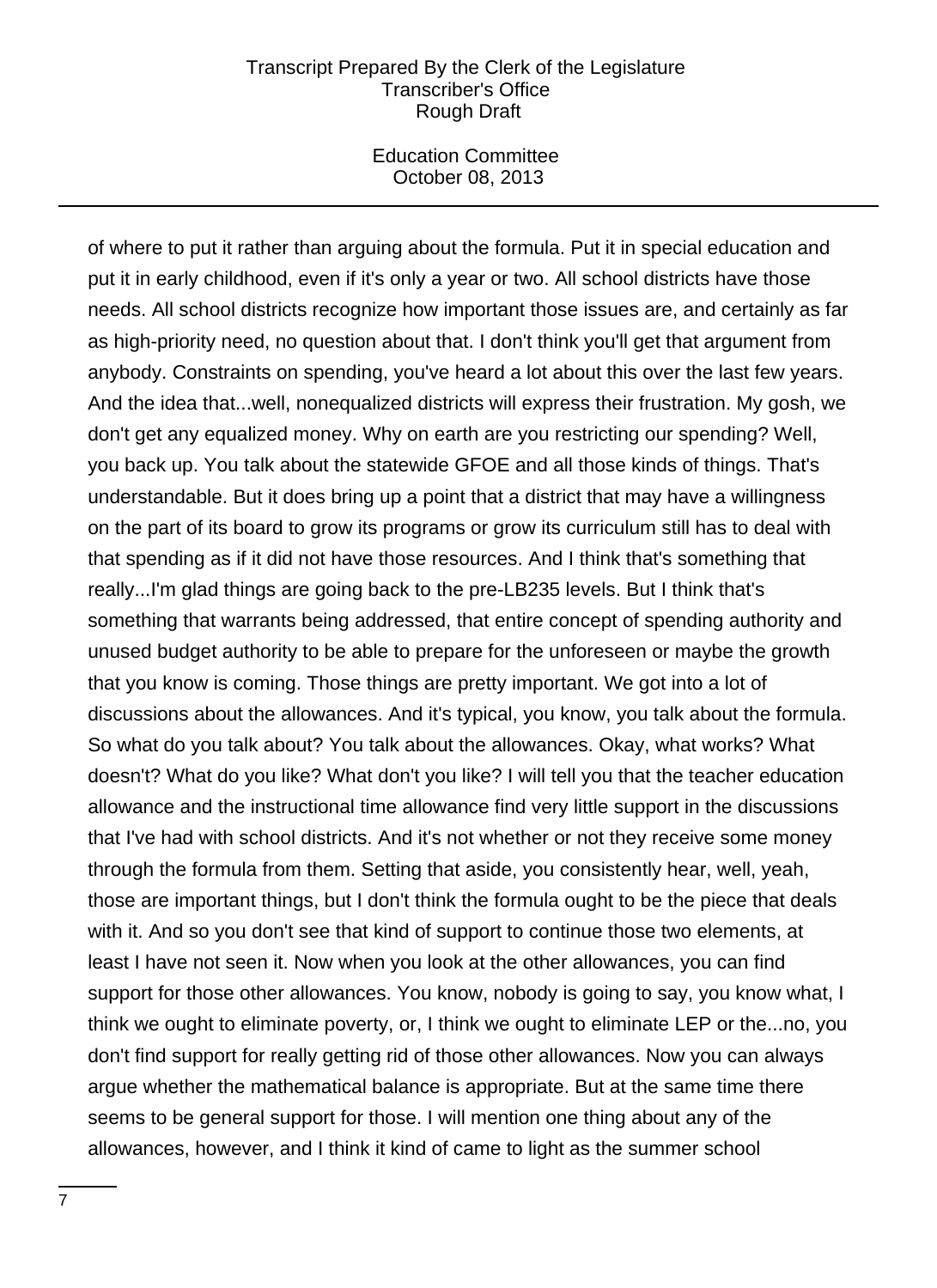Education Committee October 08, 2013

discussion developed last year...all of sudden the concern that expenses are counted or students are counted more than one time. I don't know how much of an issue that is. I know the attempt to deal with summer school and poverty and LEP last year was an attempt to deal with what might have been duplications there. Whether those duplications exist in other places, it's a reasonable thing to look at. It's part of the due diligence I think as to whether a formula is doing what it's doing. A number of other concepts that have brought forward: having an element of the formula be of what's loosely termed a foundation aid; finding a way that, in a meaningful way, for having nonequalized districts be a part of the formula. I don't think most nonequalized districts, especially when you're talking about levies of under 80 cents, I don't think they're asking for equalization aid. I don't hear that. What I hear is a concern as to, well, here's our formula. And in 2013-14 we have 114 districts that left out. Valuation is liable to keep significantly increasing on ag land. Valuations don't seem to be making much of a jump in total in our more urban areas. So what's happening? Are we just continually headed for more money flowing out of rural Nebraska? Are we just continuing to plan for: soon it will be 120, soon it will be 125, and so on in terms of districts not participating in the formula beyond what elements are left to calculated? Those are concerns that I think aren't just simply answered by, well, you're nonequalized because of your levy, so end of discussion. I think there needs to be more examination on that issue of a formula that addresses the diversity maybe less than adequately. One area that I wish we would have held on to over the last few years: state aid stabilization. We have need stabilization, an examination of whether or not the needs would need to be stabilized to maybe hold state aid...equalization aid from dropping too rapidly. But you know, in...there are districts that have lost major amounts of equalization aid that have not qualified for need stabilization because some of their factors have declined. But the reality of it is you're still maintaining a curriculum. You're still maintaining a facility. You're still maintaining teachers and so on and so on. And so to assume that that is answered...or the protection is answered with a need stabilization I think is to leave out all those other districts that may not qualify for that but yet have heavy losses of equalization funds, some districts that have gone from \$2 million or \$3 million to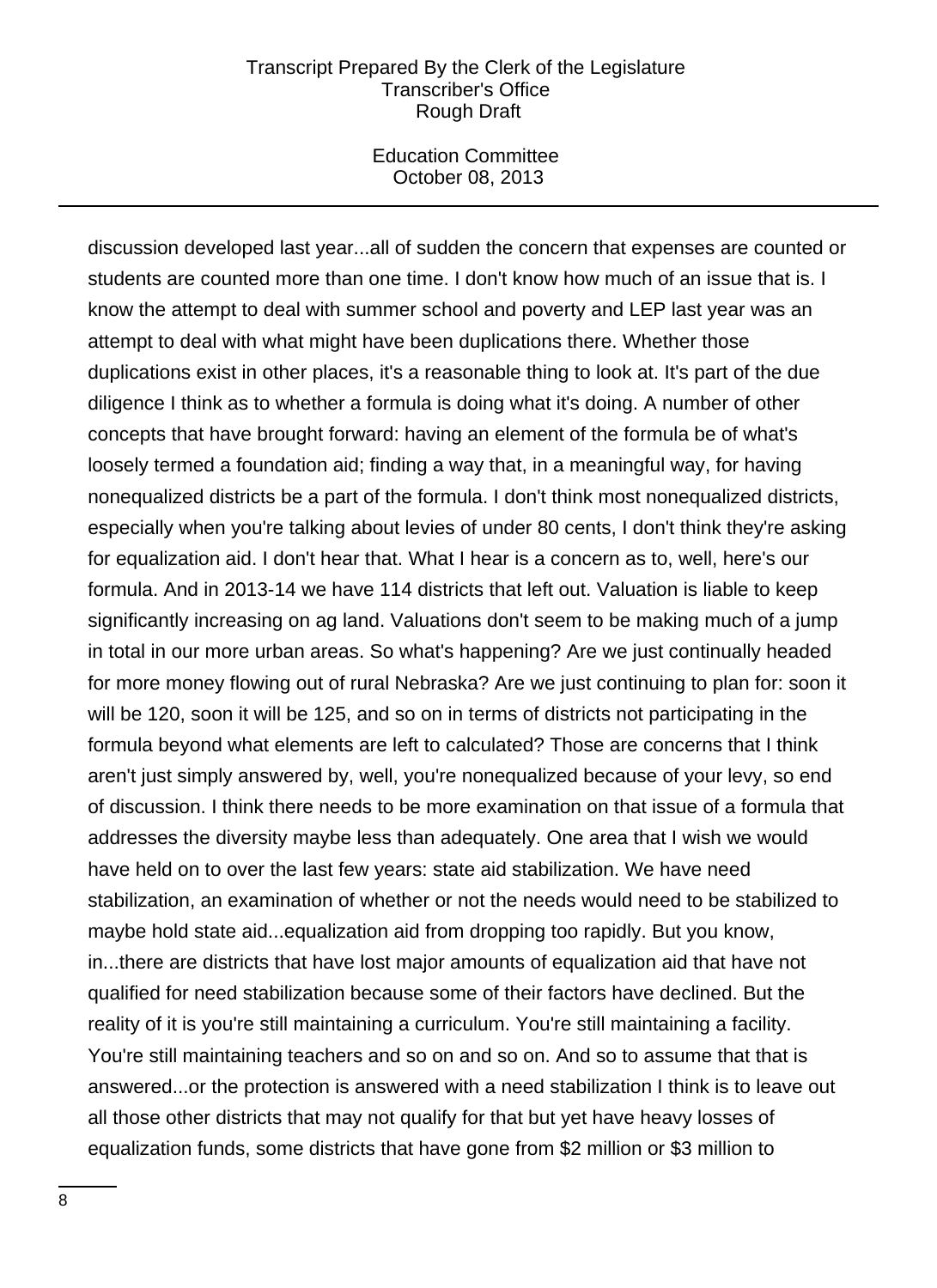Education Committee October 08, 2013

nonequalized. It's a rather significant and obvious circumstance. Along with that, the whole idea of buffering change, we hear, gosh, I wish I would have known that but it's too late to do anything to do about it. That's on the needs side of the formula. But on the resource side of the formula, the ag land spikes that have been such a part of our valuations for the last five years, maybe there needs to be some degree of ratcheting there. Again, what would have happened had the annual increases relative to state aid been limited in some fashion so that the resulting declines in equalization aid would not have been so sharp in such a short period of time? The LER, gosh, I wish that wasn't a balancing factor, but we know to some degree it is. The LER gets used to fit a target. Sure wish full funding meant that we weren't trying to fit a target and fully funding it. I think everybody wishes that. But it is a dilemma. We would sure like to see the LER stay put in one place and stay there. I'm glad it's back to...or will be back to LB235...or pre-LB235 levels. But leaving it one place I think is part of that trying to ensure predictability and planning. You've asked about local sales and income taxes. I don't find much interest in that discussion among colleagues in rural Nebraska. And I think part of that is simply from, so how much sales tax can we generate? And what if our community has already added a half-cent to pay for the swimming pool? You know, what is it that we're doing here? And I think those concerns are somewhat...maybe it's too simplistic of an assumption that it won't work. But I think there is that assumption that it won't work. And so you don't...I don't see support for local sales and income taxes. I know other states, like Iowa, you can levy at a certain...I think it's a local income tax, but you have to target it for transportation or curriculum. You know, there are ways to do those things. But just generally adding to your resources, I don't hear much support for that anyway. It's questionable whether TEEOSA has been meeting its goals. Tax equity, well, if it...in terms of levy, but in terms of taxes paid, worse. Is it funding 45 percent of the public education bill? Well, no. Do we have educational opportunity relatively balanced across the state? Well, no. And maybe those are impossible problems. But at the same time, I think in your attempts to look at not what are possibilities, I'm glad you are because it's tough to come up with those ideas. School finance is school finance. We don't usually think about other things in the formula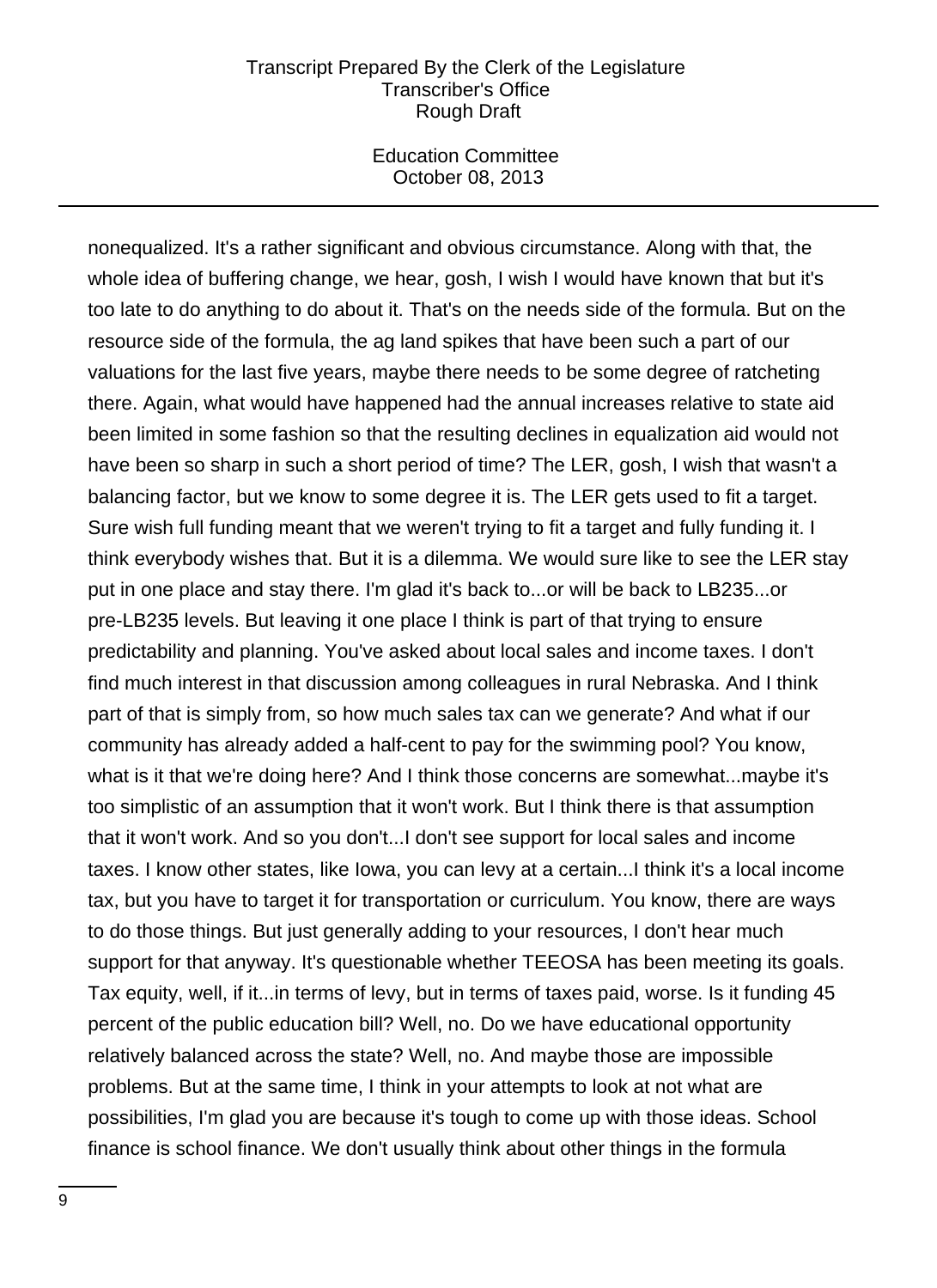Education Committee October 08, 2013

besides school finance. So I wish you well on that. And I know reorganization incentives get talked about. I hope if you consider those, you keep them outside the formula with money separate from TEEOSA. I think it's a separate issue from TEEOSA. Now...and I would tell you reorganization incentive, having been through some reorganizations, I would tell you it's more accurately called reorganization support because the costs of reorganization are there and they are concrete. And a lot of times you feel like you can't be a partner because of what the cost is going to be handed to you. So I would suggest you look at that as a reorganization support, not just a reorganization incentive outside the formula. The broad definition of equalization still makes plenty of sense. Needs minus resources equals state aid. I don't think there's any doubt about that. But that doesn't mean that there's only one way to define that. It doesn't mean you can't have a piece of foundation aid or elements of aid that go across all 249 districts. It doesn't mean there's only one way to do it. After all, since about 1990 I think we've done it four or five different ways. So I appreciate your time. This is just a lot of the conversation and the discussions that I've had across a number of meetings with superintendents across the state. [LR182]

SENATOR SULLIVAN: Thank you, Jon. Appreciate your comments. In your discussion with your colleagues, have you talked about what happens when there is a correction in land values? Obviously it's going to take...there's some lag time when the property taxes go down. But when that does happen, have you talked about how the formula would then react? [LR182]

JON HABBEN: We have because everybody that has any recollection of the '80s...and of course that was a debt-ridden circumstance somewhat different than today. But the idea that valuations can get rocky and maybe tumble, people remember that. And this formula, on its surface this formula says, well, if your valuations go down, equalization comes in to make up for that. Nobody believes that that's a dollar-for-dollar exchange. It all depends on what your starting point is. And the second part of that is, how will all of the schools in the state react if ag land values tumble, dropping rural property values,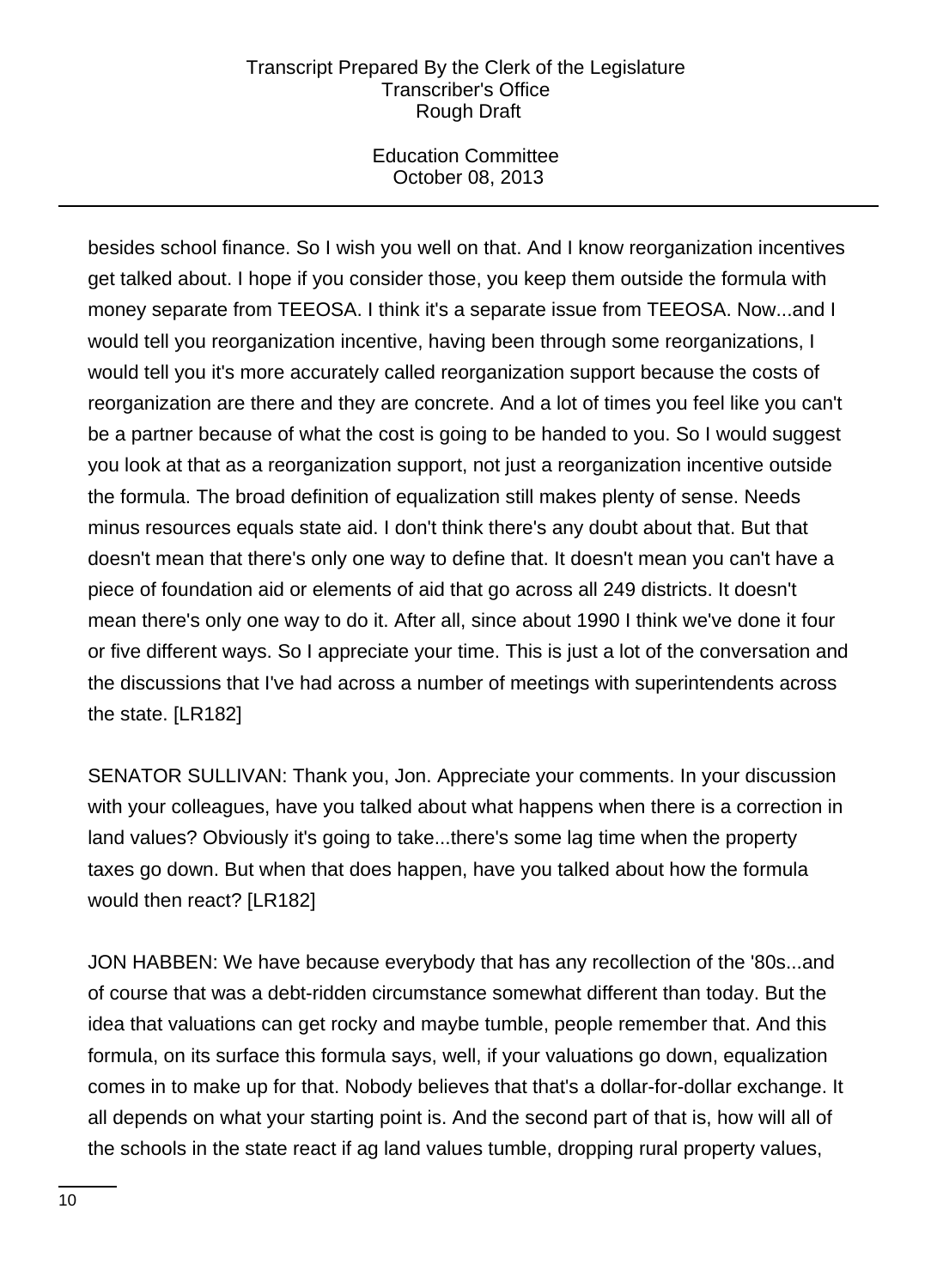Education Committee October 08, 2013

and the potential exists for money flowing to rural Nebraska, especially if there's a limited pot? How are we going to react to that? And I think there's a pretty significant cynicism attached to that, that that may be what the formula says is supposed to happen, but I don't find very many people thinking that that's what would happen. [LR182]

SENATOR SULLIVAN: Yesterday...well, first of all you made the comment that perhaps the \$1.05 levy lid has outlived itself. Yesterday we actually heard from a testifier who said--and you go back a little bit farther than I do in terms of history with this formula--that Jerome Warner thought in his wisdom that it should go down over time. Any thoughts on that? [LR182]

JON HABBEN: Well, I think the assumption was if you have valuations in each category that are moving upward, that you would be able to have a levy that went down and you would still be collecting a growing amount of taxes. [LR182]

SENATOR SULLIVAN: Uh-huh [LR182]

JON HABBEN: I think that's where that came from. [LR182]

SENATOR SULLIVAN: Okay. [LR182]

JON HABBEN: But the problem that you run into with that scenario is...very difficult to predict how needs are going to grow, very difficult to predict the demands on education and how they've changed over the last 20 years. You know, I...the growth, if I'm not mistaken, the average...what is it? The average spending in the state only grew at less than a percent last year. And it's like being strangled. You know, you're trying to figure out how do you meet obligations. How do you grow your compensation and hold on to your teachers? And how do you grow your programs, and especially if your enrollment has dropped a little bit? And how do you do all of those things if your budget authority is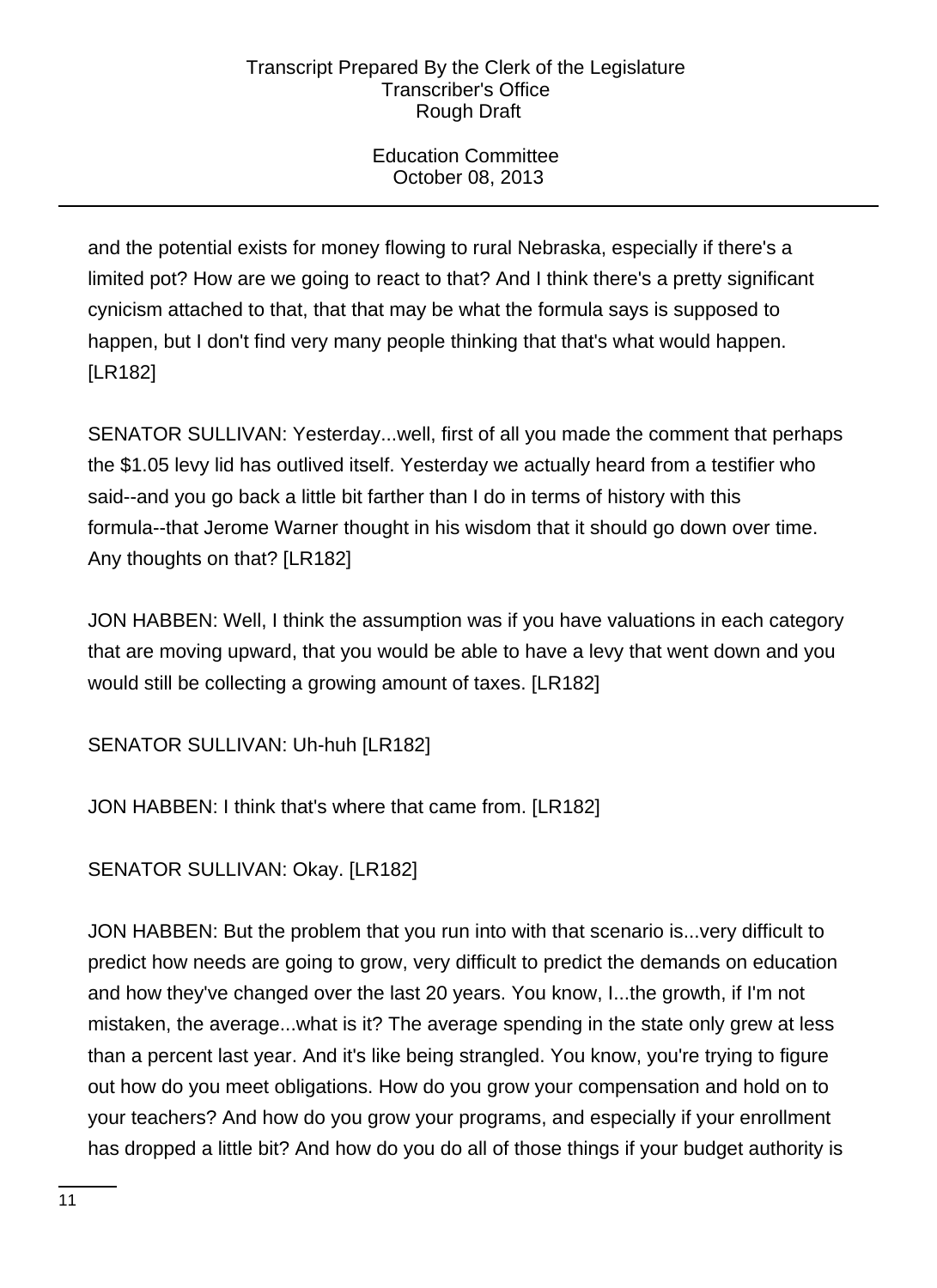Education Committee October 08, 2013

strangled? And that's the way I think particularly rural community schools have felt, is, how do you deal with that issue? And quite honestly, the districts that are at \$1.05 and not very much equalized, really difficult circumstance for them because they don't have any place to go. They...unless they pass an override election, you know, the only place...well, including that is to see how many taxpayers they can make mad because that's the only place they've got to go. So equalization formula to them is more than a little significant. I think there's room in the discussion for all 249 schools. I think there's room to pay attention to those issues, pay attention to those needs. And, yeah, I wish the solution was to fully fund the formula, whatever it says. And, okay, let's do that. But we've run into that for how many years now? [LR182]

SENATOR SULLIVAN: Well, and one last question from me... [LR182]

# JON HABBEN: Yes. [LR182]

SENATOR SULLIVAN: ...and then I'll let some of the other senators. But you talk about not only the teacher education allowance but, also, in terms again of your colleagues, the difficulties they have attracting teachers to these rural areas. I mean, we...the teacher education allowance was put in originally to respond to one circumstance. It occurs to me we've got another circumstance operating that in some situations that perhaps needs to be addressed. [LR182]

JON HABBEN: Well, and I think the teacher education allowance at first was this idea that there were unique costs attributable to schools that were close to institutions. Well, now, it's education everywhere at the graduate level. So that certainly changed that discussion to maybe incenting it across all 249. But trying to find teachers, it has different dimensions in different places. If you are on the west edge of the state, you are dealing with Wyoming's compensation schedules. They have different resources than Nebraska, but the fact remains their compensation schedules are stronger than most of the schools in Nebraska. So you have that kind of a circumstance. You have other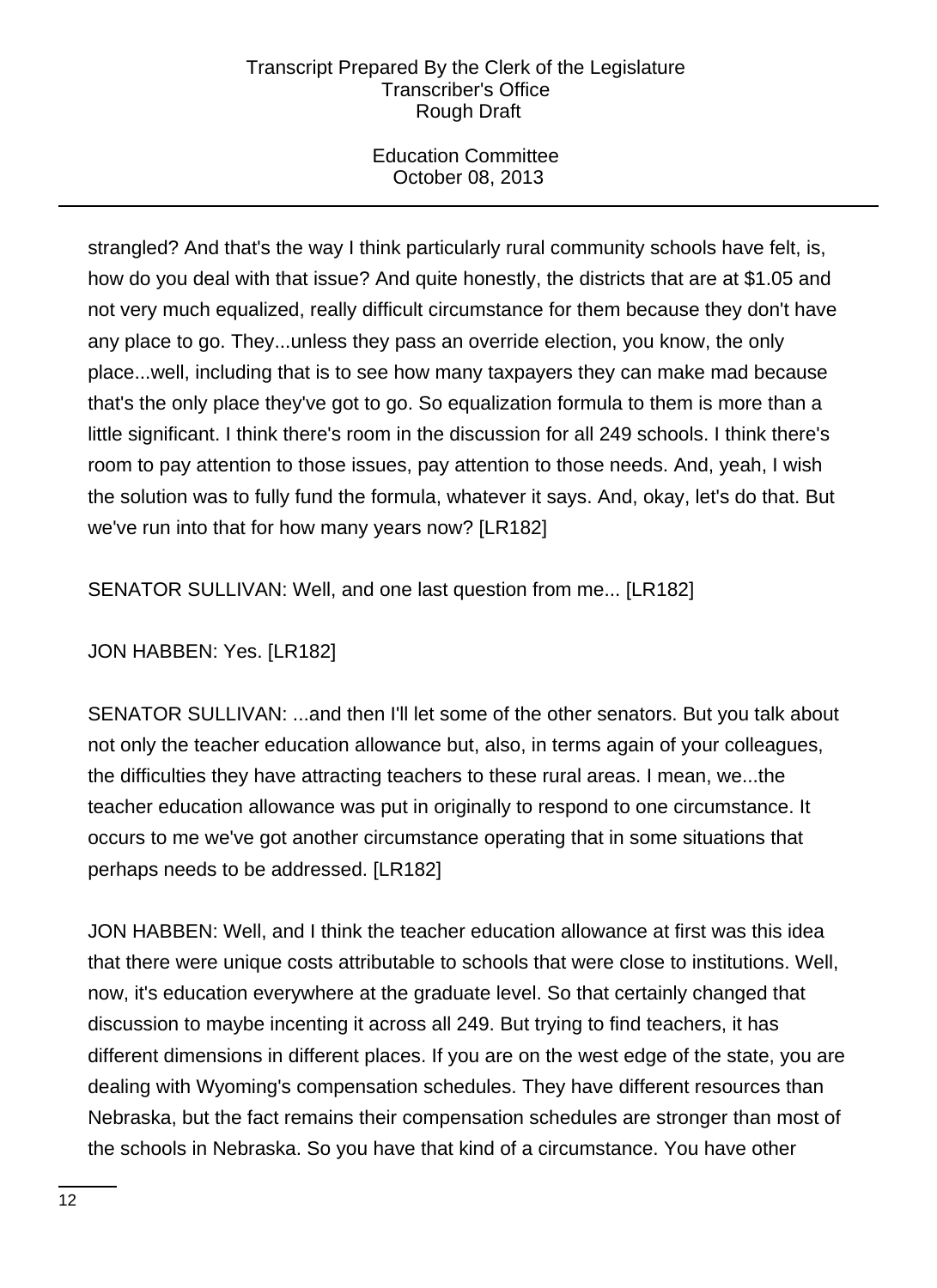Education Committee October 08, 2013

circumstances in that, well, let's see, ten years ago we made some reductions and now we've had this teacher that was now intended to deal with these three areas, that teacher now retires, oh, my gosh, now what are we going to do? We can't find that person. Or we find them and then have to grow them. Or we have to find a half-time teacher in an area where there aren't half-time teachers. Or we have to chase down a distance-learning connection just to have it for Rule 10 purposes and to provide some access. I think that whole teacher piece is really significant. The three districts that...or the four districts that I administered in, three as superintendent, in some ways you could predict what kind of teacher problems you were going to have in terms of hiring and retention. But sometimes you couldn't. In either case, whether predictable or not, you have combinations and you have needs that aren't just cleanly answered by somebody's endorsement out of college. It may not be that simple. The other side of it is, a lot of kids that go to college liked college, and they like being in those size communities where those colleges are at. There's nothing wrong with that. The problem is we need some type of competitive balance to be able to encourage them to see what so many of us like, which is the rural community circumstance. [LR182]

SENATOR SULLIVAN: Thank you. Any other questions? Senator Kolowski. [LR182]

SENATOR KOLOWSKI: Thank you, Madam Chair. Jon, thank you very much for your testimony and the breadth and depth of your comments and connections with your clients, the districts that you serve. Very well done from that end. I had two areas I wanted to just briefly talk about. And that was, one, on the land prices, it seems like, I mean, there's a varied set of opinions out there as to what's going to happen. I hear people talk about the '80s and the '70s. What's not like that time any longer is four simple letters: B-R-I-C. That's Brazil, Russia, India, and China. Thirty-five, 45 years ago, they were not players like they are today. And we're not making any more land. We have to use it better and utilize it better and maximize it. But that's...it's a whole different world to feed more millions than we ever had before. So I see leveling and I see adjustments, but I don't see the bubble bursting. I don't see the mess that happened, as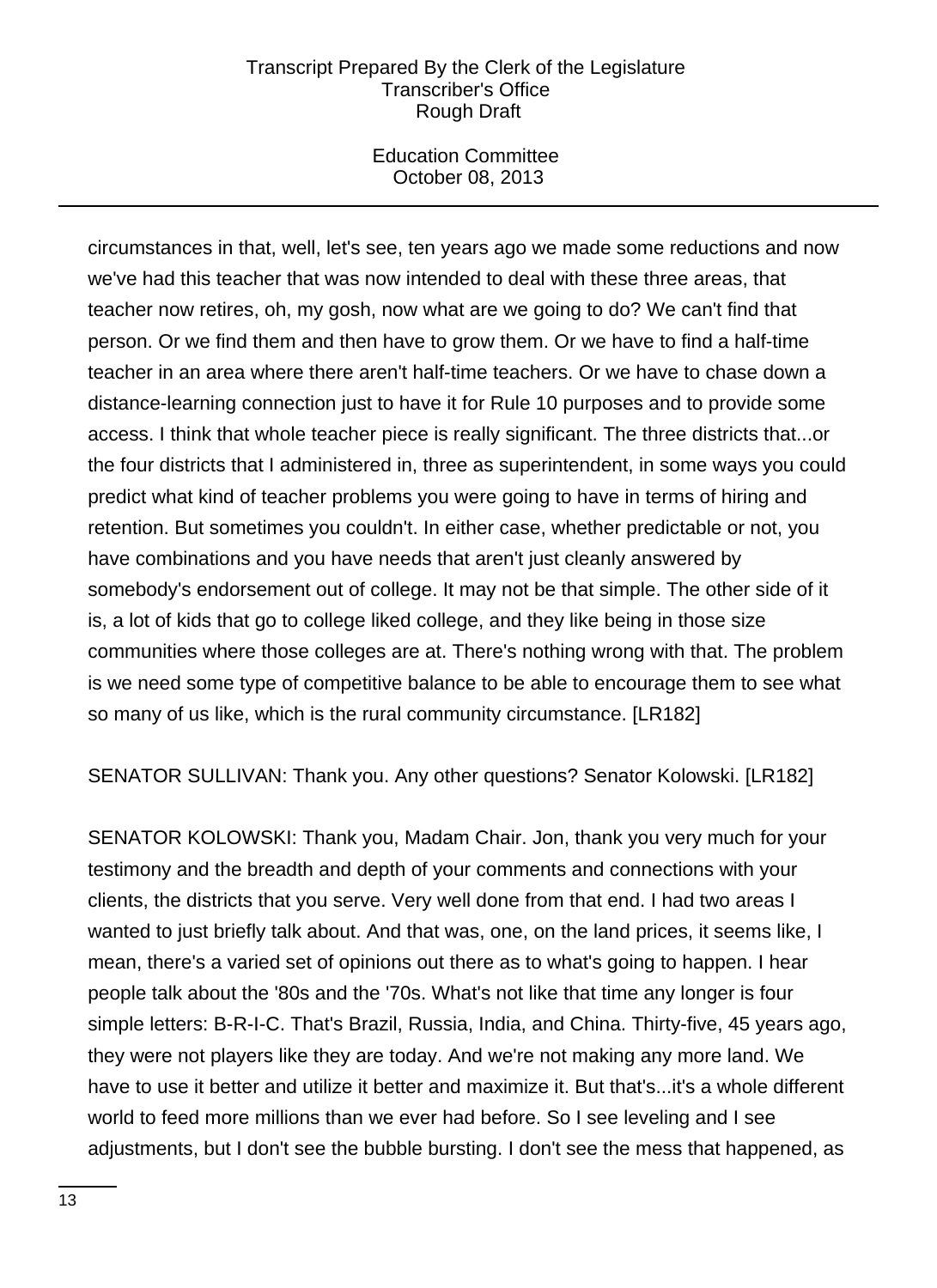Education Committee October 08, 2013

you stated, for different reasons back in the '70s or the '80s taking place. So I think that's probably with us more than we think it's going to be with us for a long time. The other aspect, on distance learning, we've had opportunities in this state and we all took part in that when we threw TVs up and connectors all over the state. We're wired beautifully in this state but we don't use it very well sometimes. But we have opportunities. And anything that we receive on education through the legislative letters and newsletters we receive, they're always talking about these courses through the universities that are universal, all across the board. They're spreading across the country right now, massive on-line courses they're called. And the opportunity for distance learning for many of our districts to enhance their curriculum, to offer different courses for students that are advanced or want to take additional things are being missed I think because of the lack of use of distance learning. Now how you use it, what you want to use it for, and what kids would qualify for those things or need those things have to be solved by those districts. It's a larger scheduling problem than just, let's get distance learning. There's lots of things that have to go into that. But it's happening. It has happened already and it's continuing to happen all across the universities and colleges across the country. And it will penetrate down into the public schools, into K-12 as we look ahead as to our distance issues in many of our places. So I just throw those on the table as discussion points. [LR182]

JON HABBEN: Yeah, and I think there are...in years past there are a few distance learning consortia that have worked through a number of... [LR182]

# SENATOR KOLOWSKI: They have. [LR182]

JON HABBEN: ...those issues to do some sharing. And so there are stories of success in order to create the access that may have been lost by not having a teacher or having to drop a course. I think that's very true. I think you have...and I would agree with the belief system, I guess, that I'd certainly rather have a good teacher with the students in the same room. [LR182]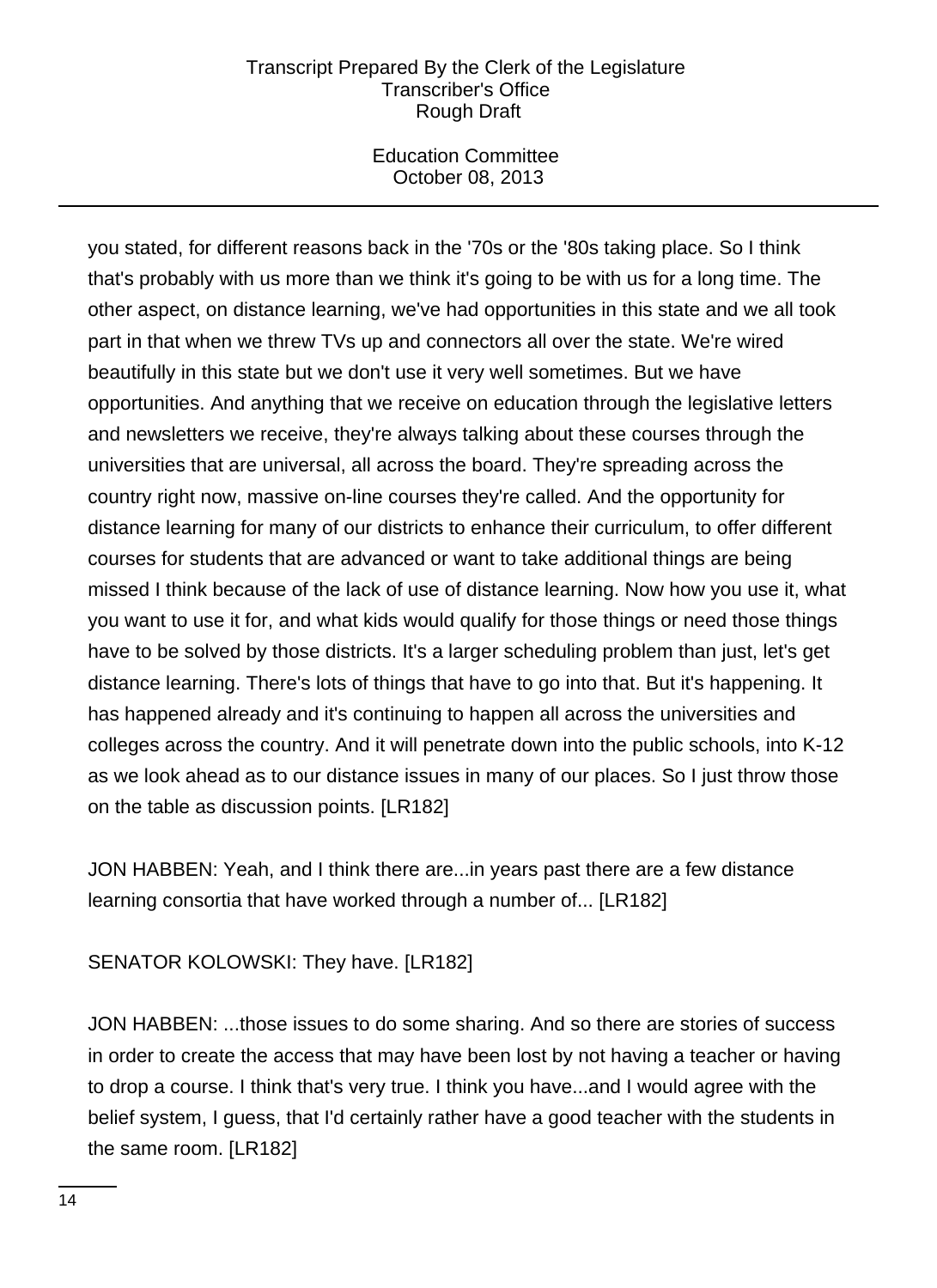Education Committee October 08, 2013

SENATOR KOLOWSKI: Absolutely. [LR182]

JON HABBEN: No question about that. But I think sometimes it's a question of, are we supplementing or are we supplanting good education just in order to have distance ed as our solution. I think we've...there's a balance there. [LR182]

SENATOR KOLOWSKI: There is, but the reality of finding those teachers, getting those curriculum in place, and how many students would take it when you've got 100 students in your whole district? You got to answer economy of scale on some of those things too. [LR182]

JON HABBEN: Certainly. [LR182]

SENATOR KOLOWSKI: Thank you. Appreciate it. [LR182]

SENATOR SULLIVAN: Senator Haar. [LR182]

SENATOR HAAR: Yeah, Jon, I'd seen you sitting there in the audience at all hearings. Now I get you in the hot seat. (Laugh) So thank you. [LR182]

JON HABBEN: Sure. [LR182]

SENATOR HAAR: No, I appreciate your in-depth response. And you and I have had discussions. As we listen to various people, obviously, we always wish we could determine what fully funding means and then fully fund. That would be the ideal. But since that doesn't happen, in some ways it's almost like a lot of people are saying, somebody else is getting our money, you know, that money is flowing from this direction or that direction. [LR182]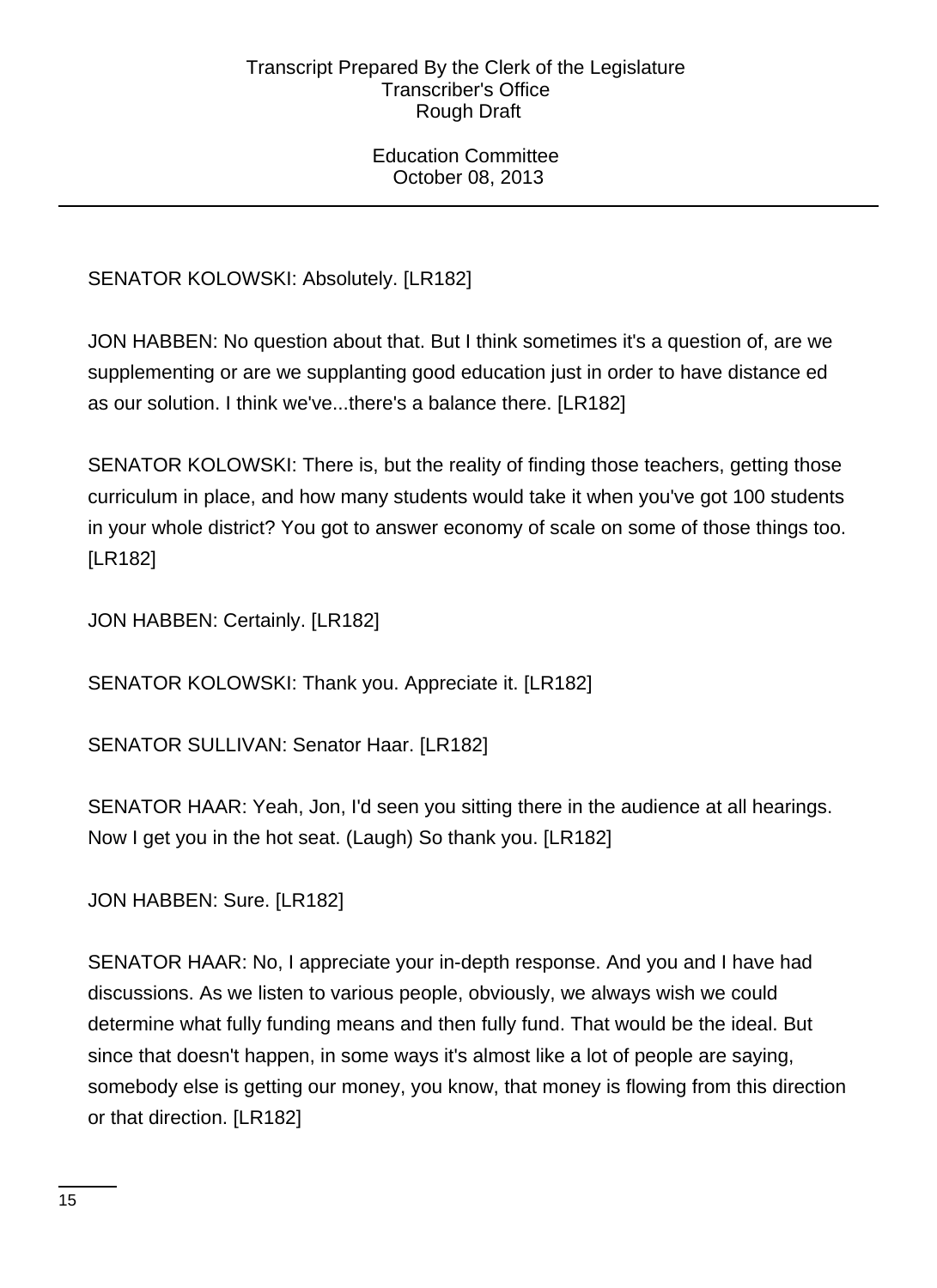Education Committee October 08, 2013

JON HABBEN: Sure. [LR182]

SENATOR HAAR: And so I put some numbers together. And first of all, all 249 districts receive state aid. [LR182]

JON HABBEN: Calculated state aid. [LR182]

SENATOR HAAR: We often tend just to talk about equalization aid, but 153 districts receive \$1,000 plus per student in state aid, and 28 nonequalized districts receive \$1,000 plus. Okay, so you can't just look at that. [LR182]

JON HABBEN: Oh, no. [LR182]

SENATOR HAAR: And then I've also added up...there are six counties with ten districts having the highest enrollments. They generate...and state aid is basically sales and income tax. There's a few other sources likes state lands and so on. But those six counties generate about 70 percent of the state income and sales tax. They get about 68 percent of the state aid. And they have 61 percent of the formula. So there really isn't money flowing from the small to large or the large to the small if you just look at the gross numbers. What's the question we ought to be asking? You know, where does the fairness happen? [LR182]

JON HABBEN: Well, I have to tell you I disagree with your premise. I think when you look at...let's say, for example, there was enough money to fund everything, and you simply said, okay, it doesn't matter where money flows or if it flows or who wins and loses because there's enough money for everything. Well, we might still disagree with some of the elements of the formula, but we would look at that formula as fully funded and I would soon be thankful for that. But when you take a look at the decline in equalization aid across many B, C, and D districts and you come up with a couple of hundred million dollars since 2008-09, you have only the assumption that if those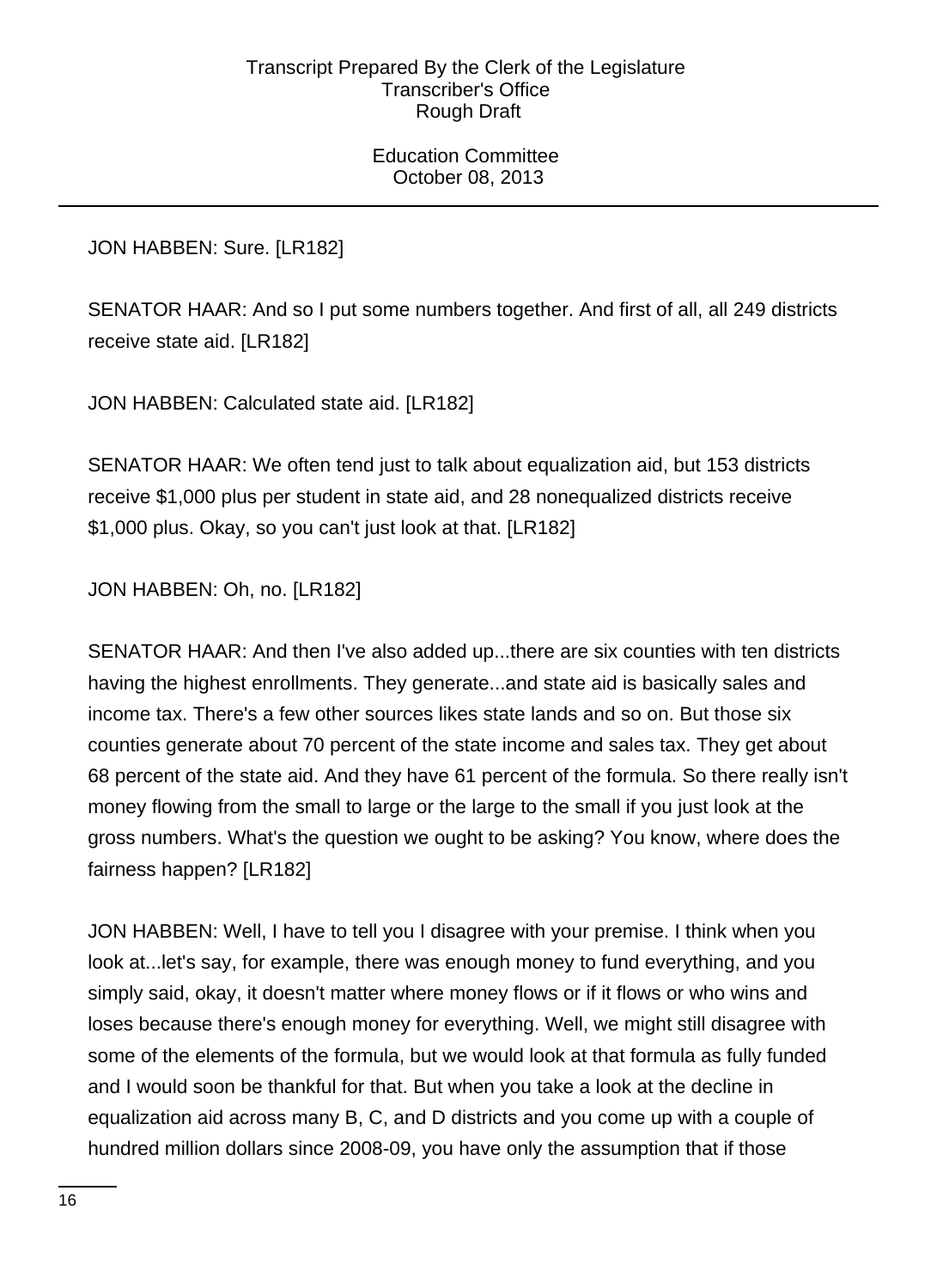Education Committee October 08, 2013

schools even stayed the same with no cost increases whatsoever, locally they paid \$200 million in order to do that. And so then the question becomes, okay, the money went somewhere. Okay, here's one of the things that I think everybody's asked about state aid funding as a total. If...well, let me put it a different way. Had the money not left and we would have had normal valuation increases, how much would the formula have cost the state of Nebraska, because the way \$200 million moved over five years, it can only move in one direction. In other words, money shifted across school districts. The need in districts that gained was essentially contributed to heavily by the districts that lost. Now in each of the last two years, you had, what, \$50 million increases in valuation...or in TEEOSA. But that money didn't go in any significant degree into rural Nebraska. It stayed with urban Nebraska. And if the need justified it, it justified it. But my point is, now you're not only talking about the new money not coming into rural Nebraska, you're talking about \$200 million over five years exiting rural Nebraska. Now your question is, so where...so what does all this mean? Where's the fairness? Am I done now? (Laughter) I think that's incredibly difficult. I...really is because on the one hand you're dealing with, so how much taxes is enough? And on the other hand, at what point does state aid or your equalization aid give you a level of flexibility that you're able to accomplish things that rural Nebraska can't even sniff? You know, I don't know. I don't want to go to Senator Kolowski's school and say, okay, you guys drop this, this, this, this, this, and this. Okay, now we're a little more fair. You know, you hate to take those kinds of approaches because that's not what we're trying to accomplish. You know, we're...what rural Nebraska is saying is, don't leave us out, you know, don't let us...don't put us in a position of just chasing crumbs; don't leave us out. It's great to be able to talk about many of the programs, you know. I don't...for example, what did I read? Millard, \$63,000 so that all juniors can take the ACT test or something like that? Guess how many rural community schools that happens in. See, I mean, we can't get there. A number of the...read the Lincoln Journal. How many new programs have been started recently and the new building and the new career center and all that (inaudible)? Rural community school can't get there. That's one of the questions that we have, is, maybe the enrollment level doesn't really let you get there, but can we get closer than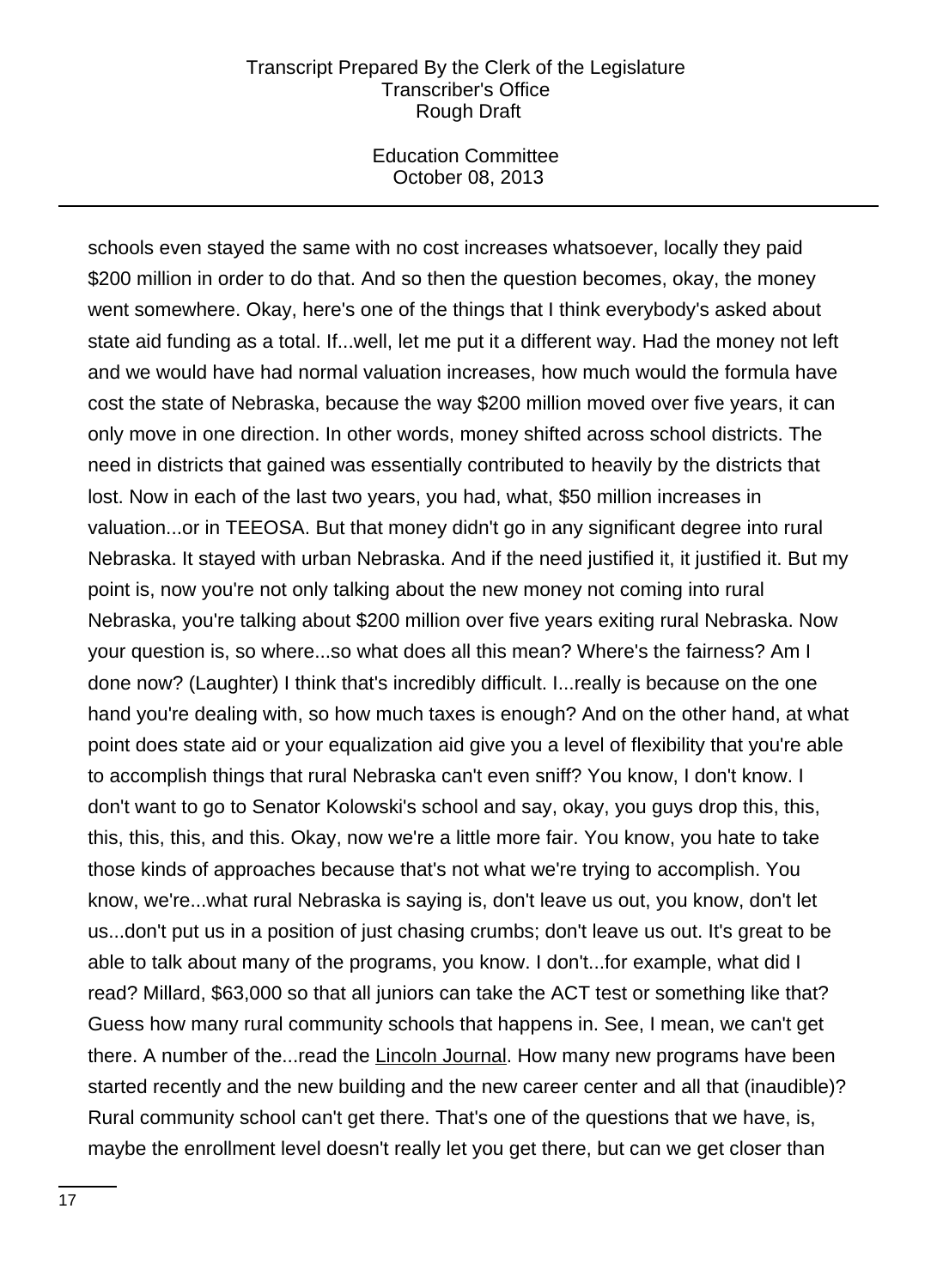Education Committee October 08, 2013

we are now? And I think that's really the heart of the question, is, how do we grow education in rural Nebraska? And how much of that becomes a school finance issue where TEEOSA is directly involved? So... [LR182]

SENATOR HAAR: I'd like to continue our discussion. And just real briefly on this one, but Senator Kolowski kind of dealt with it a little bit. I don't believe distance learning is just the way you solve the problem. But do you think there might be other models out there we should be trying and maybe incentivizing, especially the really small school districts, to try some other things? [LR182]

JON HABBEN: I think they are looking. [LR182]

SENATOR HAAR: And could we find those schools if we give them some incentives? [LR182]

JON HABBEN: I'm sure some of the schools have already found different distance learning on-line solutions that they are using. I don't think there's any question about that. How extensive they are using those, I really don't know. But I do know that a lot of superintendents talk about trying to find this, trying to look at that. We got this from here. We got that from there. We joined to share this. A lot of it is going on already. [LR182]

SENATOR HAAR: Okay. Thank you. [LR182]

JON HABBEN: Um-hum. [LR182]

SENATOR SULLIVAN: Senator Davis. [LR182]

SENATOR DAVIS: Jon, I think I'll probably pursue most of my conversation with you at another time. [LR182]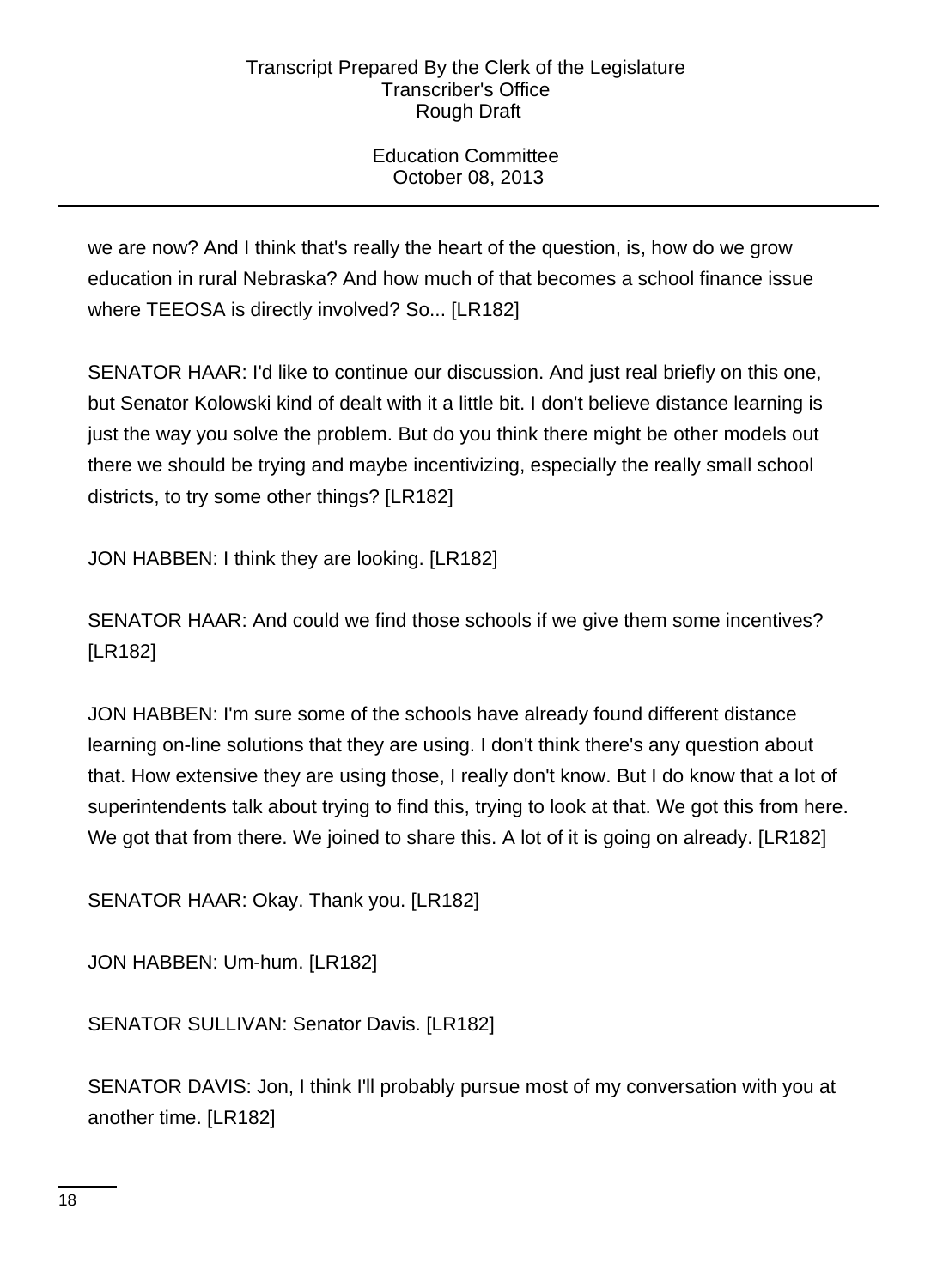Education Committee October 08, 2013

JON HABBEN: Sure. [LR182]

SENATOR DAVIS: But I think, just as a statement, we rely on property as the defining method of how we do everything. And so I think that when the committee talks about sales and income tax, what they're looking to do is open up particular opportunities for communities that have strengths there. That would come in on the resource side of the formula and, therefore, might sort of even things out a little bit more because Hyannis obviously is not going to generate anything, but we've got lots of property. Omaha has maybe more income. Lincoln might generate more sales. So I think maybe that's where I would go with that. But you talked a little bit about...I want to sort of pin you down on this here. Is NRCSA recommending relaxing the \$1.05? [LR182]

JON HABBEN: Are we recommending relaxing \$1.05? [LR182]

SENATOR DAVIS: Are you? [LR182]

JON HABBEN: No. And the reason that I don't think we can make that kind of a blanket statement is the diversity across the state doesn't lend itself to a clean discussion on that. And it has to do with lower levies, higher levies, up against the \$1.05. It has to do with how your local taxpayers feel about what's happening to them, particularly ag landowners. I think it's just a little too broad of a subject for NRCSA to simply say, yeah, it ought to be \$1.10. [LR182]

SENATOR DAVIS: And then you talked about "reorg" aid outside the formula. And I think in talking about remote schools and what we're going to do in educating those kids, you know, you can look at my district as the sort of poster child for where this probably needs to be discussed. But what are you recommending? How would you do that? Would you incentivize sort of sharing, consolidation, unification? You know, we had a unified district part of the formula some years ago I think. [LR182]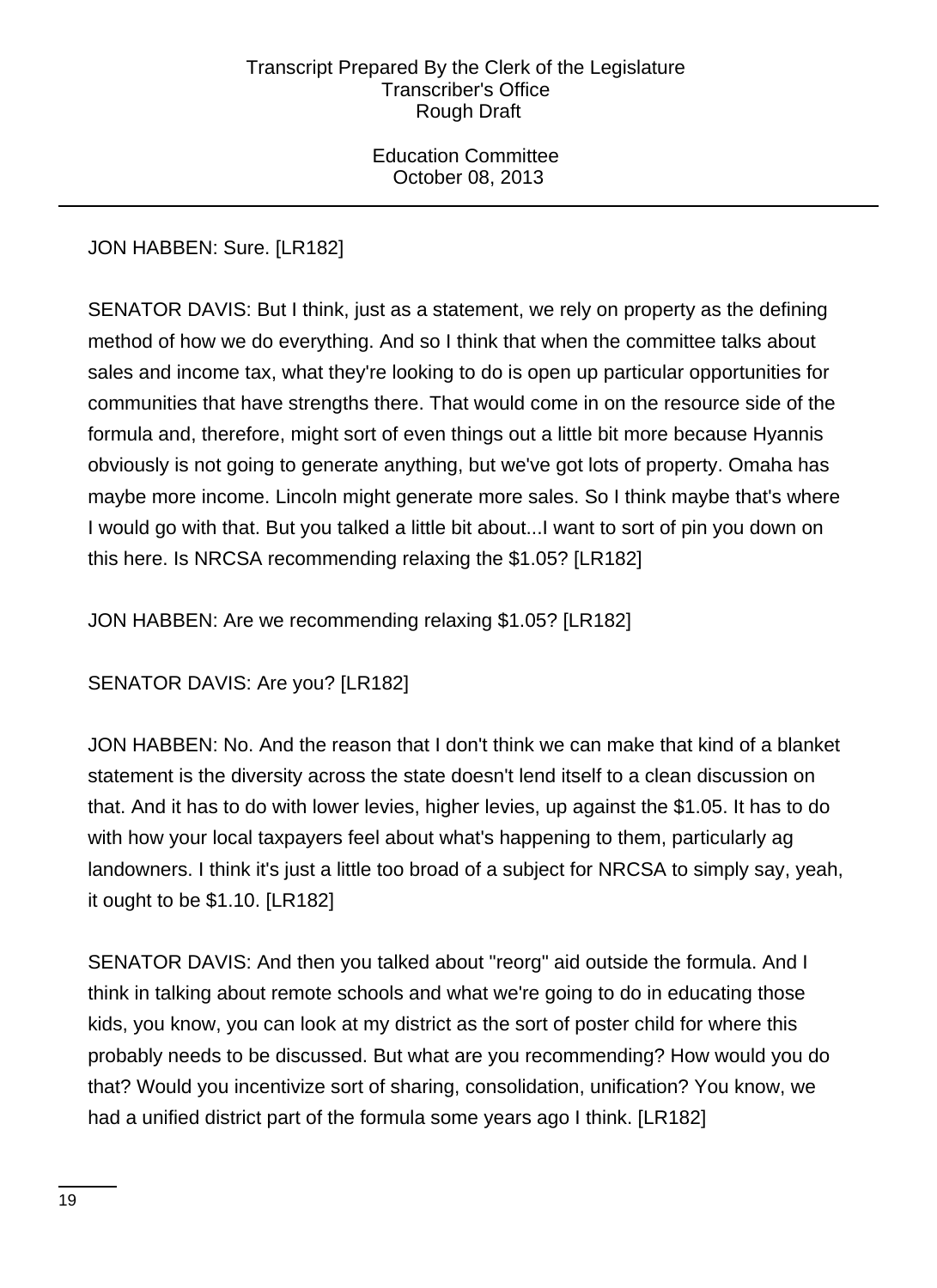Education Committee October 08, 2013

JON HABBEN: Well, I think the incentive becomes the support and vice versa. I think what happens is if you are getting into a reorganization discussion--and let's say it's the neighboring school that is considering closing and they're talking...their board is talking to your board about how this seems like a good match, we probably ought to go forward with this, so on and so forth--and then you begin to talk about the cost of doing that and the cost of staff, the cost of certificated staff, the cost of the other buildings, the cost of maybe using two sites even if one is high school and one is middle school, and you get into that discussion about the costs that have to be absorbed, that's where I think the reorganization incentive/support can come in. And I don't know if it would be...oh, let's say a percentage of the increased cost would be...the reorganization incentive support would pick up 50 percent of the increased cost for a period of two years, you know, those kinds of things. I just think it really needs to be separate from TEEOSA. I really don't think that you want a "reorg" incentive support taking money out of TEEOSA. [LR182]

SENATOR DAVIS: Thank you. [LR182]

SENATOR SULLIVAN: Thank you, Jon. [LR182]

JON HABBEN: Um-hum. Sure. [LR182]

SENATOR SULLIVAN: Could I have a show of hands on how many people are planning to testify? Okay, thank you. Welcome. [LR182]

VERNON FISHER: (Exhibits 1 and 2) Good afternoon. I asked legal counsel if it was possible to give you the top-portion handout. [LR182]

SENATOR SULLIVAN: Okay. [LR182]

VERNON FISHER: I know that you've seen some documents from us. This is a new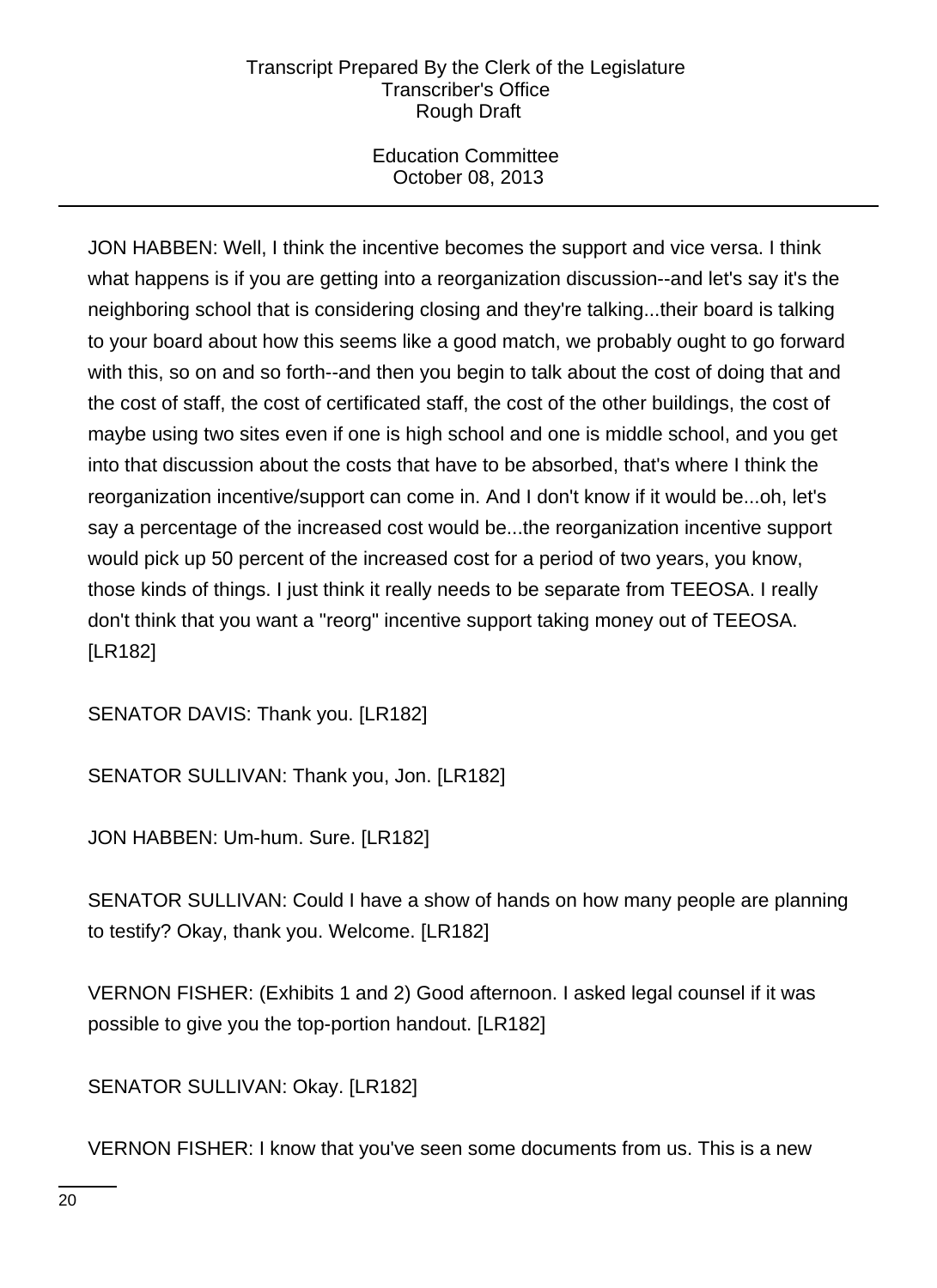Education Committee October 08, 2013

version. [LR182]

SENATOR SULLIVAN: Okay. [LR182]

VERNON FISHER: Can I have some of Jon's time though? (Laughter) [LR182]

SENATOR SULLIVAN: Go ahead. [LR182]

VERNON FISHER: My name is Vernon Fisher, V-e-r-n-o-n F-i-s-h-e-r. I'm the superintendent of schools with South Sioux City Community Schools. Senator Sullivan and members of the Education Committee, my name is Vernon Fisher, superintendent of South Sioux City Community Schools. And our district is a member of STANCE. With me today is Troy Loeffelholz, superintendent of Columbus Public Schools, who is also a member of STANCE. And instead of repeating the same testimony as other members of STANCE, we'd like to emphasize the unique nature of our group and our commitment to creating a funding solution that impacts all students in the state of Nebraska. So from our objectives piece, we're really coming from the E perspective on education and policy regarding the real effect of policy. We would like to elaborate on this comment through the picture of two different school districts, South Sioux City and York. Mike Lucas is the superintendent of York Public Schools and has worked with us to develop this testimony. And I won't go through each piece of information other than to build pieces together. And we're looking at student enrollment and the growth of student enrollment over time. You can see that South Sioux City and York, what our student population is but also that we're both growing school districts with York growing a little bit...at a quicker pace than we are. When you look at the makeup of our student population and the students of color, South Sioux City represents...has 76 percent of our students who represent students of color, as York has 12. And in both districts, the population that makes up the largest percentage of our students of color is Hispanic. Percentage of students who are SPED were closer in terms of the makeup of our student population. And our mobility rate is similar, although we're at or above the state averages. In terms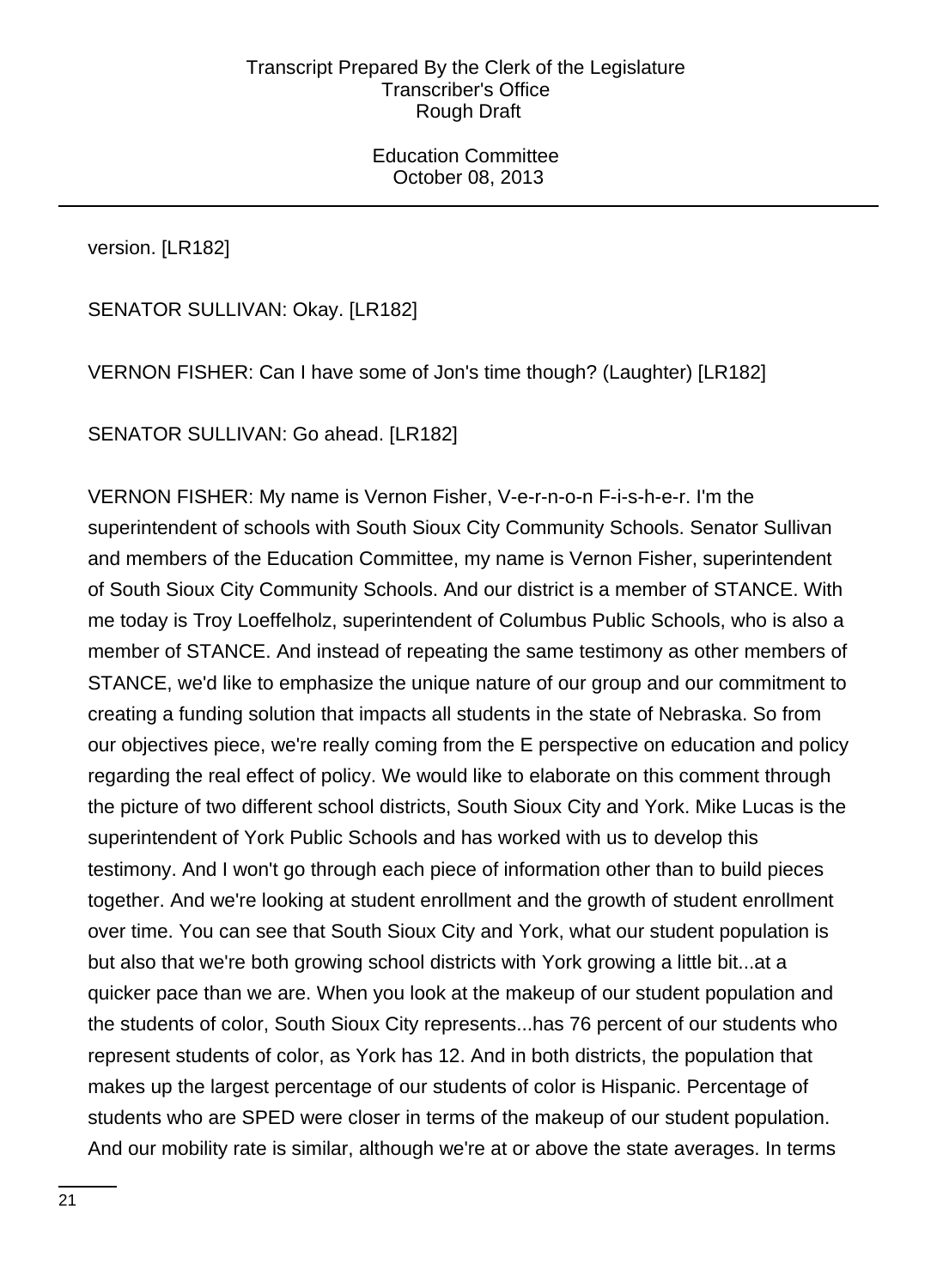Education Committee October 08, 2013

of demographics around state aid, you see where we're reliant on state aid. South Sioux City is heavily reliant on state aid at 61 percent where York is at 10 percent. And then when we split that around in terms of property taxes, South Sioux City is 20 percent reliant...our budget is 20 percent reliant on property taxes with York being at 64 percent. Our levy is almost the same, but the unused budget authority looks somewhat different in terms of our ability to access funds. Our property valuation is similar to what you heard in Crete yesterday with Crete Public Schools being under \$900 million. And we did see some increase in property valuation. We're just under 3 percent whereas York is at 9.5 percent, but we would like to point out that the 15 year average in York was 4.7 percent. And we hover between 2.5 and 3 percent historically. In terms of a decrease in state aid since 2010-11...the reason I chose that date, it's the first year I was the superintendent so it was kind of an eye opener for me. You can see that over the trend line. We've had a negative increase in state aid or flat or below flat lines the past several years. We also pulled some information that was shared by the Education Committee. In looking at property value, in other words, property wealth per pupil, in South Sioux City that's \$218,000. There are only four schools that have lower property value per student, and that's Minatare, Winnebago, Umonhon Nation, and Santee. And York's property value per student is \$650,000, and that's in the bottom quartile. In terms of the poverty rate, the percentage of students receiving free or reduced lunch is 73 percent in South Sioux City. There are only eight schools with a higher percentage of free or reduced lunch, being Harvard, Omaha, Walthill, Wauneta-Palisade, Niobrara, Lexington, Umonhon Nation, and Santee. York's is growing each year and is currently 41.3 percent with elementary school having 50 percent of their students qualifying for free or reduced lunch. Our effort here is to emphasize that we have two different school districts experiencing similar trends in terms of state aid. And because other schools in the state experience similar realities, we applaud the Education Committee's willingness to revisit the funding formula. To support this claim, we offer the following information. The amount contributed to education has fallen since 2010. State aid for the 2010 school year included \$810 million from the state and \$182 million ARRA funds, SFSF. The total amount of state aid for education that school year was approximately \$992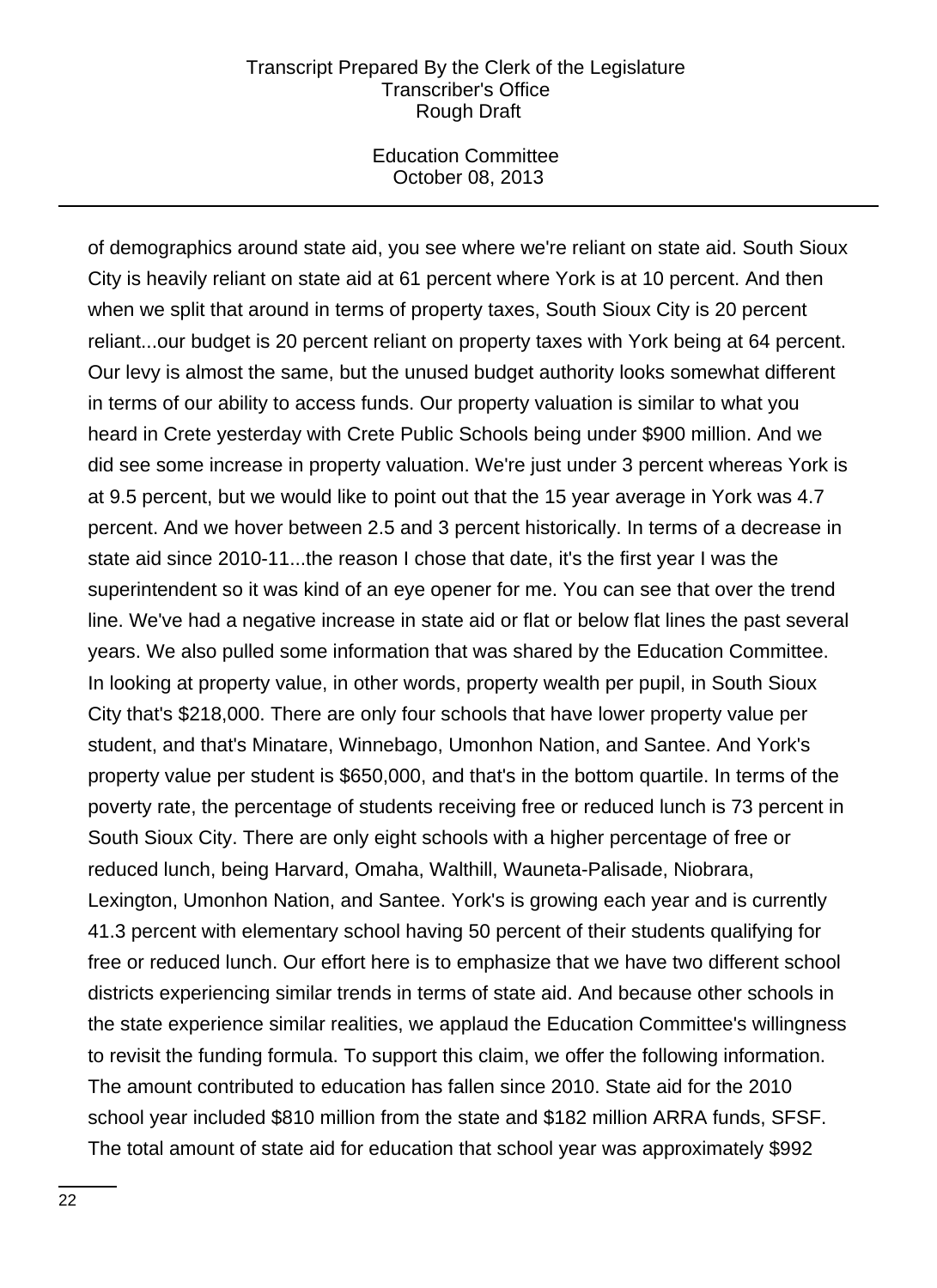Education Committee October 08, 2013

million. State aid to education for the current school year was just over \$906 million; not just, just over. This year the total increase in state aid was \$54 million...or \$54.5 million. And when looking at the distribution of state aid to education last year, \$53.5 million went to a few select urban districts. We are free of lobbyists and special interest groups. And we're willing to work with the legislative body to develop policy that supports a predictable, simplistic, and sustainable formula that benefits all of our school districts. And in conclusion, our schools are coming together to advocate for policy on funding that is more predictable, understandable, and sustainable. And we believe that there is an obligation to fund all schools at a higher percentage as Nebraska is one of the lowest in the nation. And the bottom line for us is the conversations and the planning is not about how the formula works for our districts but rather how is it going to negatively or positively affect the students across Nebraska. And we truly appreciate Senator Sullivan's leadership, and the members of the Education Committee, for making this unprecedented commitment to listen to the constituents across the state of Nebraska. And on behalf of STANCE and South Sioux City Community Schools, we wish to thank you. [LR182]

SENATOR SULLIVAN: Thank you, Mr. Fisher. I mean, I appreciate this information. Partly you present figures that sort of speak to what Mr. Habben was talking about earlier. And then, secondly, one thing that I think everyone agrees on, we wish there was more state aid going into the formula. Beyond that, has STANCE looked at some specific things that should either be done differently in the formula or that...something that maybe is outside the box? [LR182]

VERNON FISHER: I think there's been some similar conversations in areas across the state of Nebraska. In terms of where we're at, obviously, the early childhood and SPED is something that we've held on to. From South Sioux City's perspective, and I do believe that this is something that STANCE would be in agreement with, Lance Hedquist, our city administrator, has brought to the attention of the Tax Modernization group that the Marketplace Fairness Act will bring annually at this point \$32 million to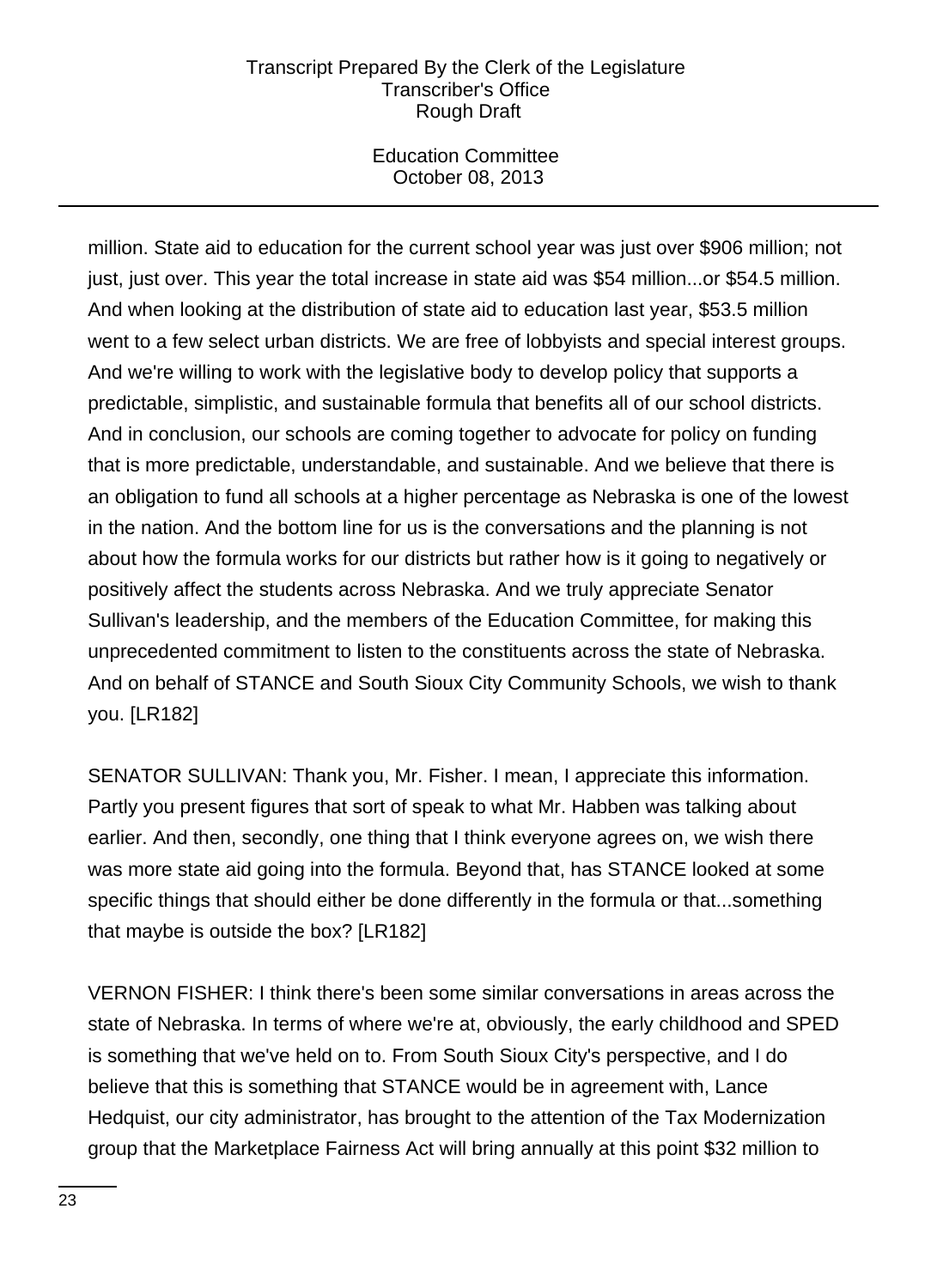Education Committee October 08, 2013

the state of Nebraska. That's increased state revenue that hasn't been allocated at this point. We also wonder if there are opportunities for incentives for businesses and colleges or universities to partner with local school districts in terms of preparing kids for college and career. Right now there are so many different regulations or reasons to be hesitant that prevent, in particular, businesses from partnering with the local high schools or the local school districts in terms of offering opportunities for kids to be exposed to experiences that prepare them for college or career. In terms of the instructional time allowance, what I would caution...and I'm going to use this in terms of comparing instructional time allowance to teacher education, and I've shared this with several senators in the past. What...I hope that when we look at policy in the future, that we consider all outcomes, especially those that may be unintended. And what I mean by that is instructional time allowance. Prior to that, instructional time was calculated by hours. Right now it's calculated by days. We are a school district, like many school districts across the state of Nebraska, that use a research-based strategy called professional learning communities. And our kids go home roughly one hour early each week so teachers, on ongoing professional development, to look at instructional strategies, the use of data, and so forth, can pool their resources together to build their capacity in instruction. That will be used against a school like South Sioux City in terms of, it isn't recognized as a day. So we'll be penalized unfortunate...not unfortunately. Fortunately, there is need stabilization, and that will help rescue a school like South Sioux City. But we would look at it. Are there undue circumstances that would cause more harm than it would good in terms of the formula itself? [LR182]

SENATOR SULLIVAN: Okay. Thank you. [LR182]

VERNON FISHER: You're welcome. [LR182]

SENATOR SULLIVAN: Any other questions? Senator Cook. [LR182]

SENATOR COOK: Thank you, Madam Chair, and thank you for coming today. You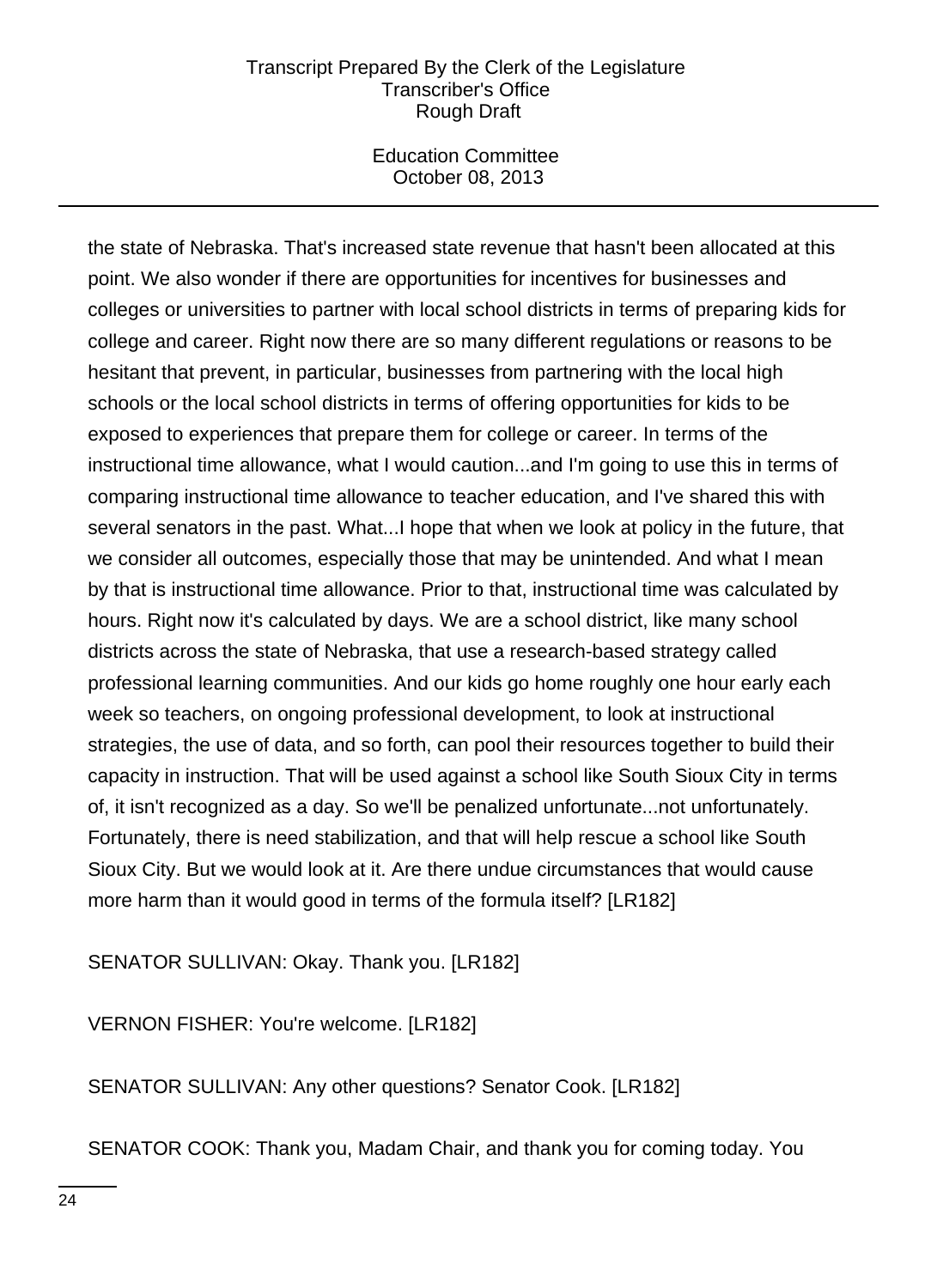Education Committee October 08, 2013

made reference to barriers to businesses partnering with your schools for educational and employment for education opportunities. [LR182]

VERNON FISHER: Right. [LR182]

SENATOR COOK: My first question is, are those barriers within the educational system or within your own school district? Or are they barriers...are you making reference to barriers that the businesses think that they have? [LR182]

VERNON FISHER: I appreciate that question. I think that the schools would agree that we have a greater degree of flexibility in terms of working with a business. However, when it comes to business, due to liability, those kinds of things, those are greater barriers. And I'll use us as an example. In South Sioux, and I know this is happening in Columbus as well, we held a series of conversations with our community about how we prepare our kids for college and career. And the one area that we keep coming back to from our business partners are those regulations that prevent us from actually working more specifically with them. [LR182]

SENATOR COOK: Okay. So safety... [LR182]

VERNON FISHER: Safety being one of those. [LR182]

SENATOR COOK: Okay. [LR182]

VERNON FISHER: Yeah. [LR182]

SENATOR COOK: And they're unwilling to take the risk of having the... [LR182]

VERNON FISHER: The insurance part of it, yeah, yeah. [LR182]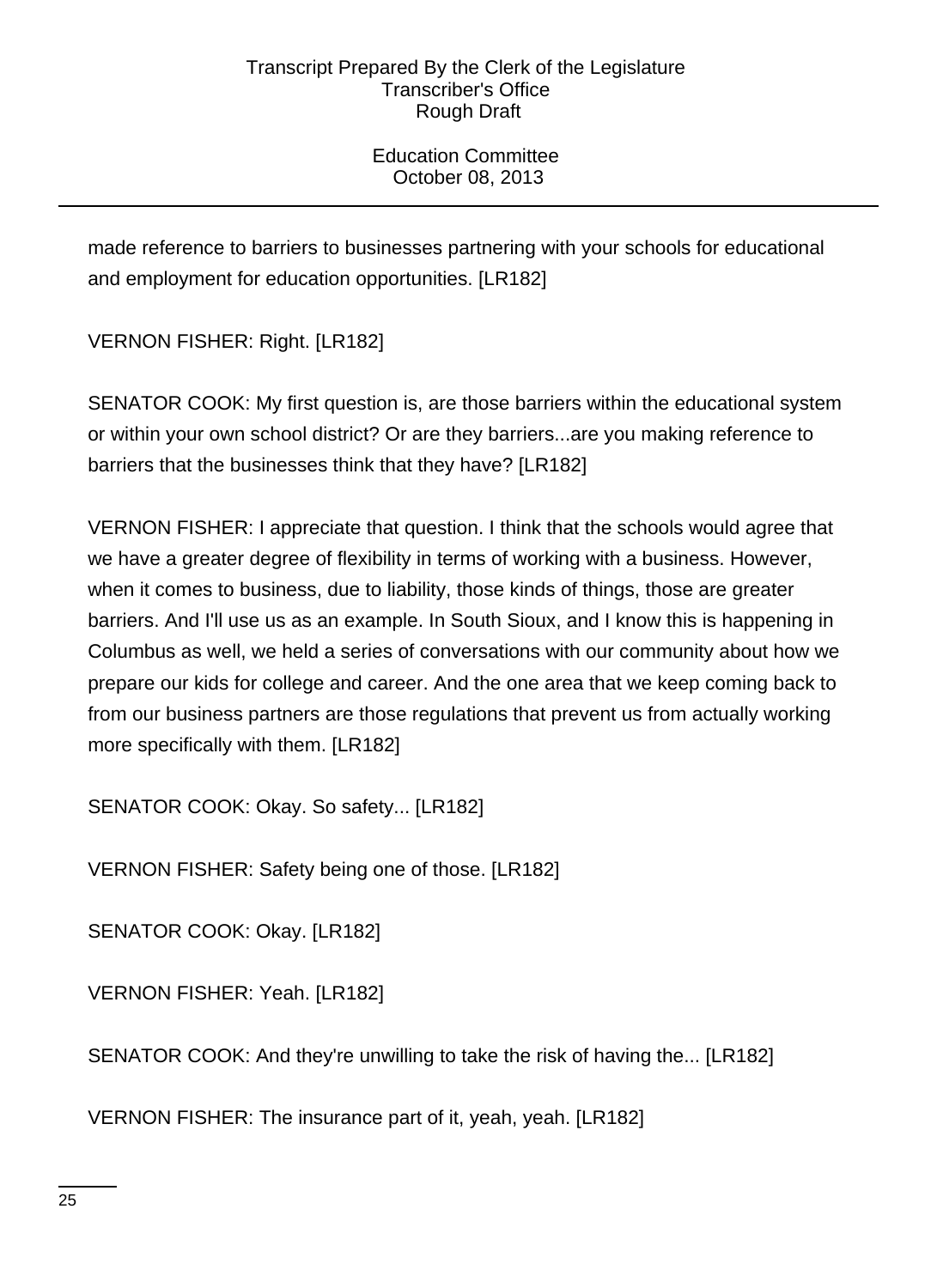# Education Committee October 08, 2013

SENATOR COOK: ...students on site. So kind of that's their deal. [LR182]

VERNON FISHER: Um-hum. [LR182]

SENATOR COOK: Thank you. [LR182]

VERNON FISHER: You're welcome. [LR182]

SENATOR SULLIVAN: Senator Kolowski. [LR182]

SENATOR KOLOWSKI: Thank you, ma'am. Vernon, thank you for your testimony. [LR182]

VERNON FISHER: You're welcome. [LR182]

SENATOR KOLOWSKI: Also, being a firm believer in ELCs, what you'd done on those, are you saying with an hour adjustment in one day you lose that entire day as an accountable day to the state? [LR182]

VERNON FISHER: That's the way it's been shared with us. [LR182]

SENATOR KOLOWSKI: I don't think that's true. [LR182]

VERNON FISHER: It's the accumulation of that hour--I'm sorry--over time. So there are four hours in a month, that's roughly half a day. And that accumulation is what catches up to you. So you don't lose the day, but you lose that hour and then the accumulation of the hour over time. [LR182]

SENATOR KOLOWSKI: Okay, and that accumulation ends up to be how many days by the end of the year? [LR182]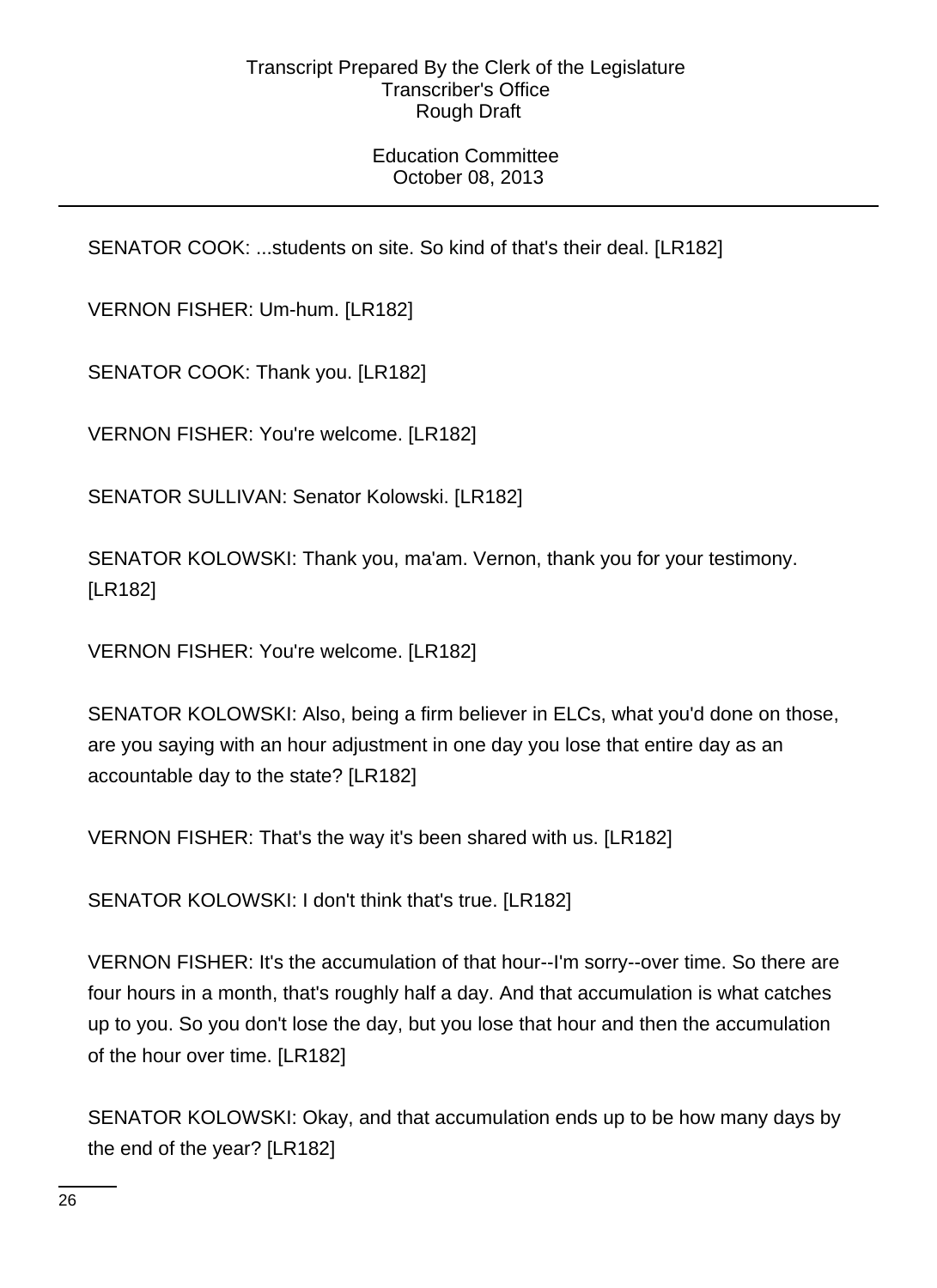# Education Committee October 08, 2013

VERNON FISHER: For us, we're at 180 days, and that would take us to 174. Is that right? [LR182]

SENATOR KOLOWSKI: One-hundred seventy-four, six days, we've been doing the same thing in Millard for about a decade now. [LR182]

VERNON FISHER: Yes, sir. [LR182]

SENATOR KOLOWSKI: And we've never had that counted up against us in away way. And we're 180 plus also. [LR182]

VERNON FISHER: We were instructed that that was the case during conversations in Kearney this summer. We did follow up with NDE and they verified that. [LR182]

SENATOR KOLOWSKI: Okay. Thank you. [LR182]

VERNON FISHER: You're welcome. [LR182]

SENATOR KOLOWSKI: I'll check with Millard. [LR182]

SENATOR SULLIVAN: Senator Davis. [LR182]

SENATOR DAVIS: I'm confused about that, too, because I thought when we redid the formula this year it was supposed to be strictly on the basis of days of school rather than, added five minutes here and five minutes there. [LR182]

VERNON FISHER: Your question is the exact question we asked. We were confused as well. So we're concerned about that time piece of it. [LR182]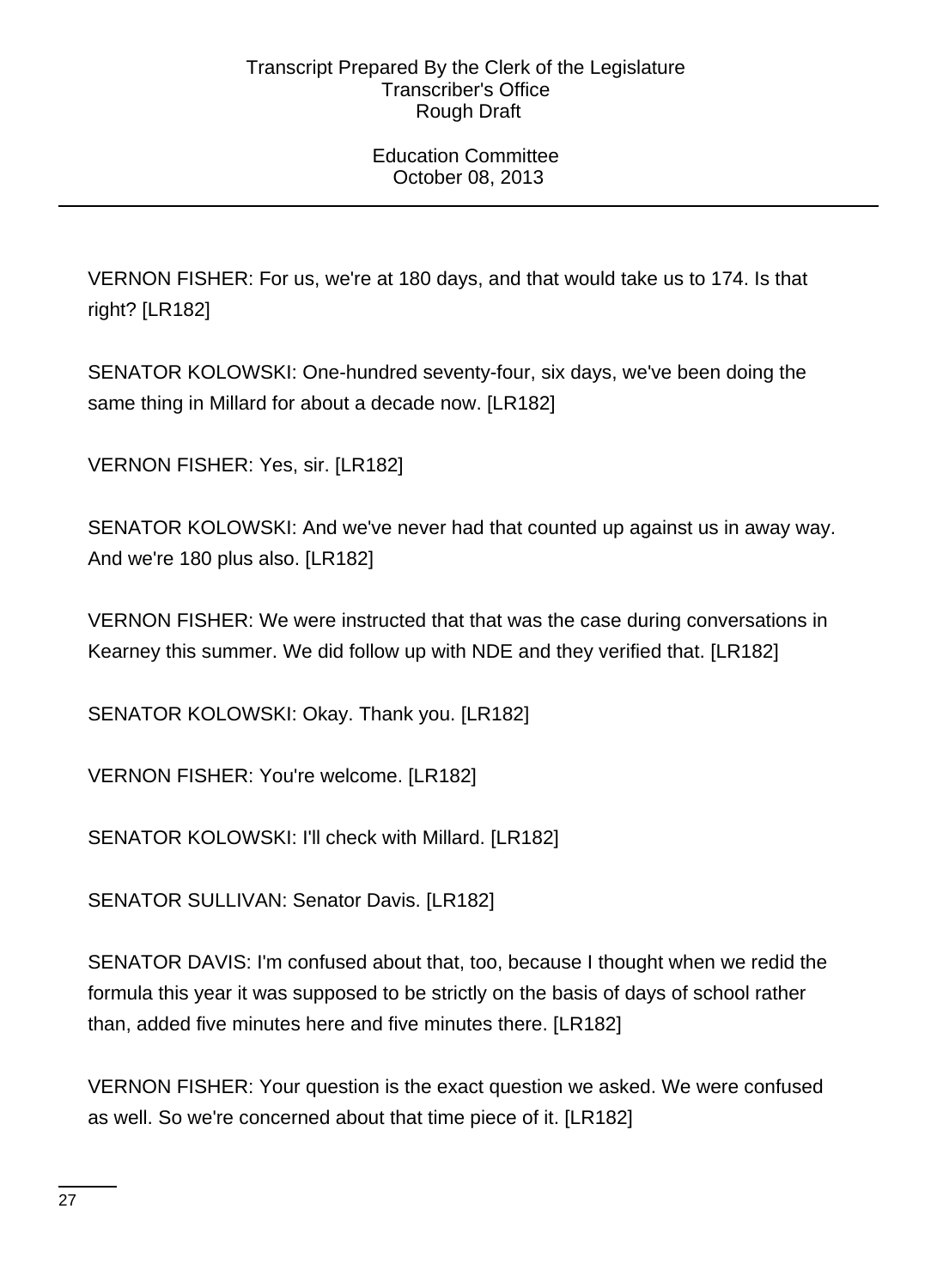Education Committee October 08, 2013

SENATOR DAVIS: I have a couple questions following up on Senator Cook's comments. So you're talking about like school-to-work programs and that sort of thing, is that where you're getting into these barrier problems? [LR182]

VERNON FISHER: Well initially, we...our conversations were, how can we get our kids into the area of business and then actually go on site, mentorships, internships, those kinds of things. And that's...LiteForm is a national...international organization. They're one of those groups that have shared their concern with regulations and the penalties associated with the negative experiences connected to that. Phillips Kiln, now FLSmidth, is another group that has shared that concern with us as well. [LR182]

SENATOR DAVIS: Have you talked to your own insurance about picking up the liability on that? [LR182]

VERNON FISHER: You know, we haven't done that. But that is something that we can consider doing. [LR182]

SENATOR DAVIS: It might be interesting to get that data because that might be something we could look at. [LR182]

VERNON FISHER: And we are with ALICAP, so that would be an interesting thing for all schools. [LR182]

SENATOR DAVIS: Do you work at all with Sioux City itself? Is there any sharing that you can do across the river? [LR182]

VERNON FISHER: Well, I can answer that two ways. I like to bring in another too. Paul Gausman and I have a good working relationship. There have...what's always interesting though is when we get down to trying to do something is, where does the dollar go and how does the dollar follow? But also then, what are the requirements in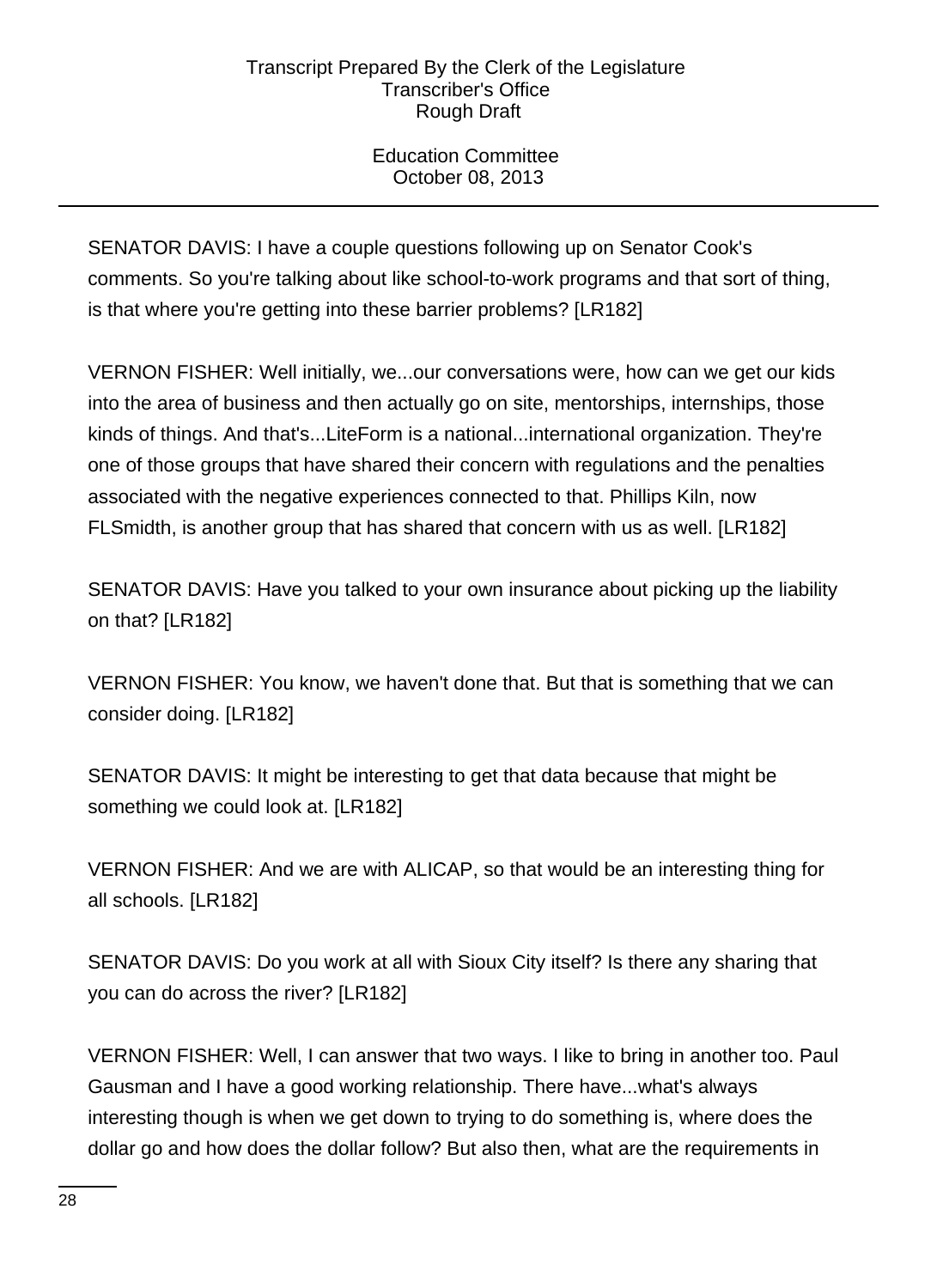Education Committee October 08, 2013

Iowa versus the requirements in South Sioux City or in Nebraska? And I think that there's a willingness to do something there, but we also see some of those obstacles that if given some latitude, I think that we could work through. In those college and career readiness sessions, we were interested if there was a way for us to partner with our area schools. And we did invite Homer to come to our school district...to those sessions and be a participant there. Cherrie Malcom attended every session, as her building principal did, as well. And I don't know that either one of us are comfortable with what the future looks like for that, but we're uniquely interested in, how can we partner our talents so that more needs of our kids are met and do so without a penalty to Homer or South Sioux City? And I think there are some ways of doing that. But I don't know that I can voice that we've actually gone deep enough in that, and I'm not confident that I can speak for Cherrie, and I won't. But I think that if we can look at ways that we can pool our talent and to provide greater opportunities for kids without necessarily penalizing the school districts, there are opportunities for all of us on all that. [LR182]

SENATOR DAVIS: Do you have any TIF projects in South Sioux? [LR182]

VERNON FISHER: We do. We're a heavily TIF area. I did visit with Lance about that question yesterday. [LR182]

SENATOR DAVIS: Do you have any idea what the value is? [LR182]

VERNON FISHER: I don't know what the value of our TIF is. Our business manager is...he might have a better idea. [LR182]

SENATOR DAVIS: You know, my issue with TIF is it's the city that makes the decision. The school district and the state pay the price for that. [LR182]

VERNON FISHER: Um-hum, yeah. And then the...yeah, that's right. The state is free...or doesn't calculate or gain any benefit from that in terms of valuation. You're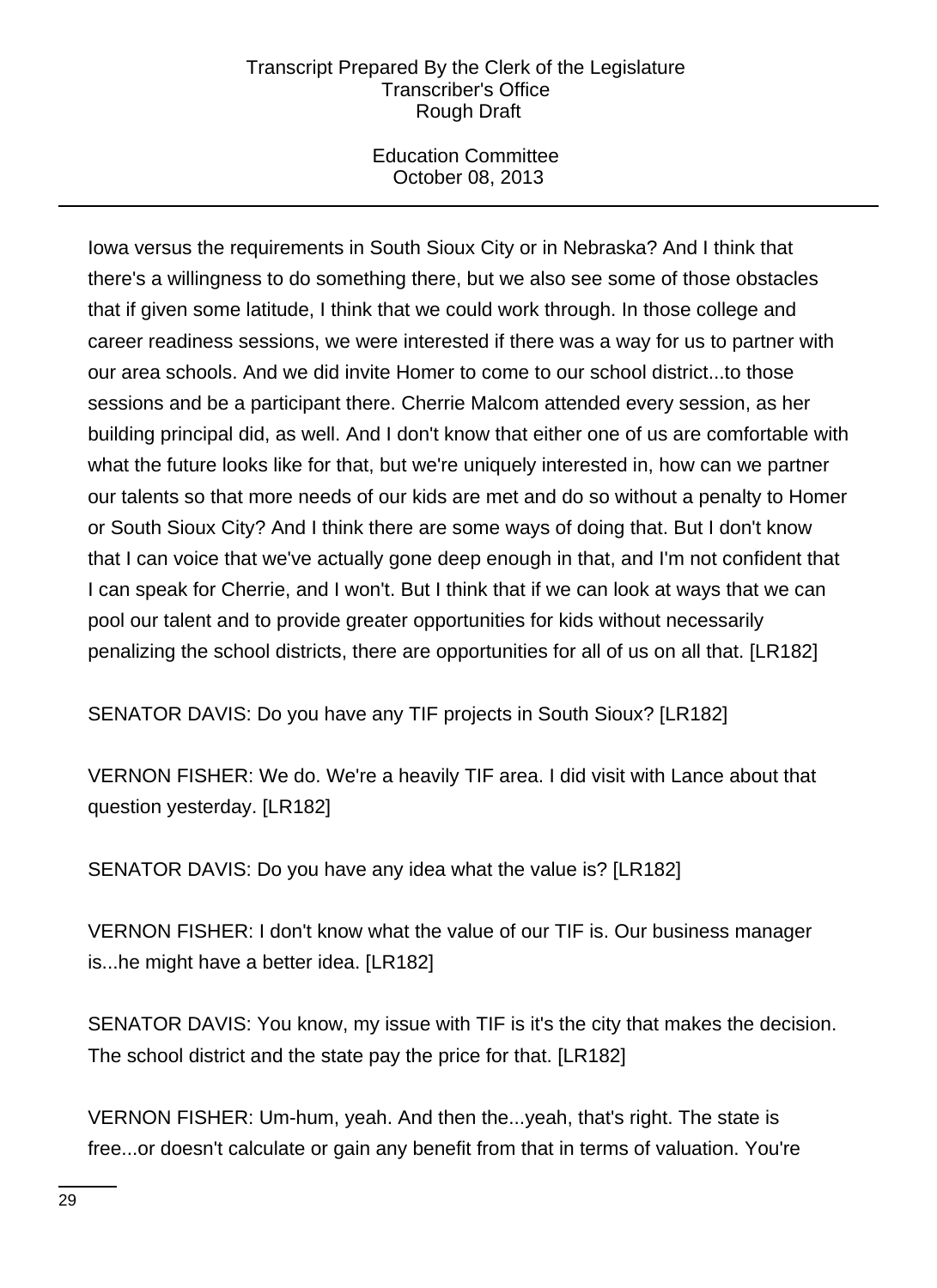Education Committee October 08, 2013

absolutely right. [LR182]

SENATOR DAVIS: Right, right. Okay, thank you. [LR182]

VERNON FISHER: You're welcome. [LR182]

SENATOR SULLIVAN: Thank you, Vernon. [LR182]

VERNON FISHER: Thank you. [LR182]

TOM HAMERNIK: Good afternoon, Senator Sullivan and the rest of the Education Committee. My name is Tom Hamernik, H-a-m-e-r-n-i-k, and I wanted to touch a little bit on what Dr. Habben mentioned about merger incentives. At our recent budget-setting hearing, we had no patrons in attendance at our Clarkson Board of Education, which is interesting because everyone complains about property taxes. And school spending is out control as we heard in Norfolk at the committee hearing. And part of that is I don't think that patrons are willing to really take the time to understand some of what goes on in schools and the increased demands that we're seeing, especially in SPED but also with our testing. We've gone through two or three changes in state testing over the past ten years and all of the staff time that it takes to bring everyone up to speed on the new testing requirements and making sure that we're meeting the state and federal requirements. It has been a very significant burden in our district. Clarkson is only six miles from each of our neighbors. To a certain extent, our community has chosen to be small. We're just under 200 students this year. We were part of the merger discussion with Howells and Dodge two years ago. I and much of our board know that we need to be merged. We're only six miles apart. Student numbers, we know that's a right thing to do, but we just can't get our communities there because it's so tough deciding who's going to get what, what facilities might close initially, or what facilities will close down the road because it makes sense to do that. We're currently in the second year of a coop sports agreement with Leigh. And it's unfortunate that many of our patrons see the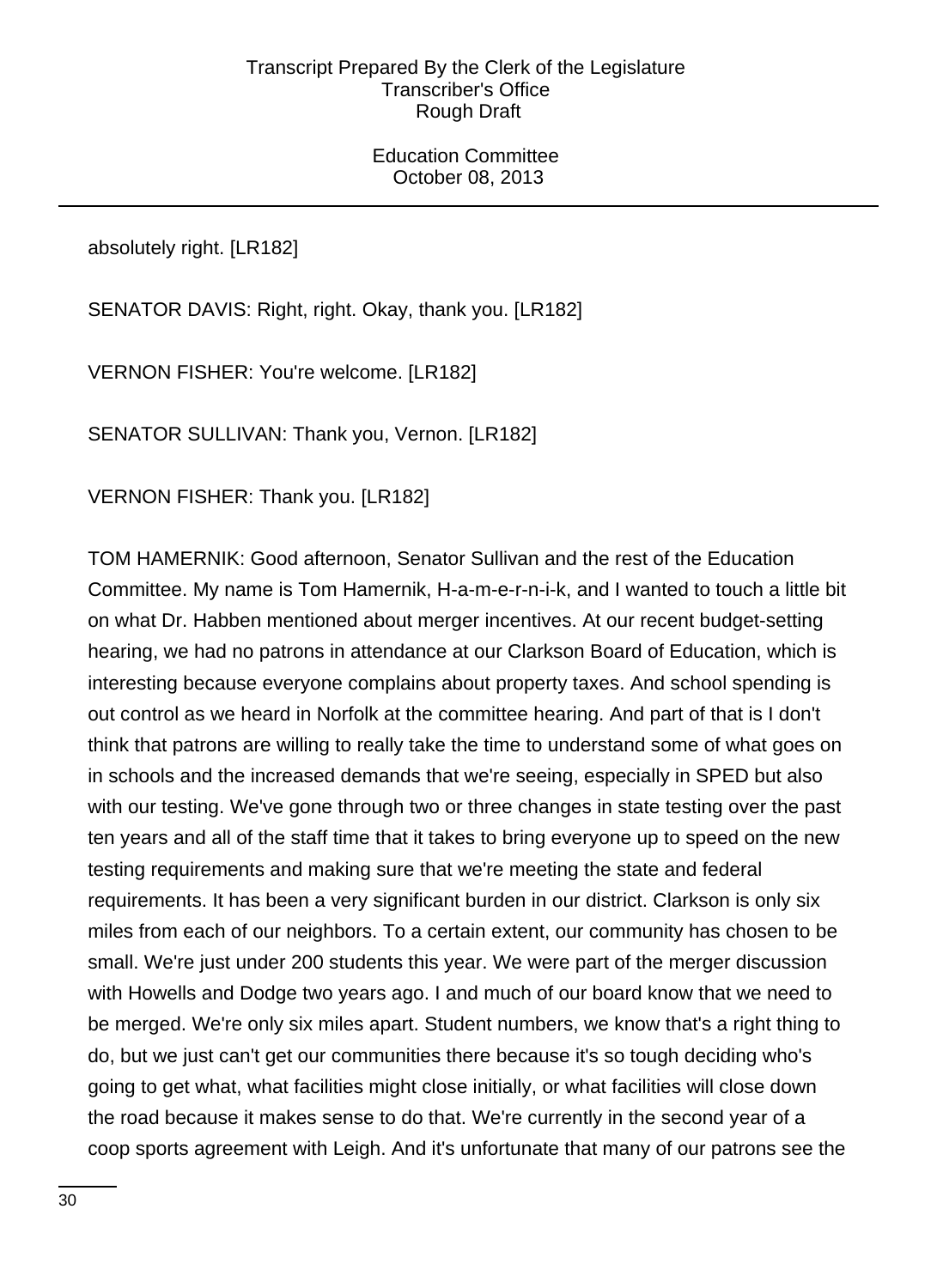Education Committee October 08, 2013

need for competition on the athletic field but they don't understand that the same competition needs to occur in the classroom and that a merger is a way to get that competition. I know in my second daughter's class, she was one of the youngest kids in the class but she had a very good, very competitive group with her. And I know that that made a difference in her and I see that in other students as well. So we have to find a way to bring our patrons along in that discussion. The current rising valuation situation that we've been in for the past few years, I see it as muddying the waters for our merger talks because some of the patrons don't see the need to do it. Ag is good. They're not...they don't feel the pressure as much as they did in previous years. So there's even a sense that we don't have to merge because we have all the money we need. And I don't...I see it a different way. But trying to get those patrons to come along is really difficult. And unfortunately, I think until our landowners really rebel, that's when the merger will happen. And it's unfortunate but it's going to go on. In my opinion, it's going to go on until that happens. As far as the merger support, I think that really does need to come back. And I hope that it will be looked at as a way to support the new districts' needs. It's inevitable when you merge that...in eastern Nebraska anyway where districts are still fairly close together, that you're going to lose some students around the edges. We saw that with the Howells-Dodge merger. They lost a significant bunch of students to North Bend as well as West Point. And so that first year they probably set their levy too low, and they lost a bunch of students. And so they were in a bit of turmoil, especially that first year, trying to get everything worked out. And so there needs to be...that incentive needs to last for the first two or three years so that they can make adjustments, the boards can make adjustments in their facilities, staff, their student count. In the Howells-Dodge thing, you had an attempt to move land which complicated that and lawsuits and all of that stuff. And when you're in a merger discussion, your patrons want answers. They don't want, well, we're not sure how this going to work out. In a year from now we'll know. They want guarantees that we're not going to lose either state aid or we're not going to lose valuation or we're not going to lose student numbers or this group of students aren't going to go to a parochial school as opposed to separate site. And unfortunately, we can't give them specific answers. One of the other things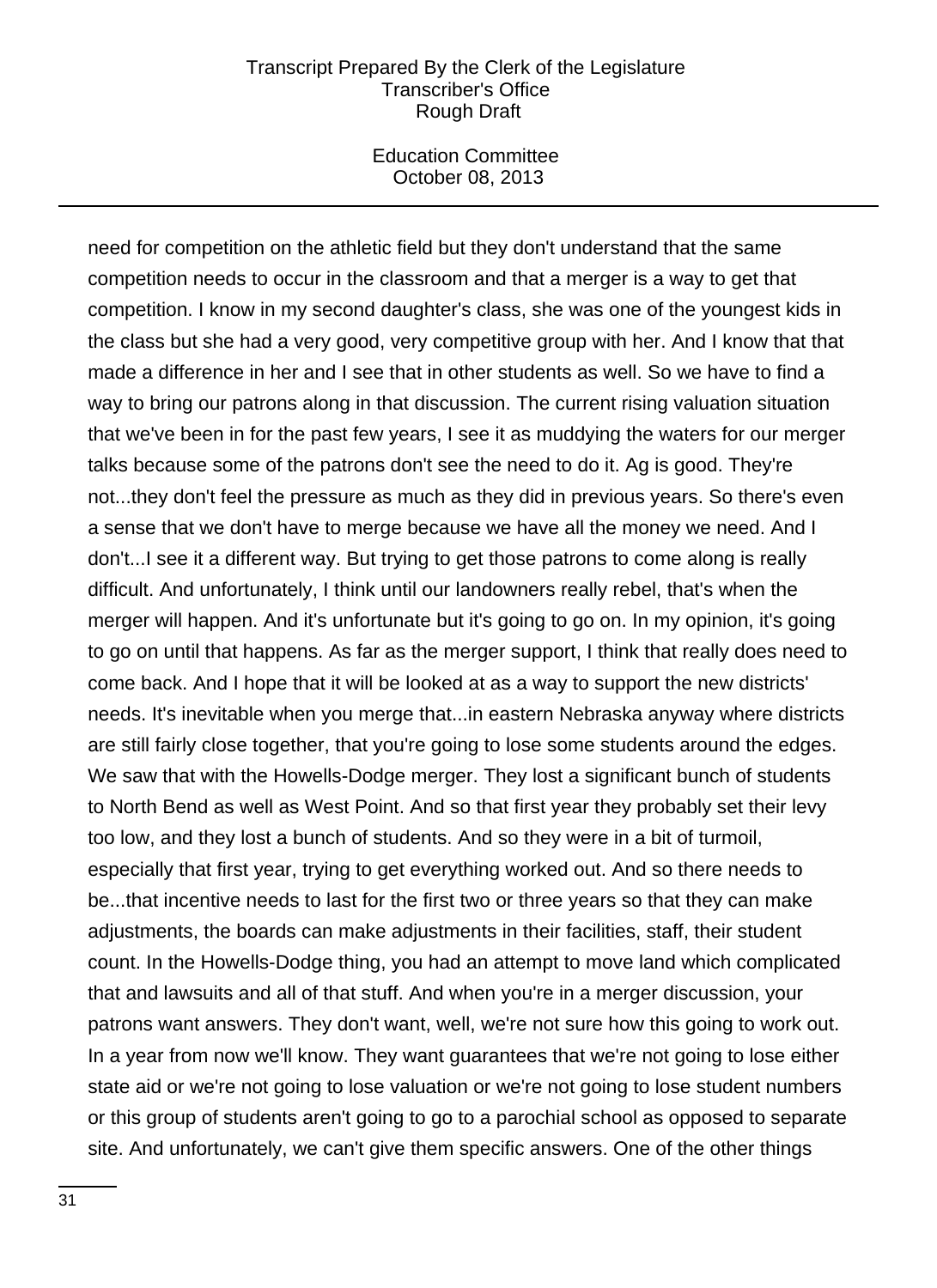Education Committee October 08, 2013

that I mentioned when I had a chance to talk to the committee a few weeks ago in Lincoln was the Legislature has kind of kept a hands-off approach from the merger issue in the past. And I really don't think that that's helpful. Our district went through that. And me personally, we lost our superintendent during the middle of a merger talk. It was very contentious. And so that...a lot of that fell on the local board. And it would be very helpful if the state could offer some assistance in helping districts work through the merger process, helping to give recommendations on which facilities are best to use, staff numbers, things like that, so that it doesn't strictly fall on those local boards because it is very...it's a very damaging process in a small community. And many of those communities, those divides go on for years and years and years. And it should not be that way. I've been on a school board for 21 years now and there have been times during that history where we had to hire a bad guy, a superintendent. We needed to control a budget or we needed to control a staff issue or something like that knowing full well that that superintendent was only going to be there for two or three years because you can't...you just need him for that specific instance. Well, I see the merger thing as one of those instances where you need somebody to step in from the outside, help you sort out the right decisions, and be the bad guy and help your communities get through that and not strictly saddle the two boards and their administrator with that issue. And that's really all I have. If you have any questions, I'd be happy to try and answer them. [LR182]

SENATOR SULLIVAN: Thank you, Tom. I appreciate your testimony. And thank you for when you came to talk to the committee on behalf of the Nebraska Association of School Boards. And you did talk a lot about perhaps the state having a role in this assistance when school districts are talking to one another. Very often though they hire a consultant to give them some of those objective recommendations. So I'm just wondering, short of providing some incentives or financial support from the state perspective, what more would you want the state to do? [LR182]

TOM HAMERNIK: Twice I've worked with a consultant to help through the merger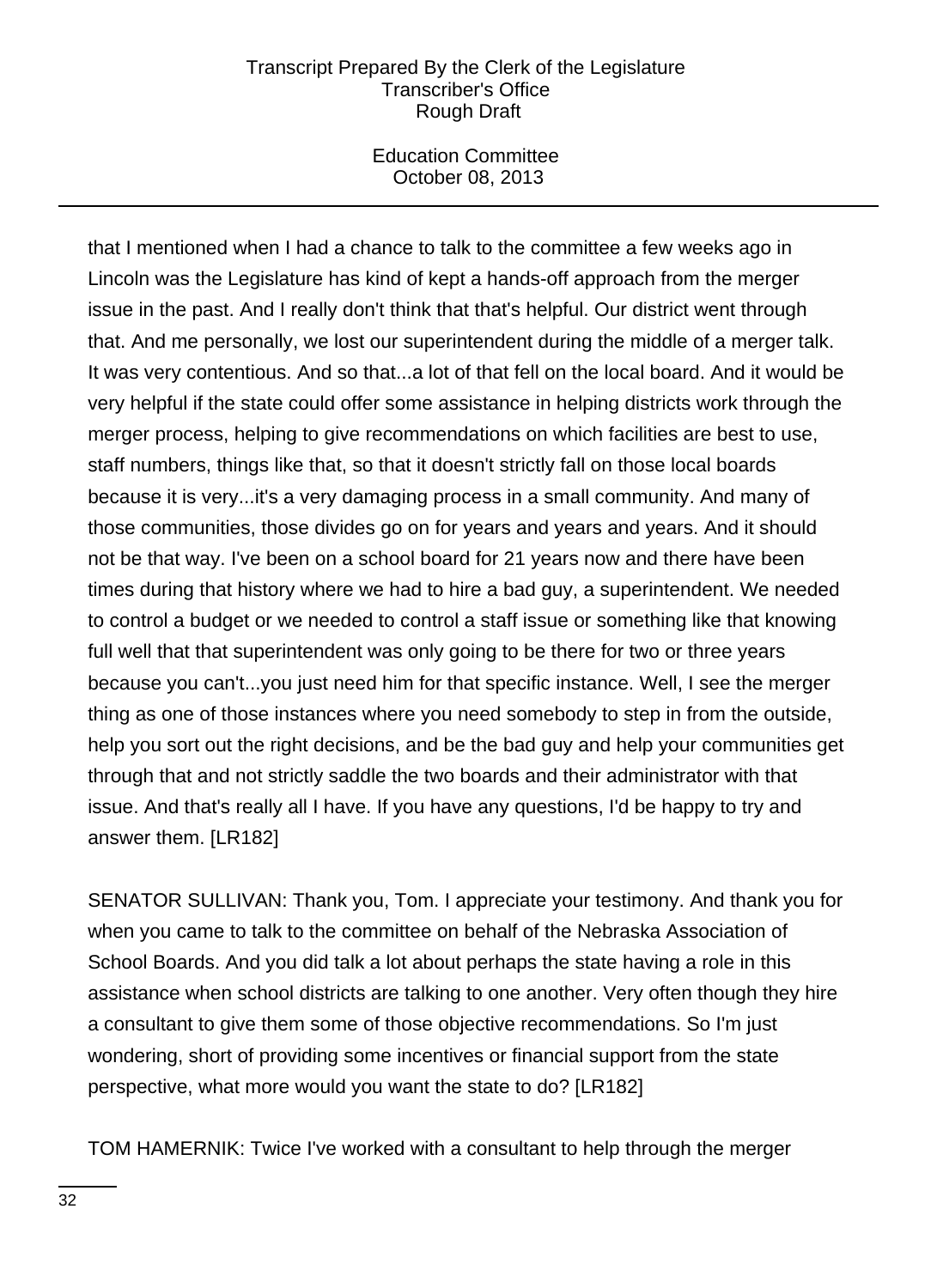Education Committee October 08, 2013

process. It really depends on their individual skills, their willingness to be the spokesman, to take some of the heat off of the local boards, those kinds of things. The last time we did it, our...we were somewhat limited in the options that we had for that consultant. And they really have...in a really contentious merger discussion, that's really got to be a strong individual. And they've got to be supported by your two superintendents as well. [LR182]

SENATOR SULLIVAN: No easy answers. [LR182]

TOM HAMERNIK: Yeah. [LR182]

SENATOR HAAR: Kate. [LR182]

SENATOR SULLIVAN: Senator Bloomfield. [LR182]

SENATOR BLOOMFIELD: Again, not sitting on this committee, Mr. Hamernik, it sounds like you want the Legislature to come in and be the bad guy...(inaudible). [LR182]

TOM HAMERNIK: I think it would be helpful. (Laughter) Can I be any more direct? [LR182]

SENATOR BLOOMFIELD: No, you can't and that bothers me just a little bit. I'm a very firm believer in local control. If you have two communities that do not want to consolidate, I don't believe the state should be coming in and saying, you're going to whether you want to or not. And that kind of sounds like where you're leading. [LR182]

TOM HAMERNIK: I don't...that's not what I would like to see, but I think that the state could assist that and help provide support for some of the decisions on the facilities issues and the staff issues. It will be very interesting if there is a correction in land, what happens with the consolidation talks... [LR182]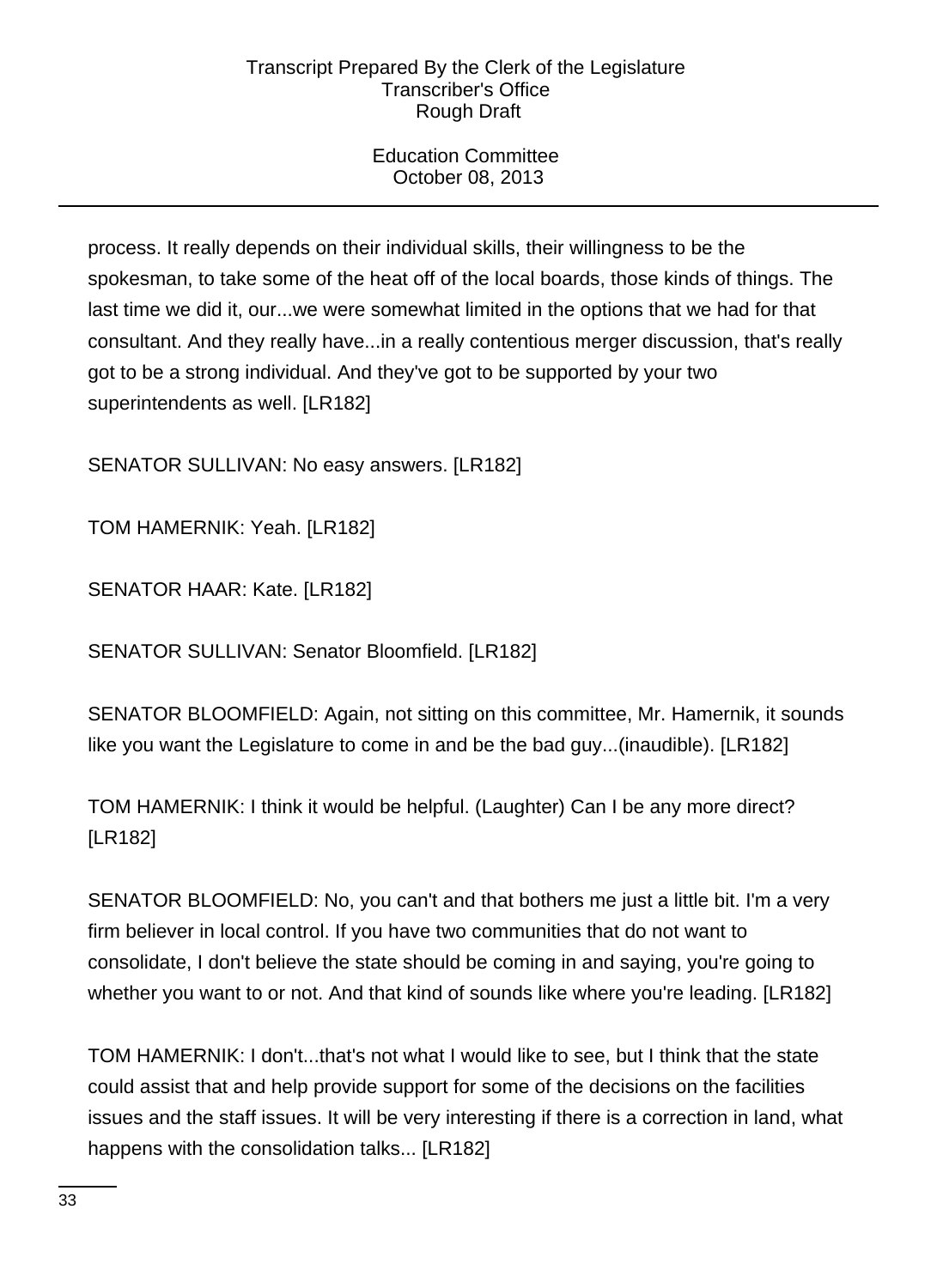Education Committee October 08, 2013

SENATOR BLOOMFIELD: It will. [LR182]

TOM HAMERNIK: ...values because it will take a whole different tone than it did the last time. [LR182]

SENATOR BLOOMFIELD: And I believe, contrary to Senator Kolowski, that that adjustment is coming because the price of corn has dropped 35 percent, and the price of land can't stay where it's at. Thank you. [LR182]

TOM HAMERNIK: I hope that the Legislature and the Education Committee can help make some adjustments before that correction occurs because it will be a very difficult situation for the Legislature to have to deal with it if that correction takes...or that adjustment in ag takes place before some steps are taken. I'm a property owner myself. And I do understand what's happened. And I am uncomfortable with the reliance that it's created in the unequalized districts on property values and taxes. [LR182]

SENATOR SULLIVAN: Thank you, Tom. Senator Davis. [LR182]

SENATOR DAVIS: Tom, I appreciate your being so honest and I know how hard that is having been on a school board myself. I told Senator Bohlke years ago, if you really want to close the Class I's, you do it because we can't because of where we live. So it's really hard. What's your levy? And what are the others' levies? [LR182]

TOM HAMERNIK: We're at \$1.05. [LR182]

SENATOR DAVIS: So you're...how about the other neighboring schools? [LR182]

TOM HAMERNIK: Well, Leigh I think right at \$1.00, \$1.01. And then Humphrey is on the west end, and they're at, what, 38 cents, 50 cents, somewhere in there. So that's going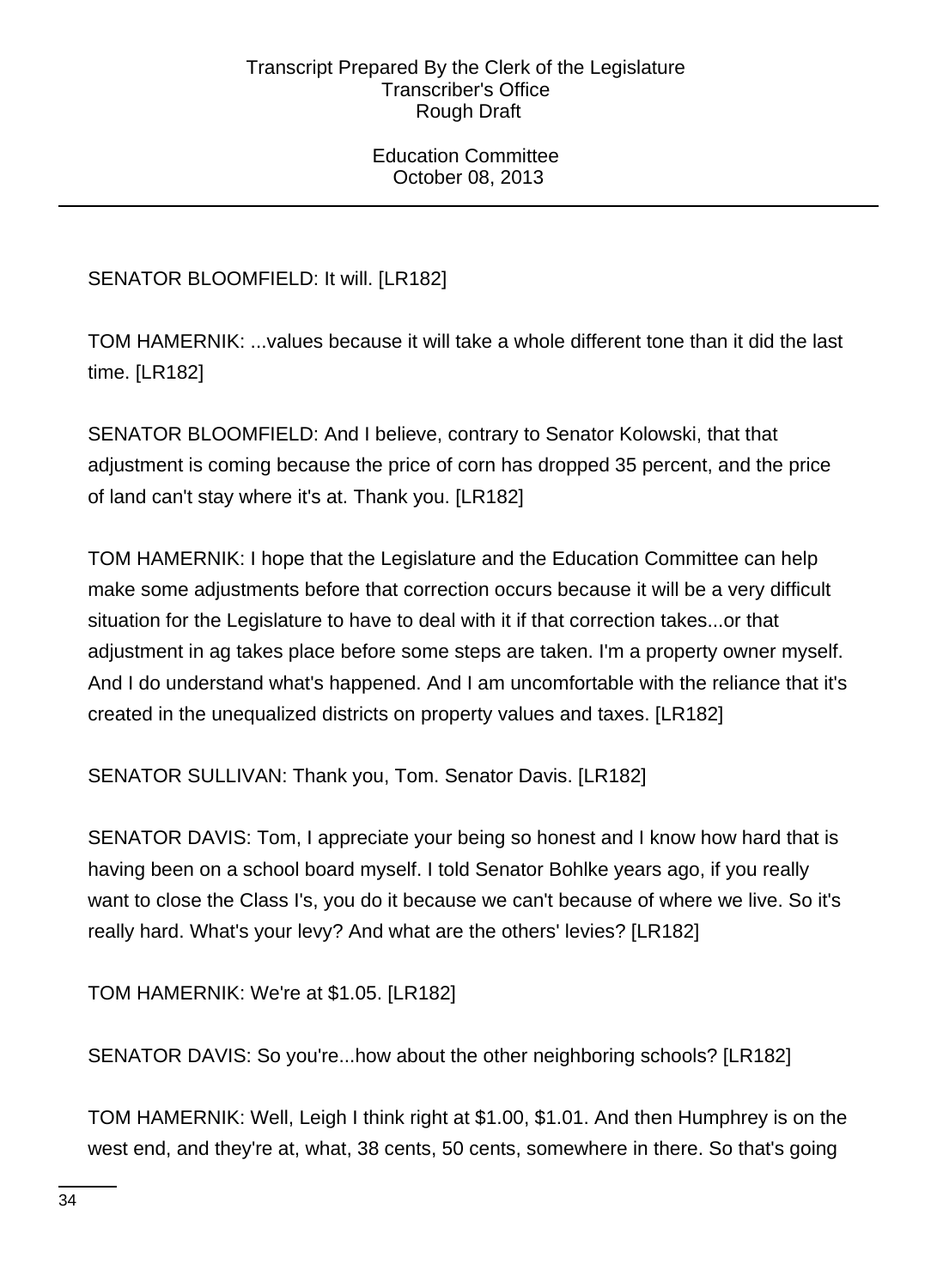# Education Committee October 08, 2013

to complicate any merger talks we have with Leigh because on their west border is a district with a 40 cent levy. Where do you think those Leigh patrons are going to want to go? And honestly, Humphrey Public Schools, I don't believe...my opinion is, is they're perfectly comfortable where they're at with their student count and their valuation and levy. That's going to create a turmoil between the Leigh district: 38 cents, \$1.05. [LR182]

SENATOR DAVIS: And are you equalized? [LR182]

TOM HAMERNIK: No, we're unequalized. [LR182]

SENATOR DAVIS: You're unequalized. [LR182]

TOM HAMERNIK: We see...we do receive a... [LR182]

SENATOR DAVIS: But you are at \$1.05. [LR182]

TOM HAMERNIK: Yes, we are, \$1.04, something. [LR182]

SENATOR DAVIS: What's the difference in the needs versus resources? Any idea? [LR182]

TOM HAMERNIK: I can't state the numbers. No, no. We have captured almost all of our unused budget authority. [LR182]

SENATOR DAVIS: Any commentary on sales and income tax as a possible local option? [LR182]

TOM HAMERNIK: In the context that you spoke earlier about utilizing it in the more urban areas to replace some of the state aid, I'm not opposed to it. But I'm not sure that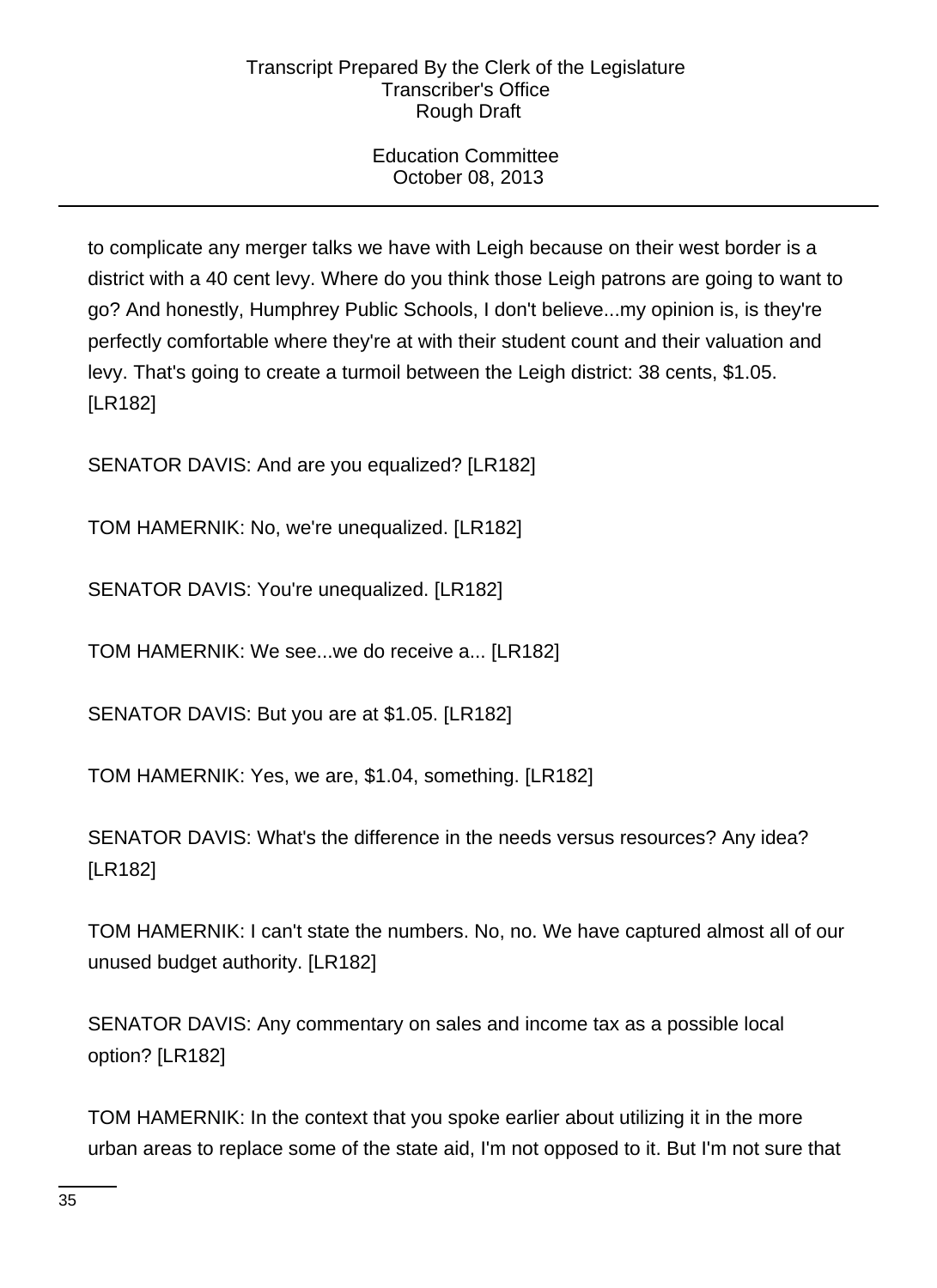Education Committee October 08, 2013

I understand all of the other things that will happen when that...if that comes in to...how you would utilize it and what all the other things might be affected. [LR182]

SENATOR DAVIS: Okay. Thank you. [LR182]

SENATOR SULLIVAN: Thank you, Tom. [LR182]

TOM HAMERNIK: All right. Thank you. [LR182]

SENATOR SULLIVAN: I would like to recognize another senator that's joined us. Senator Lydia Brasch, we were going to have her up front, but I heard she had car trouble. So I didn't even know she was coming. Senator Brasch represents District 16 which is Burt, Cuming, and Washington Counties. So thank you for joining us. Welcome. [LR182]

FRED HANSEN: Welcome. Thank you, Senator, as well as the committee. My name is Fred Hansen, H-a-n-s-e-n, superintendent, Lyons-Decatur Northeast Public School just south of here. As a superintendent for over 18 years in school administration, I've seen the state aid formula change a lot. And mainly, we've continue to add and add and add more things to it. Maybe it's time to start taking a few things away. Probably my main point is special ed reimbursement, as Dr. Habben mentioned, 90 percent down to 55 percent. That's a huge hit for us as an unequalized school district. And, therefore, we...the local taxpayer pays that money. Forty-five percent of the school districts in Nebraska are not equalized. That's a pretty hefty number and that will continue if the valuation of land in Nebraska continues to stay high. How do we fix the formula? I don't know, but it seems to me that the things that we've added to the formula continued to take and put more and more schools into the nonequalized area. Maybe we take them, those things, out and we could gain some of the schools back. As far as the comment on local sales and income tax, of course, in my small school district and small towns, that's not going to help us at all. But I like the possibility of an idea that it could help fund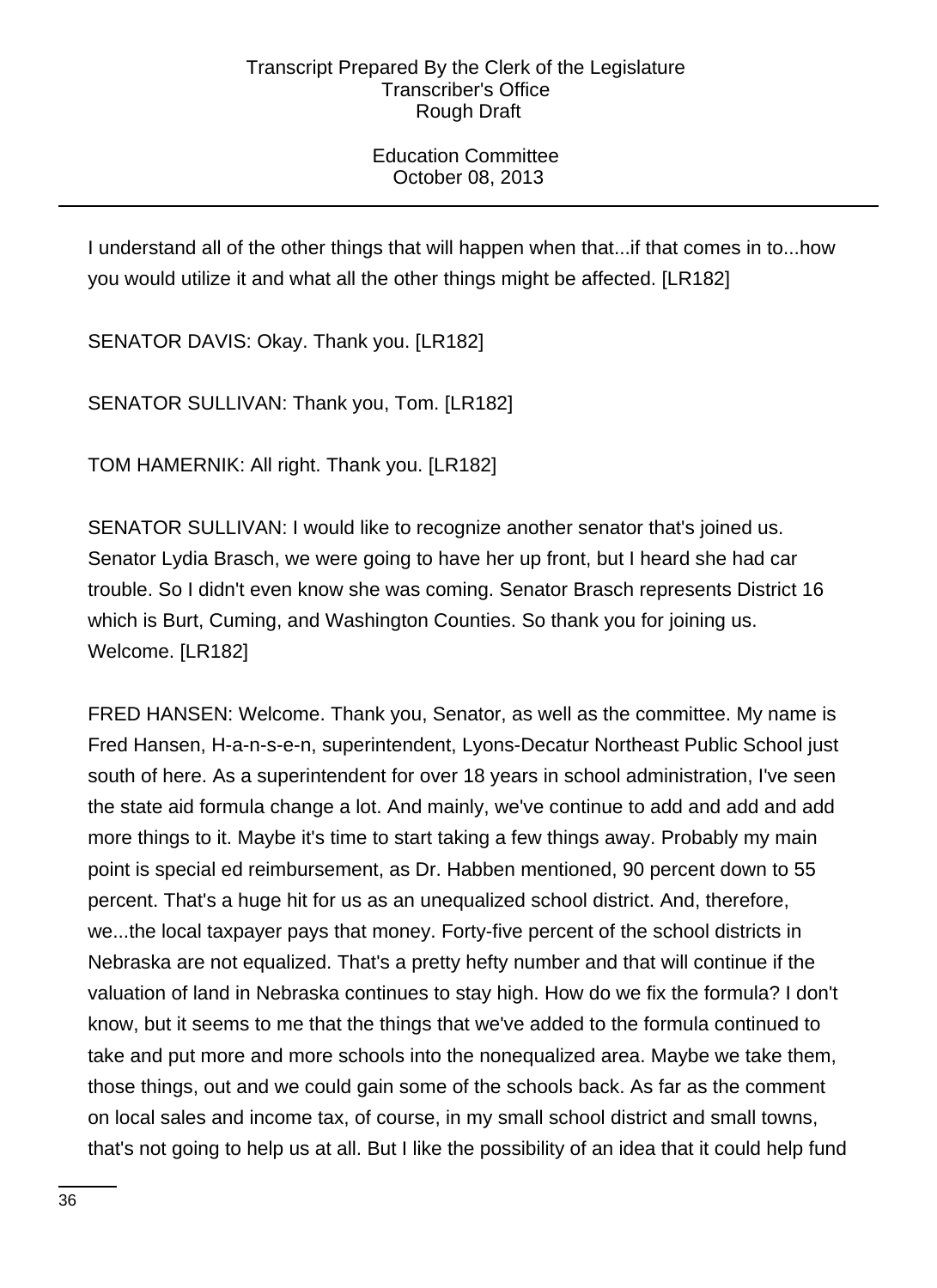Education Committee October 08, 2013

the formula in some of the metropolitan districts and help the state aid formula out. The reorganization support outside the formula that Dr. Habben mentioned, I think that would be well worth it for us. Burt County schools are taking a look at the opportunity to merge. Having some incentive money or at least...maybe the better way, the support money to help us do that would be very helpful. Thank you for listening to my comments. [LR182]

SENATOR SULLIVAN: Thank you, Mr. Hansen. Any questions? Appreciate your comments. Welcome. [LR182]

TROY LOEFFELHOLZ: Thank you. Good afternoon. My name is Troy Loeffelholz; that's L-o-e-f-f-e-l-h-o-l-z. And I'm kind of Dr. Fisher's sidekick today. But just to follow up a couple things, a couple comments from the Education Committee and some of the things that have been said so far today, one of the things that I think...when you look at needs minus local resources equals state aid, you have to really examine those local resources and what districts can and cannot...what communities can and cannot do. And when you look at it, the Education Committee has done a fantastic job of providing state aid through an allocation given to them through the budget. When you get into the calculation side, that's I think where the discrepancy becomes is the allocation, the backing into the number versus the calculation. Now I would say that maybe there is enough state aid dollars, okay, from the standpoint of maybe we need to focus where the dollars go. We've heard a lot about special education funding. We've heard about poverty. We've heard about ELL; those categorical things go directly to student needs versus the fluff things--in my opinion, sorry--of time allowance and teacher ed allowance. If it's good, if teacher education allowance...and correct me if I'm wrong, but a certain percentage of teachers have to be...a certain percentage of your teachers have to have master's degree to qualify for it. I think it's around 50 percent. Well, if it's good enough for some, why are we not allowing...be having that allowance for all teachers with a master's degree as part of that focus. As well as a time allowance, there's a minimum number of hours schools must be in session of 1,032 at the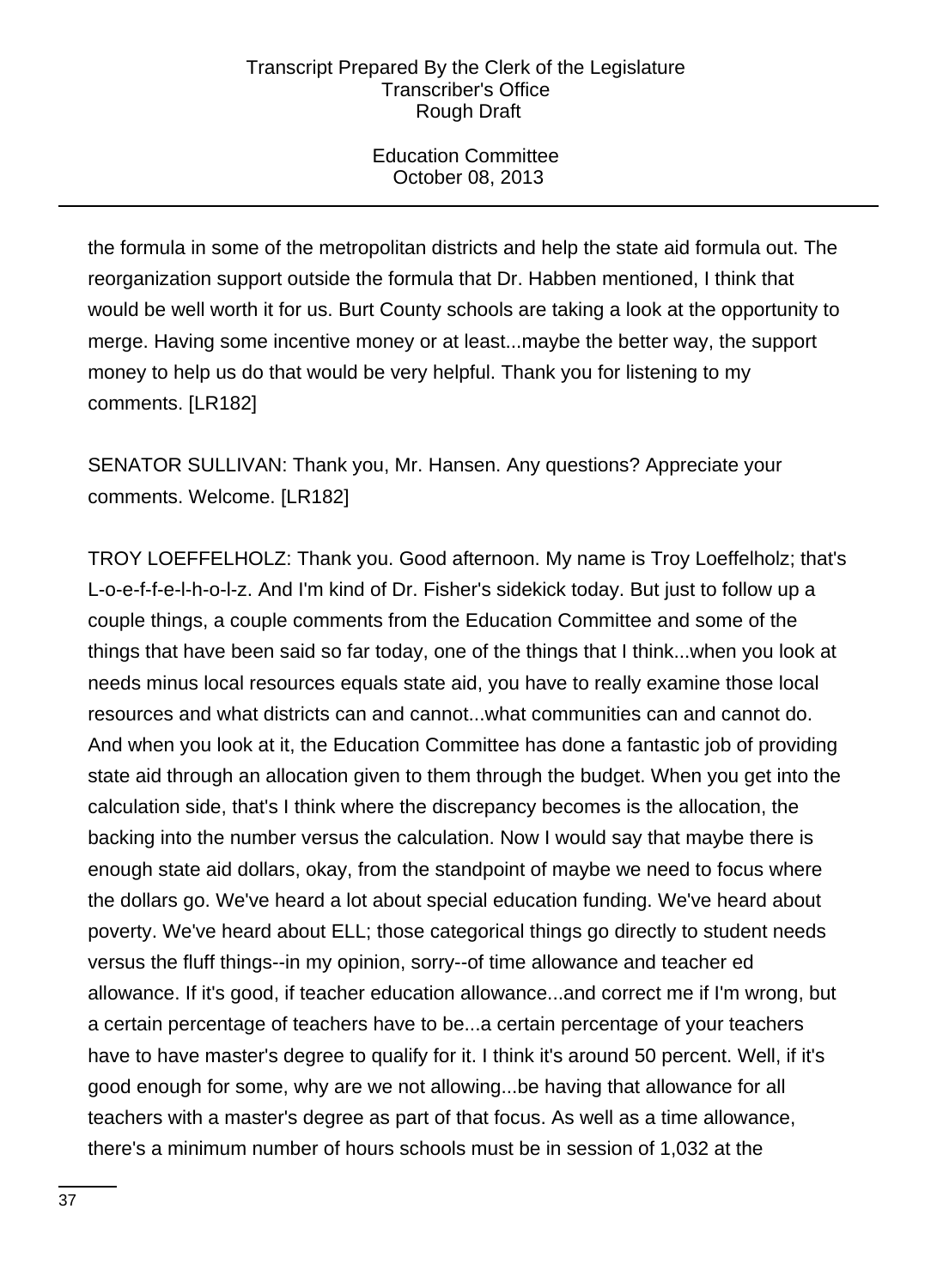Education Committee October 08, 2013

elementary and 1,080 at the secondary level. Why are we paying more for those school districts who choose at the local level to extend their days. I'm an equalized district. I'm at \$1.07 as a tax levy. I have no room to grow. A penny in my district is about \$150,000. We're about \$1.5 billion in valuation. And I have a neighboring district with one-eighth the number of students at \$1.2 billion, that for a penny can raise \$120,000. But their levy is also 78 cents. I'm very good friends with that superintendent. And the noose around him on the budget allowance and be able to grow his budget on the other side hinders what he can do as well. So we can talk about releasing from \$1.05 to \$1.10 which then that tax burden goes on to the equalized districts. Or we can say, adjust the allowable growth rate for those who are not in equalized. Well, again, you're just shifting the focus one way or the other and you're not fixing the problem either way. Senator Haar, I liked your comments about the money and the percentages of where that money goes. And that would be an indicator, if you look at the research, where the population shift has happened as well. Right, wrong, or indifferent, it has followed those things. And we all know fairness is in the eyes of the beholder. And what's fair for one should be fair for another. But it doesn't work that way. And when I...as I speak for Columbus Public Schools, I hope I'm speaking for STANCE as well in that it's about good policy. What is good policy for all the children in the state of Nebraska? Maybe it is about focus on what the components of the state aid formula are. When I look at teacher ed and time allowance, if I remember right, those are roughly about \$40 million plus about another \$9 million that was left on the table through all the lobbying effort. Well, that's \$50 million that could have maybe helped part of that \$200 million that walked away over the last five years. So maybe it is about just the focus and the key components. I don't know if it's completely broke, but I think we've lost our focus by seeing something shiny fly by and going...chasing it for just a few districts. I think you need to take all districts into consideration when we talk about components of the funding formula. Knowing that, and I think all of us in this room would agree, some days we're going to be winners and some days we're going to be losers. I've been on both sides of the fence. I've lost 23 percent of my state aid dollars over the last four years. But I also grew back a little bit this year. So there...you have to take the good with the bad for the purpose of good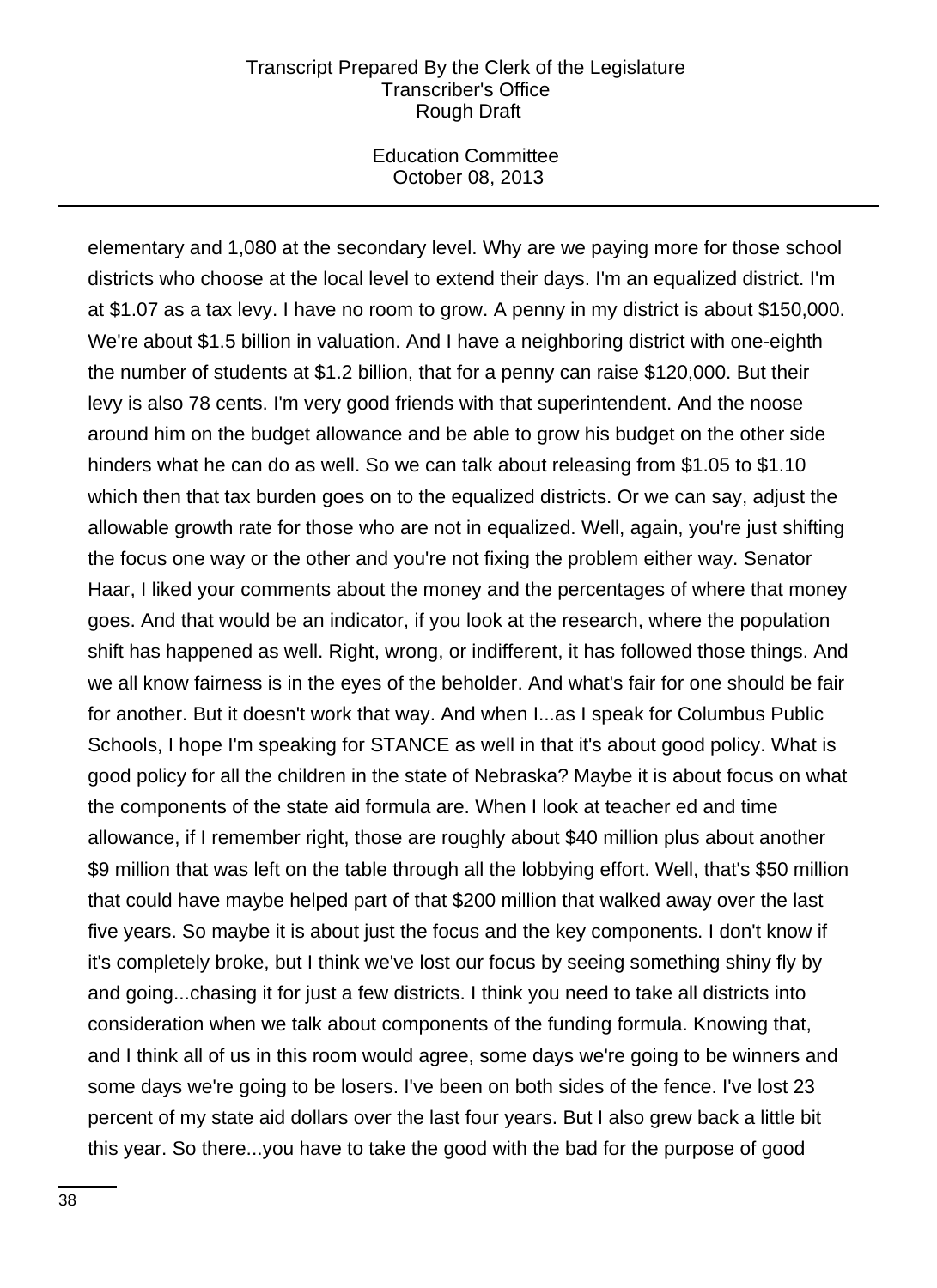Education Committee October 08, 2013

policy. That's all I'd have to offer. [LR182]

SENATOR SULLIVAN: Thank you, Troy. As you said, you gained some back. And if you look at the current formula and what's happening in the economy, perhaps we're poised to see some improvements in the current formula. [LR182]

TROY LOEFFELHOLZ: I would hope so. [LR182]

SENATOR SULLIVAN: So it begs the question, do we seek to change it? Or do we stick with it awhile and see how it's recorrecting? [LR182]

TROY LOEFFELHOLZ: I think you look at the allowances that aren't directly affected by your student body. Again, I go back to ELL and poverty. Those are categorical things that all of us have and we receive that categorical aid because of our demographics. Special education is another one. Any money going to the special education program has to be increased by a dollar because maintenance of effort. So once you put \$10 million into that special education pot to be distributed statewide, you've got to spend \$10,000,001 next year because of that maintenance of effort based upon Elementary and Secondary Education Act. So that could grow on its own. But when you get into things that benefit just a few versus all, then I think you're getting away from the purpose of the state aid formula. If teacher education allowance is good for a few, it's good for us all. If time allowance is good for a few, then it's good for us all. And maybe there should be a statewide calendar where a minimum number of days and a minimum number of hours are set aside across the state. And we already have the minimum, but what if everybody had to be in session 188 days? What does that look like? Well, I know from my standpoint I couldn't afford another 16 instructional days based upon what I do right now. So I would need...that's when the time allowance would come in to help me versus those who had made a local choice to move forward. [LR182]

SENATOR SULLIVAN: Okay. Thank you. Senator Davis. [LR182]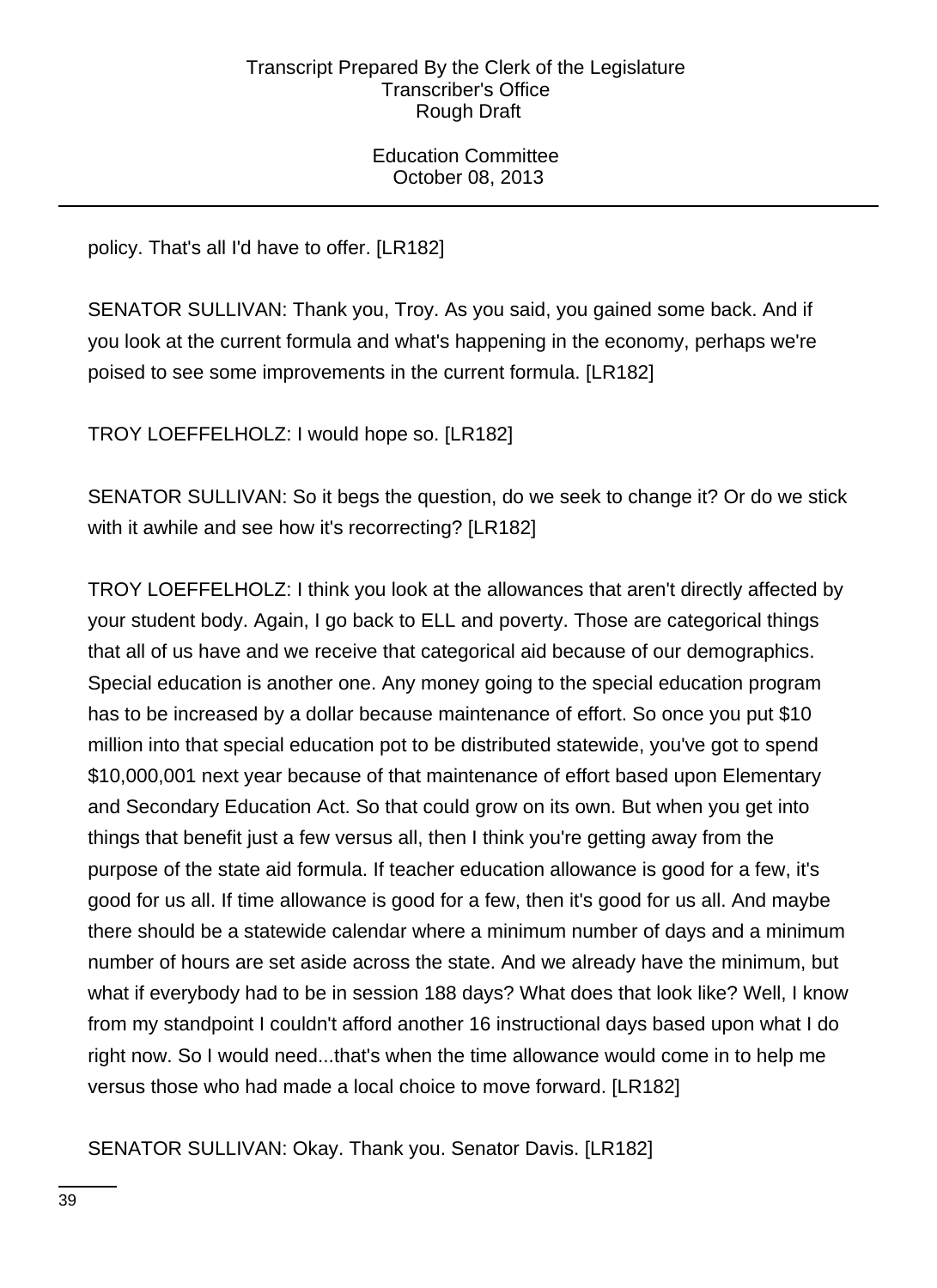Education Committee October 08, 2013

SENATOR DAVIS: I have a couple questions. Troy, thank you for your testimony, first of all. I'll ask the same question I've asked other folks. Do you have much TIF property in Columbus? [LR182]

TROY LOEFFELHOLZ: Very little. We have a lot of abandoned buildings. They're just now starting to turn over. And I think you're going to see a growing number of TIF in Columbus. [LR182]

SENATOR DAVIS: What about sales and income as a local option? [LR182]

TROY LOEFFELHOLZ: Well, I think for Columbus Public Schools it's a benefit because we are kind of the hub in that area. But then I look at my neighbors to the north, like Lakeview Community Schools, they're outside a lot of that sales and income tax unless you run it through the county. If you run it through the county then it becomes a benefit. But if you run it through the city then...the city boundaries are my district boundaries. And, you know, I have a few people, ag producers who are paying \$1.05 in property tax as well. And is that a...to them it's a double whammy, so to speak. But I think it benefits us. But I'm not sure it benefits the others unless it flows through the county tax versus a city tax. [LR182]

SENATOR DAVIS: So would...if we were to explore something with that, you think that would be a more equitable way to do it, to try to run it through a county basis or a...? [LR182]

TROY LOEFFELHOLZ: Well, yeah. Any type of sales tax is an equitable tax because everybody pays on it. The question becomes, when I look at myself versus Custer County, how is that going to impact...whether it's city or county, it's going to have an impact...it's going to impact each other differently just because of the population base. I mean, clear out to Hyannis, obviously, it's not going to be maybe as well received as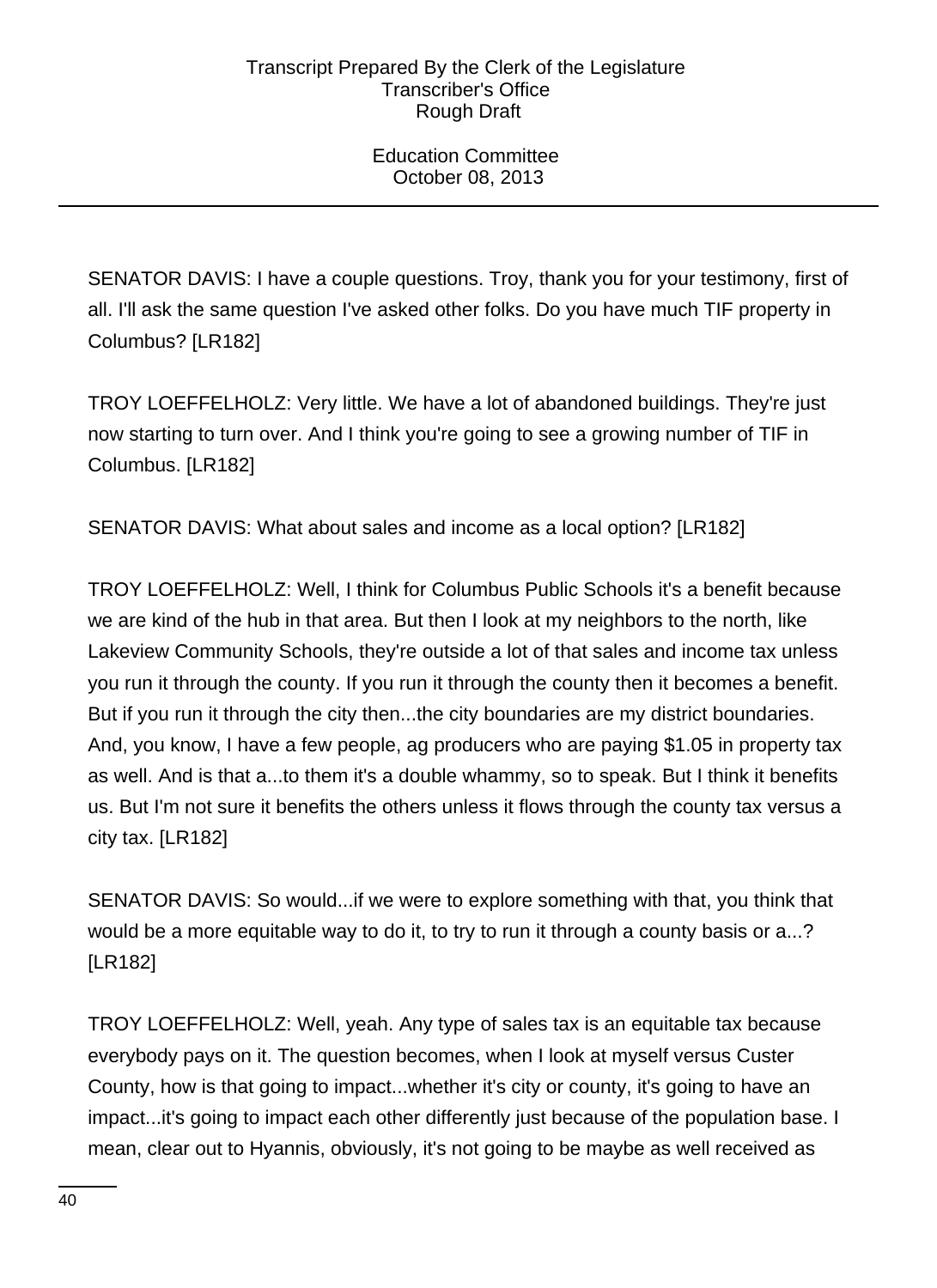Education Committee October 08, 2013

maybe... [LR182]

SENATOR DAVIS: We might generate \$300. [LR182]

TROY LOEFFELHOLZ: Yeah. [LR182]

SENATOR DAVIS: What about your buildings? You're up against this levy lid. How are your structures? [LR182]

TROY LOEFFELHOLZ: Well, I...also, Dr. Habben said something about, you know, what do we do with 40-year-old buildings? I'm sitting on a 90-year-old building, middle school, that needs to be replaced. In my tenure I've also seen, in different districts, I've seen temporary portables become 40 years old so...and I'm sure a lot of us in this room could probably say the same thing as far as what is temporary versus permanent. [LR182]

SENATOR DAVIS: What can you generate from your building fund? [LR182]

TROY LOEFFELHOLZ: We don't generate anything because we're...because the building fund has to be under the \$1.05. So we're...our \$1.05 is strictly general fund. [LR182]

SENATOR DAVIS: So what would you think about setting up building fund outside the levy? [LR182]

TROY LOEFFELHOLZ: Well, it's a double whammy. It's either...well, I shouldn't say a double whammy. But it's placing the burden back on the local taxpayer in addition to...and I think your bond referendums, that's the purpose of that, to give them an opportunity to vote on some of those things. I know when we had the ability...school boards had the ability to levy 5.2 cents, I think those are QCPUF bonds at that time, a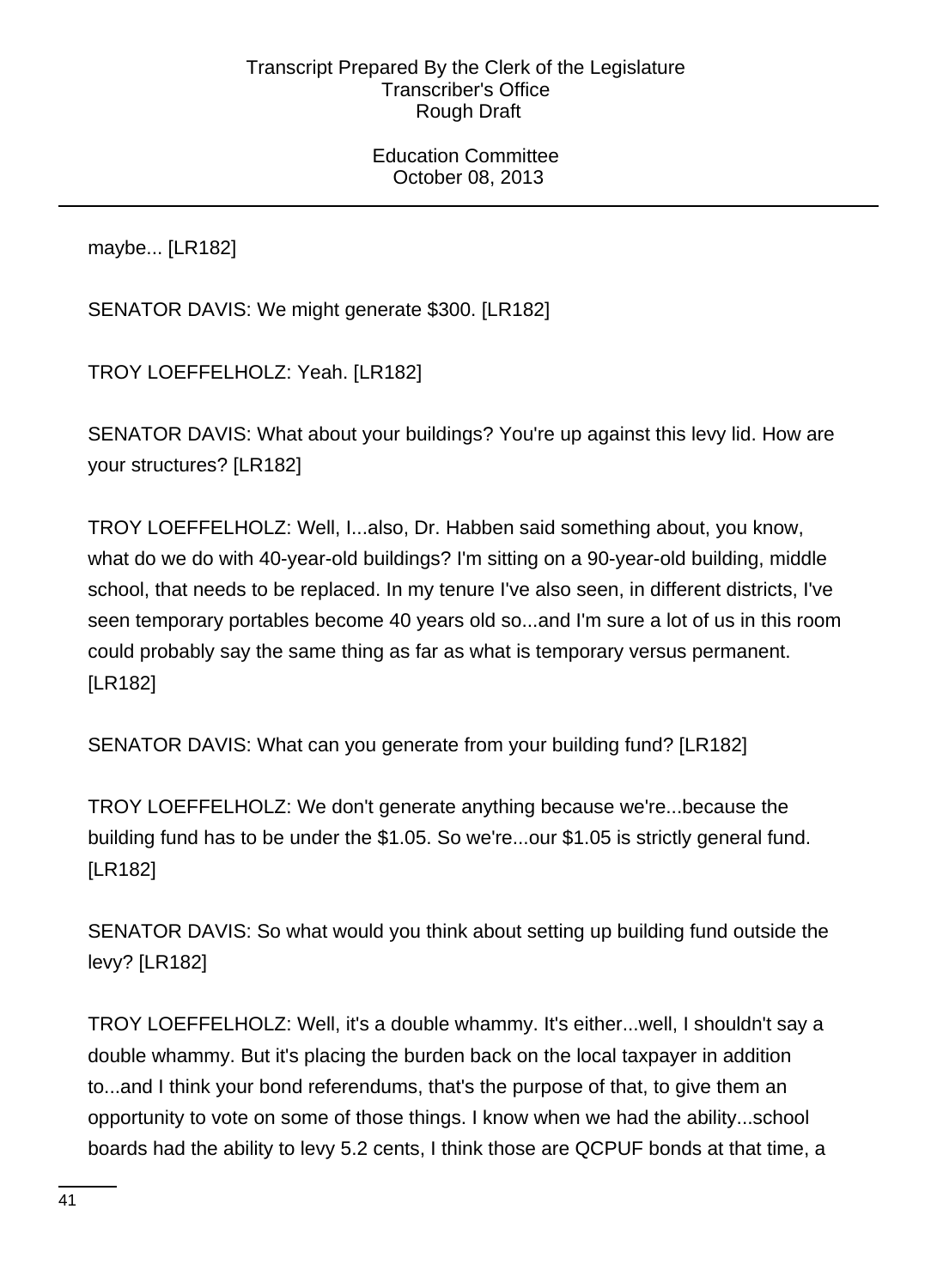Education Committee October 08, 2013

lot of districts did take advantage of that through the supermajority vote of their boards. And they were able to renovate some areas, add on to elementary schools, add on to high schools to get those things fixed. Reprieves like that every now and then would probably help in some form or fashion. But again, it goes back to the local tax base and what...it's either getting their permission or doing it yourself. [LR182]

SENATOR DAVIS: Well, that can be...and especially in these issues where we're getting to these high ag values, it becomes really hard to have a bond issue and make it work. [LR182]

TROY LOEFFELHOLZ: I agree. [LR182]

SENATOR DAVIS: But we do have...you know, I think there are a lot of districts that have some real serious building problems. [LR182]

TROY LOEFFELHOLZ: I would agree with that as well. And while I'm talking about good policy, other models of education, the career centers are popular. And I know in a lot of rural districts it's maybe not as accessible as it could be for some. But when I look at Columbus and I look at the Humphreys and I look at the Howells and Dodges and the Leighs and all those around us and the Shelbys, we want to do something like that. But we have to have a mechanism for those students to come to our school district without option enrollment. We've got to have kind of a free pass to cross district boundaries if a student wants to get into engineering or if a student wants to take manufacturing or automotive and some of those other areas. That's how you're going to grow Nebraska is providing opportunities for kids to be either career ready or college ready. [LR182]

SENATOR DAVIS: Has the STANCE group taken any kind of position on that? [LR182]

TROY LOEFFELHOLZ: No, not at this time. We have not,... [LR182]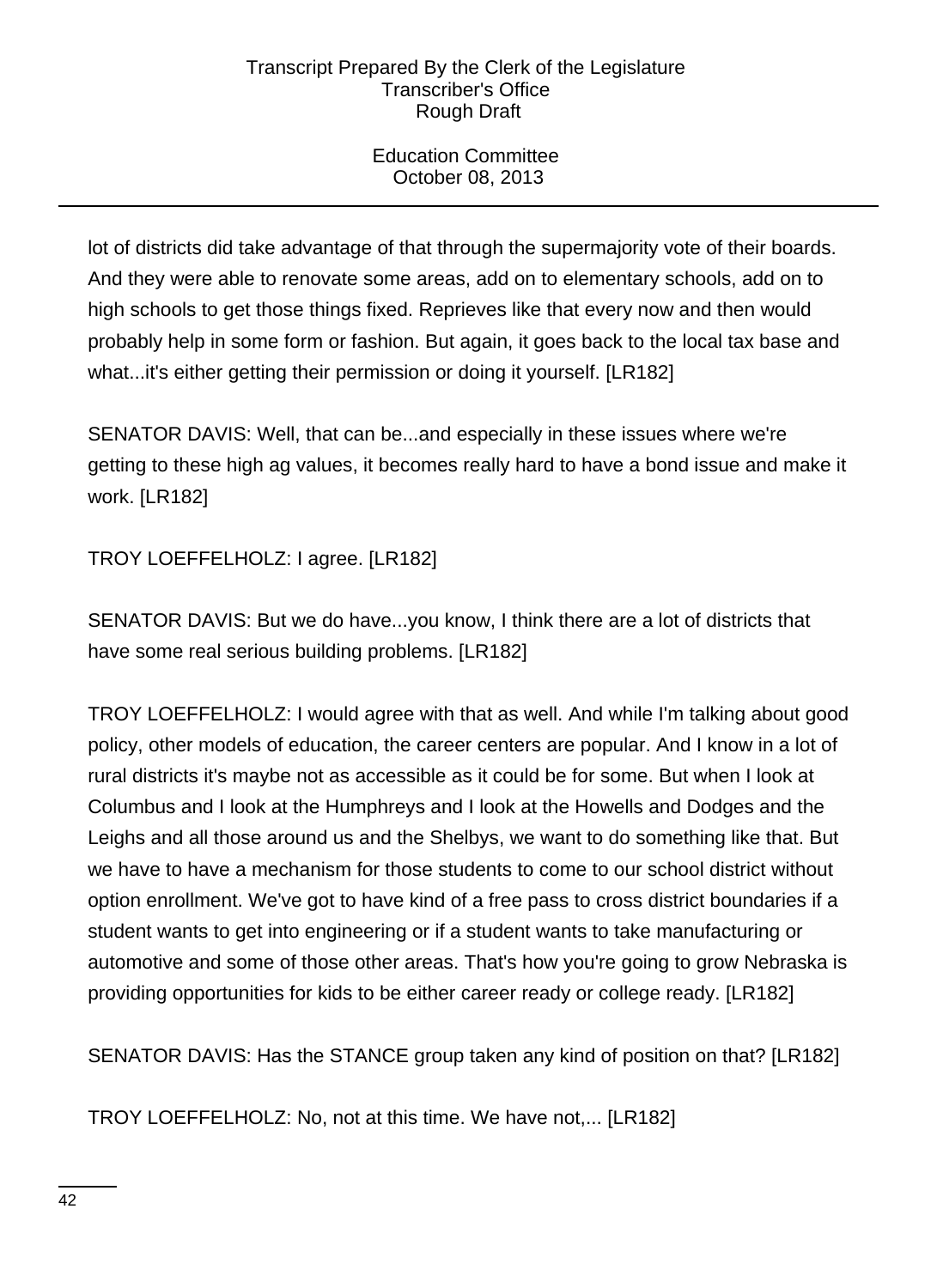Education Committee October 08, 2013

SENATOR DAVIS: Might be something to look at. [LR182]

TROY LOEFFELHOLZ: ...because I know there was an LB--was it LB47--a year ago talking about that. [LR182]

SENATOR DAVIS: Thank you. [LR182]

SENATOR SULLIVAN: Thank you, Troy. [LR182]

TROY LOEFFELHOLZ: Yep, yep. Thank you. [LR182]

SENATOR SULLIVAN: Welcome. [LR182]

ED STANSBERRY: Thank you, Senator. My name is Ed Stansberry, S-t-a-n-s-b-e-r-r-y. I'm the superintendent at Walthill Public Schools. And first off, I'd really like to thank you for this opportunity because it's unprecedented that you took time to listen. And that means a lot. First off, I'd like to say what everybody said is so true, that, please, take in mind everything. Think of every person and every kid when you make these decisions. Like, for us, you know, you're affecting our kids in this needs versus local resources. This is our needs: We have 30 percent SPED, 85 percent poverty. You know, we have 40 percent mobility. And so when you're thinking, maybe let's cut back on some state aid, that's affecting children, a direct effect. You know, we have no way of getting other resources. We have only 20 percent of our resources are from property taxes. So we have no way to generate. We're at \$1.05 and, like I said, we can't...we're in a 1906 building in our K-6 elementary. Please take the time to consider that when you're doing that. Federal dollars, we're at...40 percent of our money is federal dollars. And we all know where that's going. And right now that's a holdup every year. We get impact aid. It comes a year in arrears, so we usually get that sometime in February the following year. And so everybody has been on a survival...and I kind of speak on behalf of a lot of the Native American schools I know because they're in the same place. We need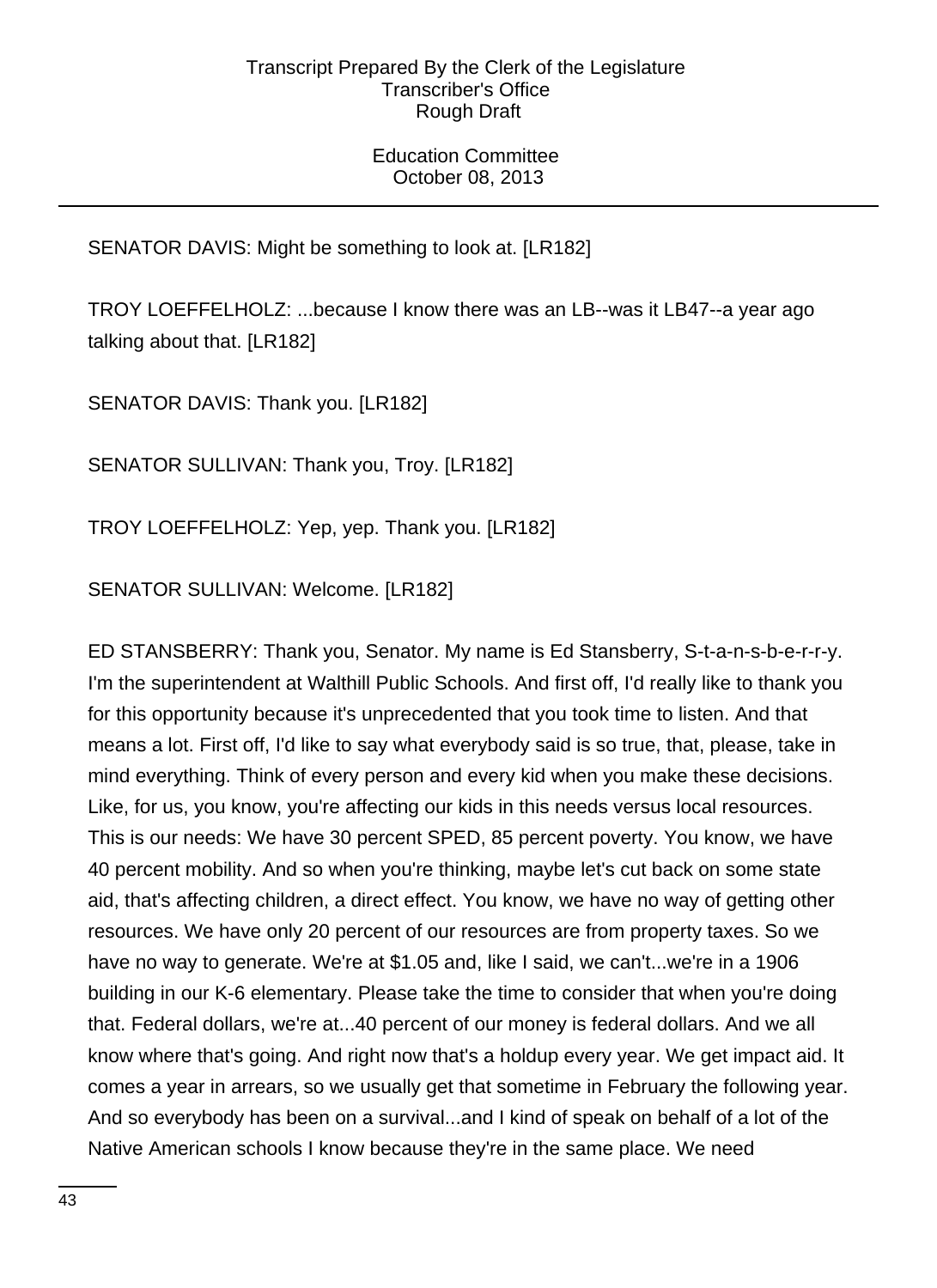Education Committee October 08, 2013

to...cannot have a way of taxing or any other money. The only thing we have is your dollars from you. You know, and I understand you're in a crunch. And so for our needs, you know, when you look at the way the formula is set, it was fully funded. It's great, and it does what we want. And I know you can't do that always. But I like at least you're looking at other resources and some other ways to get some funding. I don't see how that can help in our area because we're like they are. Sales tax is not going to do any good in our area. You can do the whole county of Thurston County and you're not going to have any money, you know, so that's not going to help us. So I just think you need to think of everything, all the factors when you make these decisions and how it affects a school. I don't know where our kids would go, you know, dispersing them and saying, okay, let's close the schools, let's go somewhere else. I'm not sure where that's going. So I didn't want to say a lot, just wanted to make sure you understood the severity of it. And so with that, thank you. [LR182]

SENATOR SULLIVAN: Thank you, Mr. Stansberry. With respect to special ed and early childhood, can you comment on those with respect to Walthill? [LR182]

ED STANSBERRY: Yes. With respect to Walthill, we have a preschool program and we're accredited. We've had it for the last six years. We've done really great things with it. It's been an incredible program. We've worked hard. And like I said, we're at \$1.05, and that's coming out of our general fund to pay for that too. And that's already on the chopping block. We've already met with our board, talked about it and said, okay, what are we going to cut, because if the federal funds are going to be cut 10 percent--which they pretty much have told us that's a given, maybe 20 percent--that's 40 percent of our budget. And if we're getting cut on state aid, another cut, where are we going to go, because the property tax, and we don't get that much, is not going to cover it. We've looked at, do we cut preschool? You know, we don't have the luxury of the fluff. We don't have the extra math teacher. We don't have the extra science teacher. And so that's the next, you know, consideration. Well, we could probably get by without preschool if we have to. And obviously we know in our area that that would be critical,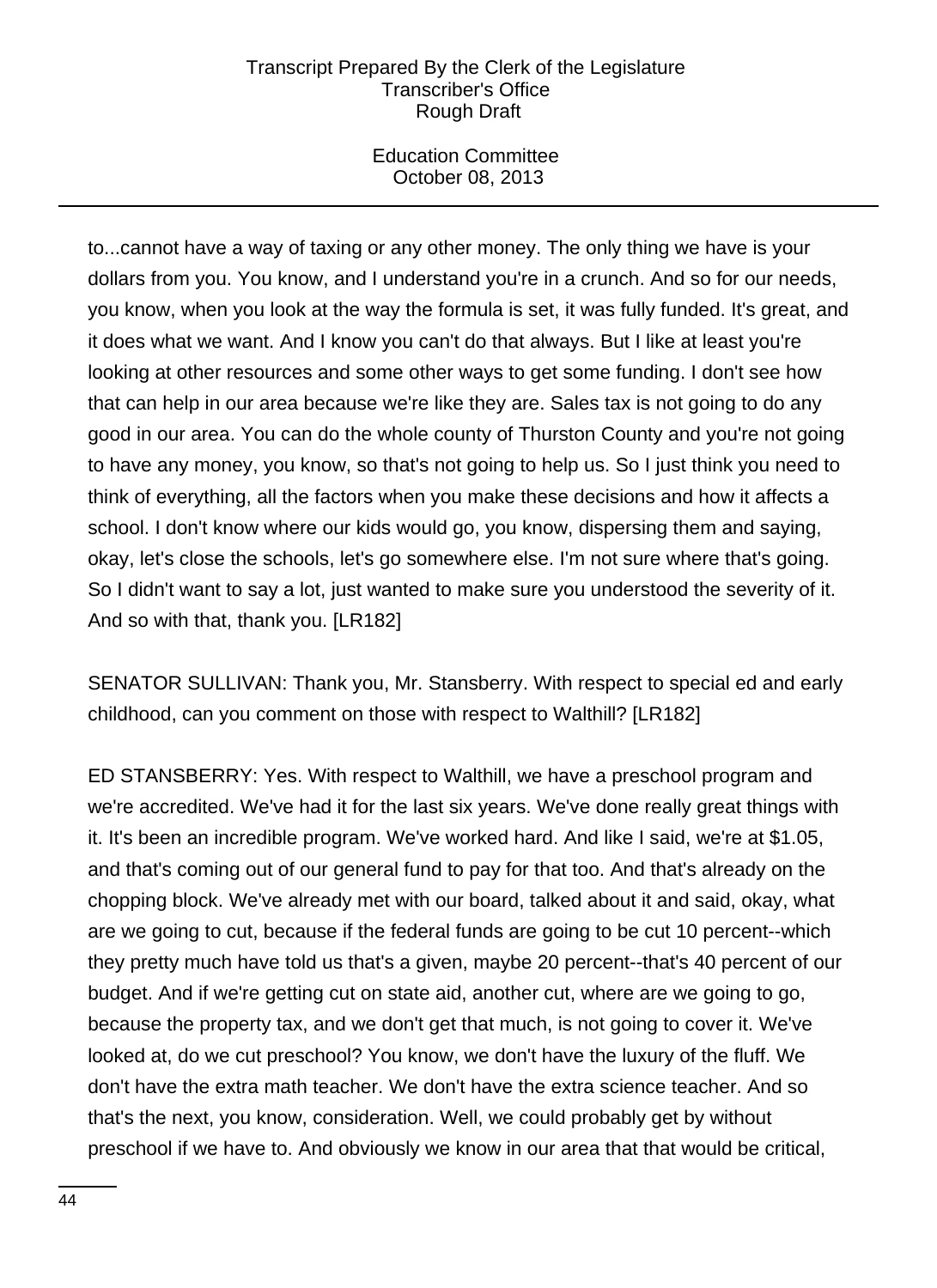Education Committee October 08, 2013

very critical. [LR182]

SENATOR SULLIVAN: Has your special ed needs increased? [LR182]

ED STANSBERRY: Every year, yep, every year. Like I said, we're at 30 percent and, you know, when you keep getting less dollars back in return...but that's something that you can't go without. [LR182]

SENATOR SULLIVAN: Yeah. [LR182]

ED STANSBERRY: That's just...the kids need it. You got to do it. And that's just going to be...and we've been blessed. Our community has supportive of it. And we...and I kind of have an inner-city deal where the farmers who are in an area live in kind of an inner-city thing. And the good thing about that is the farmers have never said, no; totally support it. [LR182]

SENATOR SULLIVAN: Okay. Thank you. Any other questions? Thank you very much for coming to testify. [LR182]

ED STANSBERRY: You're welcome. [LR182]

SENATOR SULLIVAN: Welcome. [LR182]

GABRIELLE GAINES-LIWARU: (Exhibit 3) Thank you. Good day. I am Gabrielle Gaines-Liwaru; that's spelled G-a-b-r-i-e-l-l-e and Gaines-Liwaru,

G-a-i-n-e-s-L-i-w-a-r-u. And I'm going to read what I have...copies available to you. I, Gabrielle Gaines-Liwaru, citizen of Omaha, Nebraska, and OPS-affiliated educator, would like our Nebraska legislative body, which decides on how to fund public education in Nebraska, to consider channeling resources in these directions--and my ideas are not coming from any data-based approach from being a superintendent or in, you know,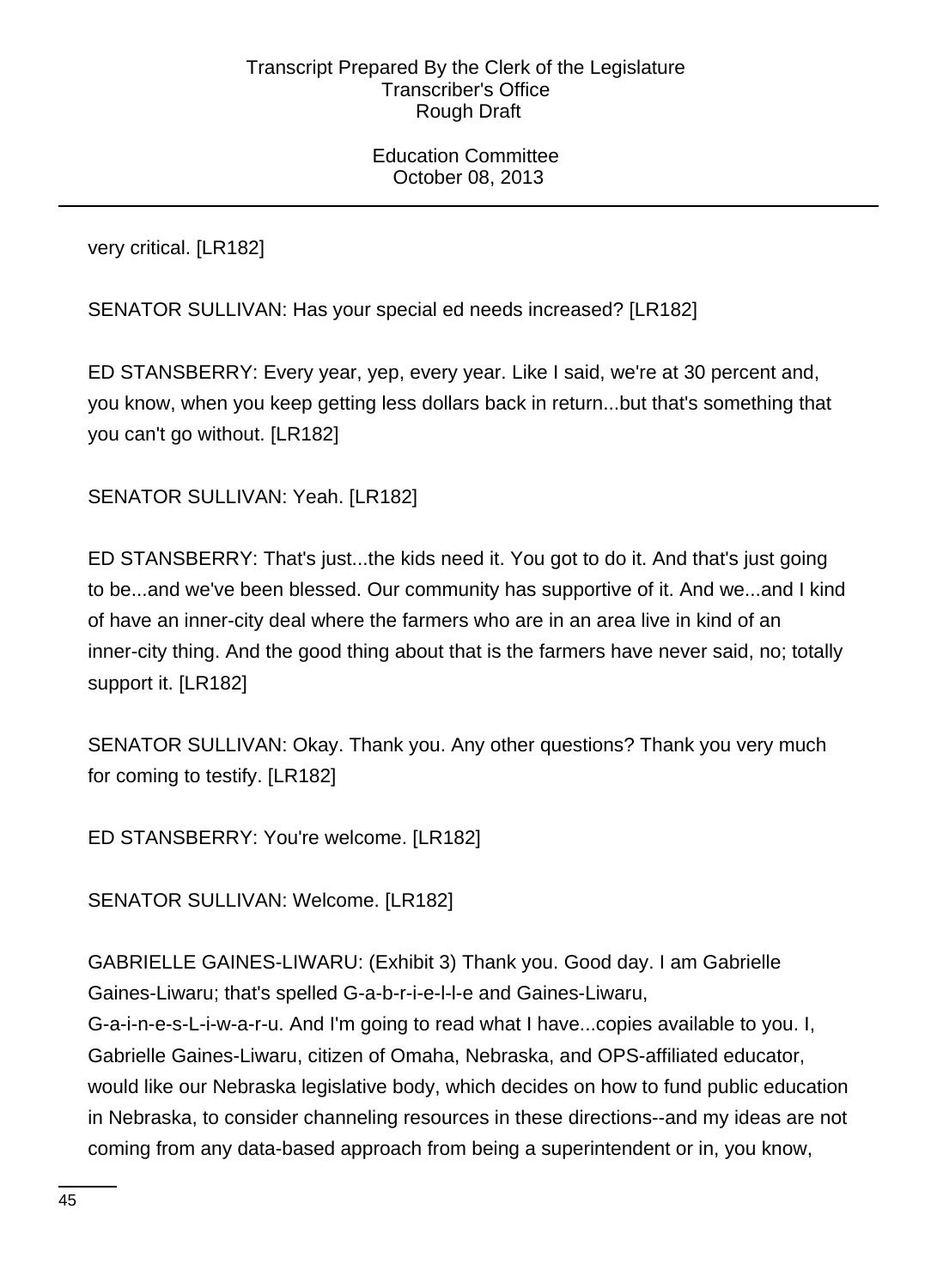Education Committee October 08, 2013

school board, but as an educator--to evaluate and educate regarding forces which highly impact our young people in our current society this digital information age. Working with stakeholders in the community is important. Furthermore, facilitating a unified front in pursuing media sources, Internet, World Wide Web constituents, and local policymakers to demand social change that will protect and educate students, in a way, leading them to be discerning, responsible, visual-digital consumers and citizens for tomorrow, is essential. The digital information age has so many vehicles for stimulus in positive and negative ways. Therefore, students need discernment and self-discipline skills to prioritize that which will promote the best in them and lead to their goals. Whatever they pursue and whomever they network with should be constructive and supportive to their well-being and set goals and objectives. I'm not aware of any state-funded program that addresses this as mandatory curriculum in our public schools. So that's one point. Assessing...to close achievement gaps and assess the needs of the underserved, nonwhite student population and lower socioeconomic groups will require some curriculum reform or inclusion of supplemental experiences that empower youth identity with positive cultural associations. Public education funding should be spent on community service, service learning, and projects with community providers and agencies that support youth empowerment and alternative hands-on learning experiences. I am a teaching artist with a nonprofit organization called African Culture Connection, as well as I do programs through the Malcolm X Memorial Foundation. I have networked and planned different events that reach out to youth with the Dreams of Eagles. And I've seen a lot done also in, like, the south Omaha community with El Museo Latino, Mexican heritage society, and other cultural entities. The problem is that they rely heavily on grants. And whether that's federal- or local-sponsored grant money, it's not always available to reach the most of the kids that need it. I feel that all students, whether, you know...whatever ethnic background they have, all students benefit from that cultural kind of awareness supplemental curriculum. And then, next point, as we live in a competitive, capitalistic nation and uncertain economic times, building practice of frugality, budgeting, maintaining healthy lifestyle choices, and realistic long-term financial planning is a need of all students. Therefore,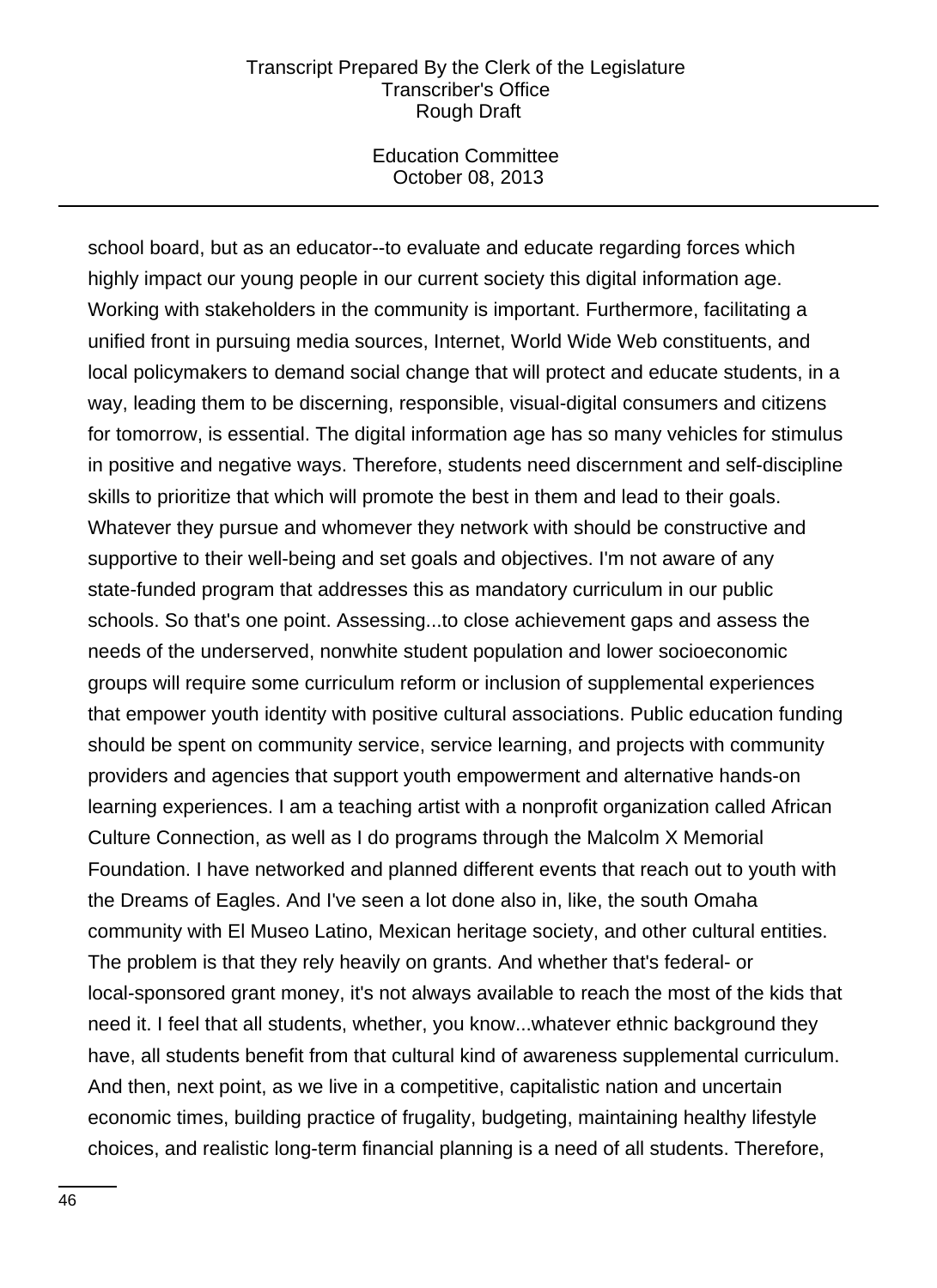Education Committee October 08, 2013

state-funded and mandatory critical skills curriculum, such as described, should be in all Nebraska schools for the outcome of more successful and contributing citizens. I'm aware that in high school, especially their economics classes, and in some...you know, there are other courses that are offered. But sometimes that's optional or it doesn't, like, get to the core of today's students, thinking more long term because they live in a very temporal society where they're thinking of here and now, not of investing and setting up, you know, retirement funds and things like that, that they should get this early on in our Nebraska public education. Then another point is, our state should fund mandatory professional development of all public education faculty and staff, training which will combat institutionalized racism and be proactive in creating cultural empathy with students that will boost success of the students across the board. I know that, just in Omaha, we have had some attempts. There's an OPS diversity committee. There is sort of a book...I think a cultural proficiency book that has been disseminated to teachers and staff. And I just feel there are ineffective ways and methods that are being used to just, like, skim the surface of helping people be able to connect further with their students. I am involved in a professional development workshop that's called the Innocent Classroom. I have that session tonight. It's a cohort every Tuesday. And those who are there are educators who had to sign up, but nobody made them. And when we're going through these sessions, from the input that we hear, it sounds like sort of we're the choir. And so the person who's trying to give some cultural proficiency knowledge and the background research and science of what students of color really, really need in our school systems is just like, oh, yeah. Well, we get that, you know, but there's a whole lot of people, especially in OPS, that don't get it and beyond in OPS. And then just the final points are just in general think of supporting programs to encourage a sense of connectedness in subcultures within the community and bringing the whole community together. Also, fund things that will provide opportunities for socioemotional skill building in children, youth, and families, including mental health services for all; on site of a public school would be good. And promote and fund programs available through public schools for adult responsibility, not dysfunctional models but wellness models, so that the village can create better structure of support for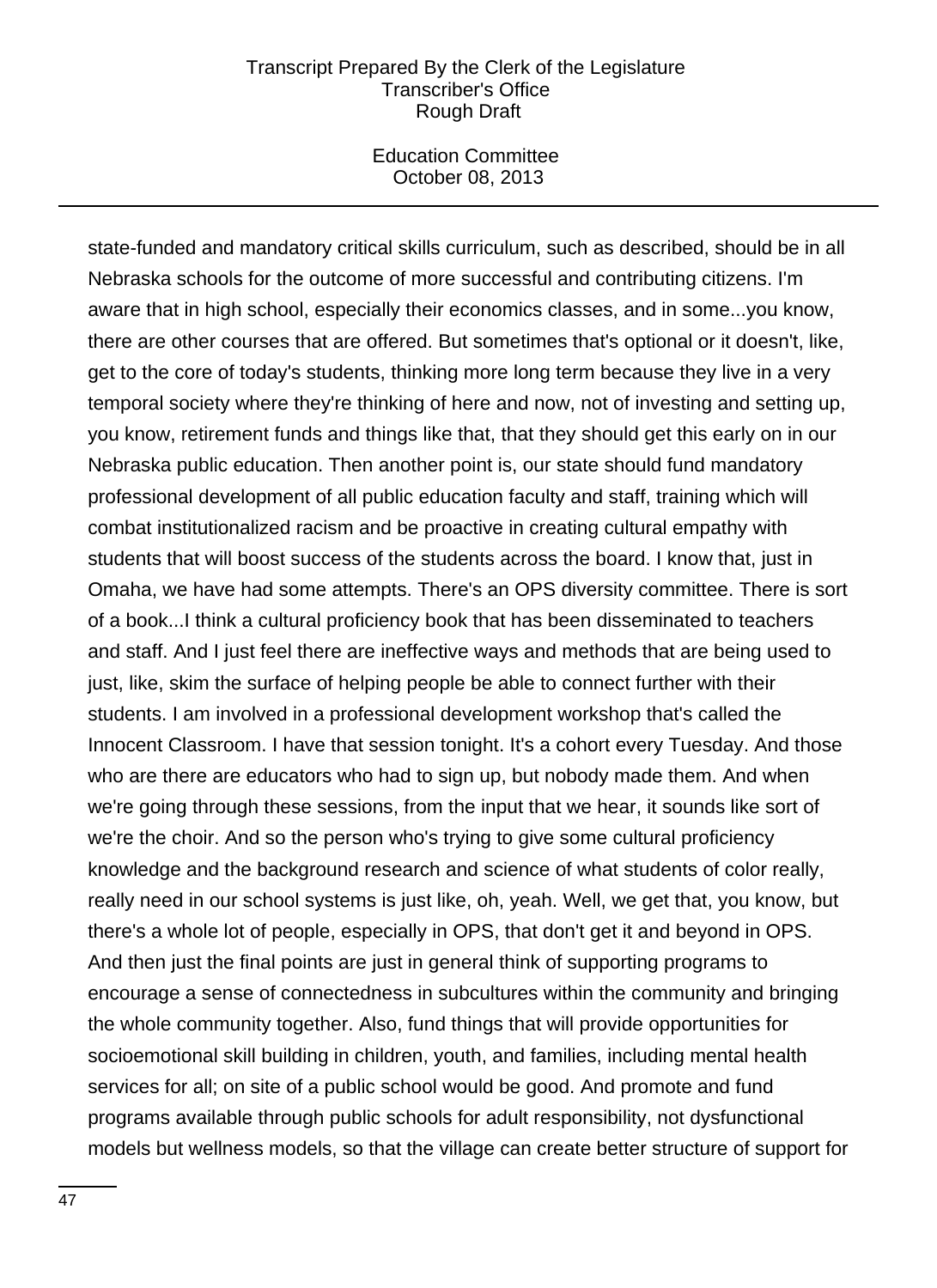Education Committee October 08, 2013

our young people. [LR182]

SENATOR SULLIVAN: Thank you, Gabrielle. Any questions for her? Thank you for your testimony. [LR182]

GABRIELLE GAINES-LIWARU: You're welcome. Thank you for the opportunity. [LR182]

SENATOR SULLIVAN: You bet. Welcome. [LR182]

RICK FEAUTO: (Exhibit 4) Thank you. Good afternoon, Senators. My name is Rick Feauto, spelled F-e-a-u-t-o. I'm the director of business operations at South Sioux City schools. And our district is a member of STANCE. I've been a business official at South Sioux City school for 26 years. I began my career at South Sioux City in 1987. And at that time, our district was the lowest-spending school district in the state and had been for a number of years. But at the same time, our general fund levy was one of the highest in the state at \$1.70. By 1989, 2 years later, our general fund levy was up to \$1.80. Our overall levy was at \$1.94 and the trend was going up. Well, then the next year, 1990, LB1059 came, probably the most important education bill enacted in the state of Nebraska. LB1059 gave birth to TEEOSA. LB1059 enforced the belief that state aid to education would rely on an equalization formula to provide financial support to districts that needed it the most, thereby providing an equity of educational opportunities for all Nebraska students. The effect of South Sioux City Schools was immediate and dramatic. The next year, 1990, our overall levy dropped from \$1.94 to \$1.20. Over the years, as you know, there have been many adjustments to the formula. But the district has been able to stabilize our overall levy at or near the \$1.20 mark. And I've provided some graphs so you can see the effect that has had. Changes to the formula over the year have made a difference at South Sioux City schools. The addition of the poverty allowance and the LEP allowance has given the district the resources to do things that other districts take for granted. We have been able to staff each of our elementary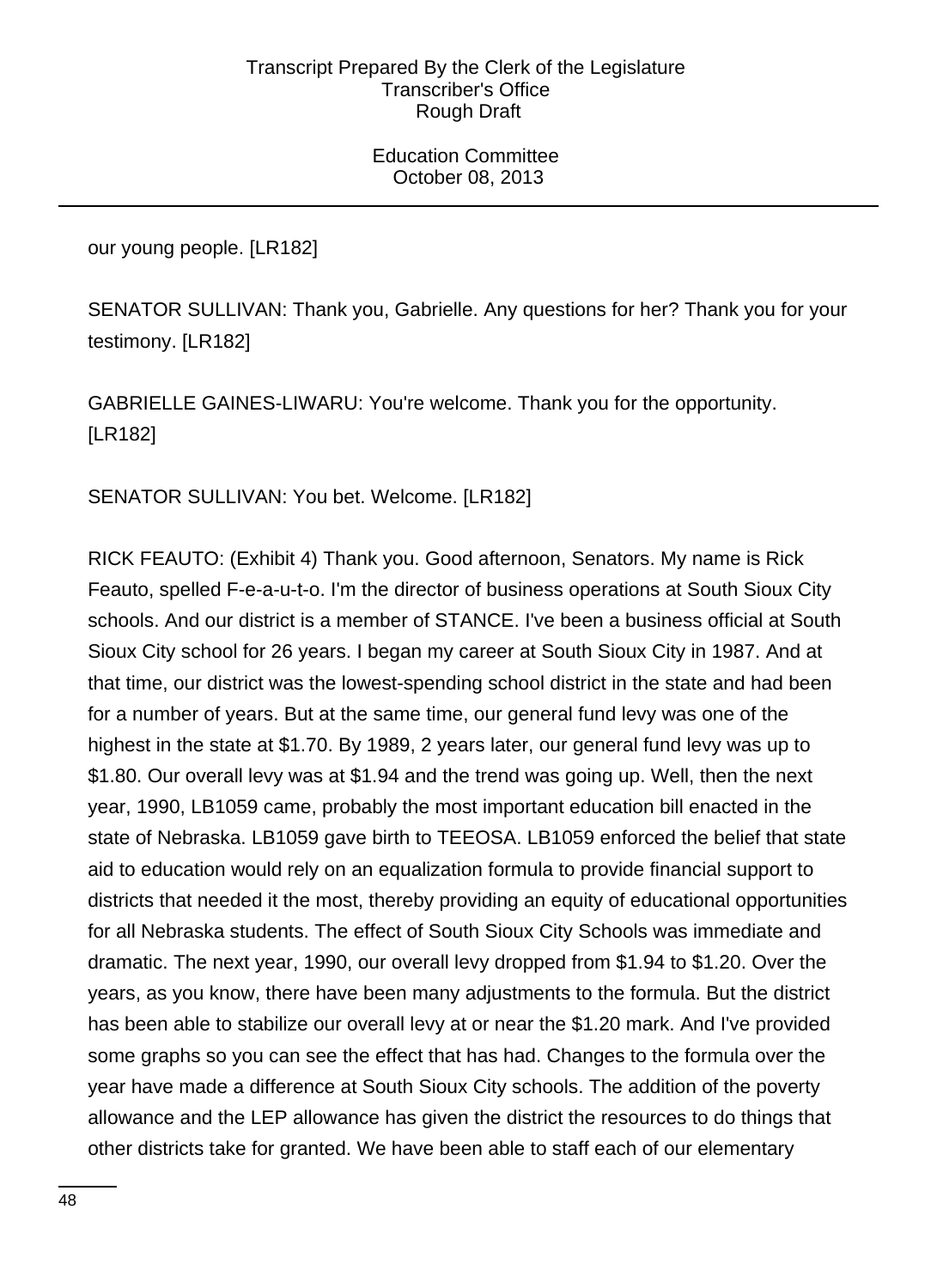Education Committee October 08, 2013

buildings with a principal where in prior years our six elementaries shared three principals. We were able to add three principals so that we had a principal for each building. We've been able to reduce our student-teacher ratio. We've added counselors to our staff at both the elementary and secondary level and so on. Every district in the state is unique. Every district has its own opportunities and its own challenges. South Sioux City and Dakota City are wonderful communities. We take pride in our school district. Our buildings are well maintained. Our teachers and administrators are top notch. And our students are our treasure. But our district is valuation poor. We have only \$218,000 of valuation behind each of our students. That's the fifth-lowest in the state. We have nearly a 75 percent student population that qualifies for free and reduced lunches. We're currently at the maximum general fund levy of \$1.05 and yet we only generate about 20 percent of the revenue needed to fund our school. Statewide schools are able to generate about 45 percent with their property tax levy. We rely heavily on state aid. State aid accounts for 61 percent of our total revenue. So every year we anxiously watch while the Nebraska Legislature decides how to adjust the formula to fit into the confines of the state budget. Recently, the Legislature made a decision to adjust the instructional time allowance and the teacher education allowance to open them up to all districts, equalized and unequalized. This change has a disequalizing effect on the formula. We at South Sioux City school feel that the basic funding formula must be kept in front of us at all time. Needs minus resources equals aid. First and foremost, we feel that the role of state aid must be to fill the gap between what a district needs to educate its children and what it can raise from other sources. There's a district less than 50 miles from South Sioux who has nearly 5 times the valuation that South Sioux City has. In 2012-13 that district received 4 percent of its revenue in state aid. It was able to raise the remainder of what they needed in other sources, and it did so without approaching the \$1.05 maximum general fund levy. The following year, in 2013-14, due primarily to the change in the instructional time allowance and the teacher education allowance, that district received an additional 4 percent in state aid, doubling its state aid to 8 percent. I'm sure the district and the taxpayers of that district welcomed the additional income. But did they need it? They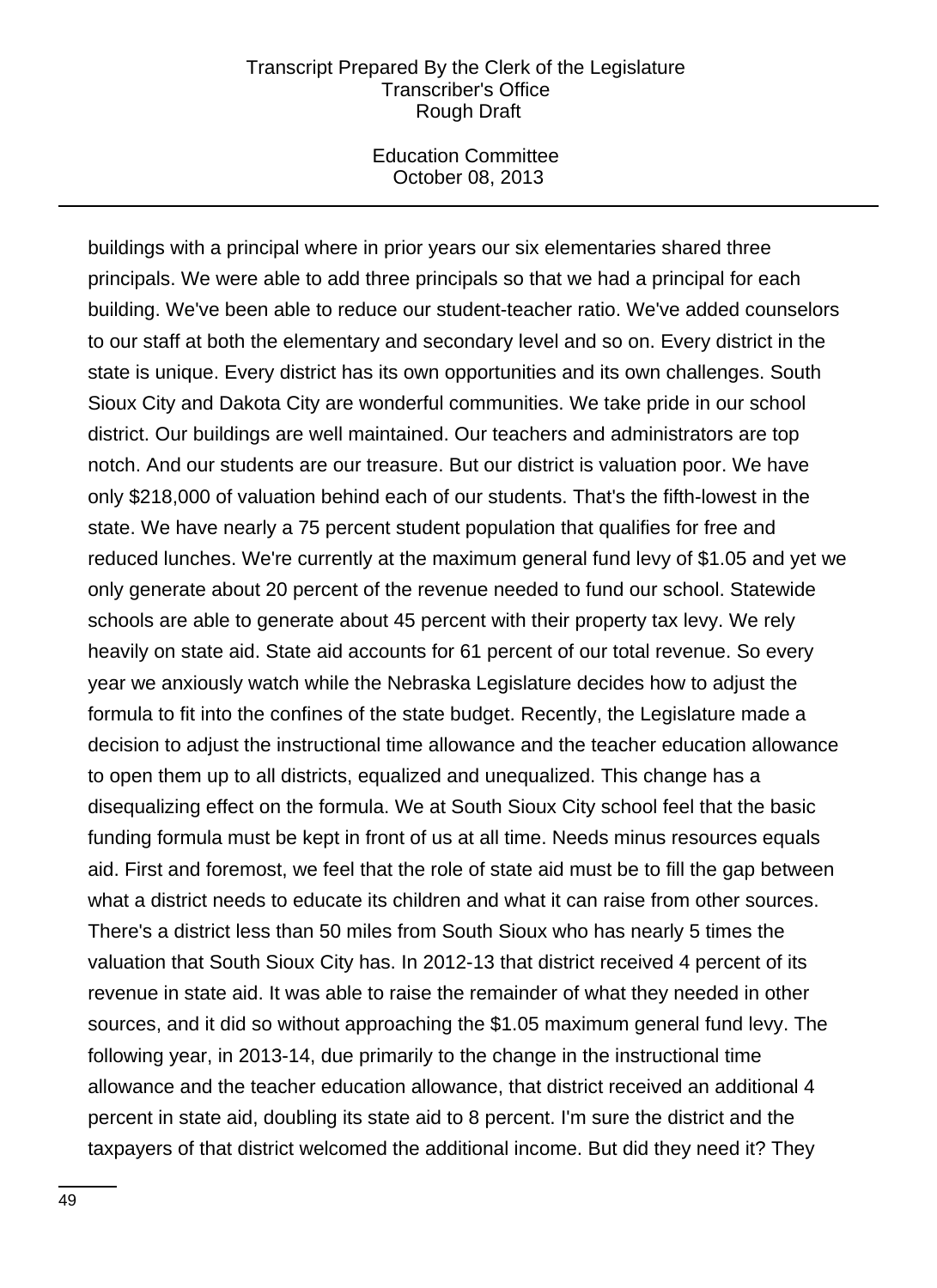Education Committee October 08, 2013

had the capability of raising those funds through other means. Meanwhile, for the same 2013-14 school year, South Sioux City school experienced a reduction of \$250,000 in state aid. Since South Sioux City was at a maximum \$1.05 general fund levy, it has little opportunity to recoup those lost funds. Its only options are to reduce its general fund reserve, reduce staff, or reduce programs. We at South Sioux City ask that you protect the concept of equalization within the state aid formula. Our children are relying on you. Thank you for your time. [LR182]

SENATOR SULLIVAN: Thank you, Rick. Any questions? Thank you for your comments. [LR182]

MARK BEJOT: (Exhibit 5) You guys have a hard task. Good afternoon. I'm Mark Bejot, M-a-r-k B-e-j-o-t. And, Senator Bloomfield, I am in your district. I'm superintendent of schools at Wakefield, and I want to thank the Education Committee for taking the time to hear testimony and to look at possible revisions to the school finance formula. In examining the current state formula and how it's affected Wakefield Community Schools, we lost last year about \$125,000 in state aid. We are fully...we're a funded district. We're equalized. The loss was due primarily to increased property valuations and the loss in aid for classroom size reductions. In examining last year's funding of school finance formula, we were surprised as a district that the year's increase was \$54,513,815. And of that state aid increase, less than \$1 million went to rural schools; in fact, about \$961,000, according to your formula, in increased aid. I'm suggesting that maybe the threshold for equalization be lowered, as I would the property tax valuation process. One of the things that crossed my mind in that meeting was, maybe the rate needs to go down from 95 cents. Where that needs to go, that's what you're elected to figure out. The state aid formula is complicated yet basically it's centered on funding smaller school districts under 900 students and then also funding for schools above 900 students. And it has equalization components on each side to make sure or to ensure some level of equity in funding. Traditionally, the state of Nebraska...I've been here three years. You've backed into your formula every year. It's common practice. I can tell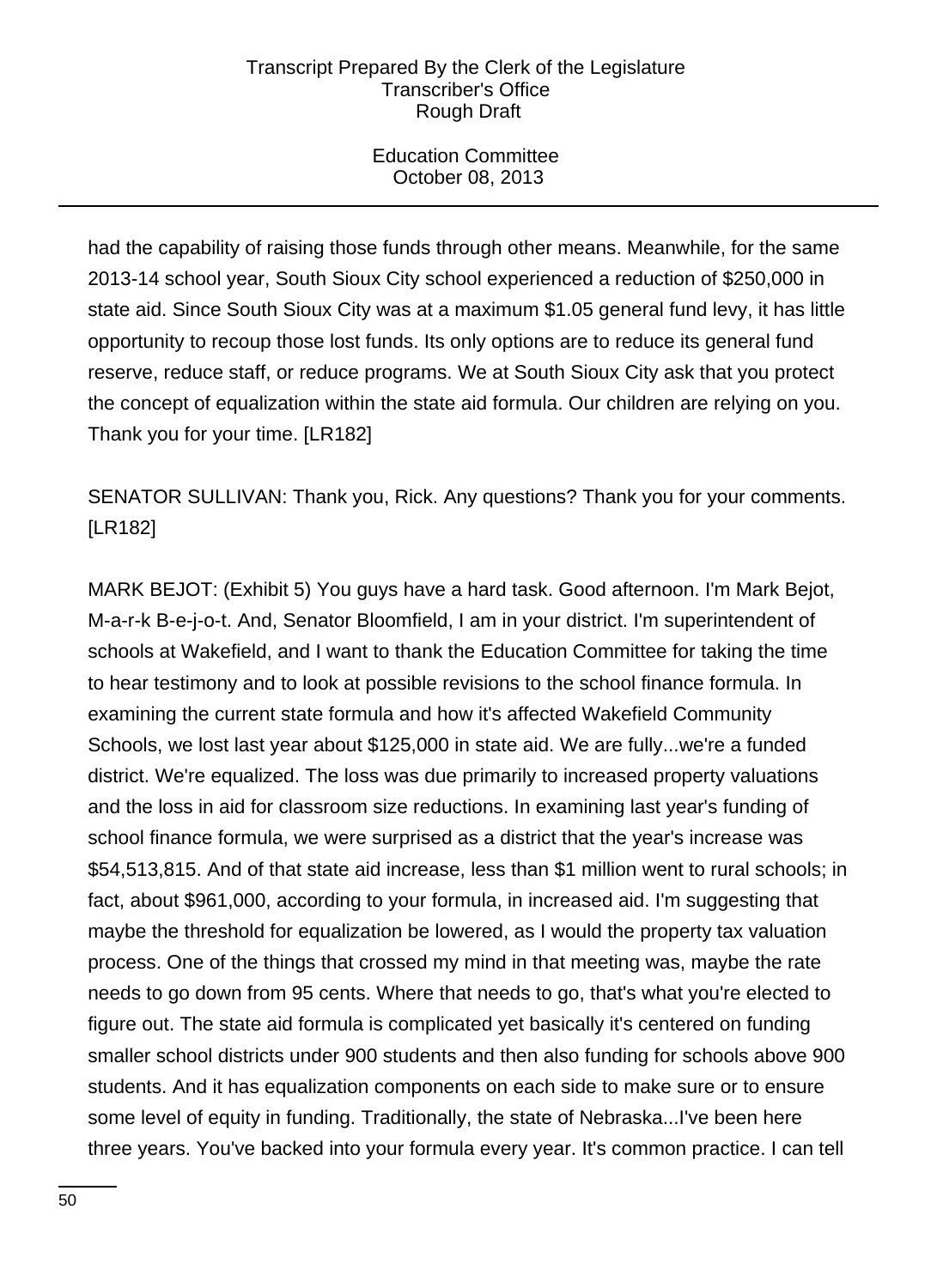Education Committee October 08, 2013

you in Kansas they back into their formula every year too. So it's not really a big surprise to me. The question I guess I come to is, at some point, just asking the question, what if it was fully funded and you had the equalization pieces, that you were satisfied? What if it was really fully funded, what would happen? Would the need for property tax go down because of receiving state aid? And I'm not sure we've ever really figured out what that would do or how that would look. In examining your letter that I received from your committee, you had a number of broad concepts that you brought up. And looking at many of the ideas from a smaller-school perspective, they're going to be adverse to the small schools. Reducing reliance on property tax through local option sales tax you've heard today will not help Wakefield in any way, shape, or form. We go to every other community to buy our stuff, whether it's cars, boats, trains, planes. Whatever we're buying, we're not going to be buying it in Wakefield. It's just not there. And so we lack the business base for those kinds of revenue. Our community shops all over the place. Distributing funds based on school membership only will greatly aid large school districts and additional weightings would be needed to fund smaller schools if that's a direction you choose, which you already have in your formula. Basing school spending limitations on economic measures, I don't know if we've tested that. Or when we look at the spending limits that we've set inside the formula, the problem you run into with those, at least I've experienced, is, how do you handle the variable costs like energy when you're limited to a half-percent growth or you're limited...that gets difficult I think probably for every school in the state at handling the variable costs. We...you know, we do try to find ways to conserve and save energy costs. We are a member of NJUMP. You know, we try to buy supplies and things in larger quantities to save money. I do hear sometimes a little moaning that, well, you didn't buy it locally, you bought it...you know, and they're right. But it comes down to cost factor. You know, I can get it in a large group with a whole bunch of schools. It makes a lot more sense. Plus, I think it's a better use of the taxpayer dollar. Providing for fixed costs for every district, you mentioned that in your letter. That assumes that all schools in Nebraska are the same size and have the same costs. Nebraska communities have a variety of fixed costs, again, based on size and where they're located. The option probably would also require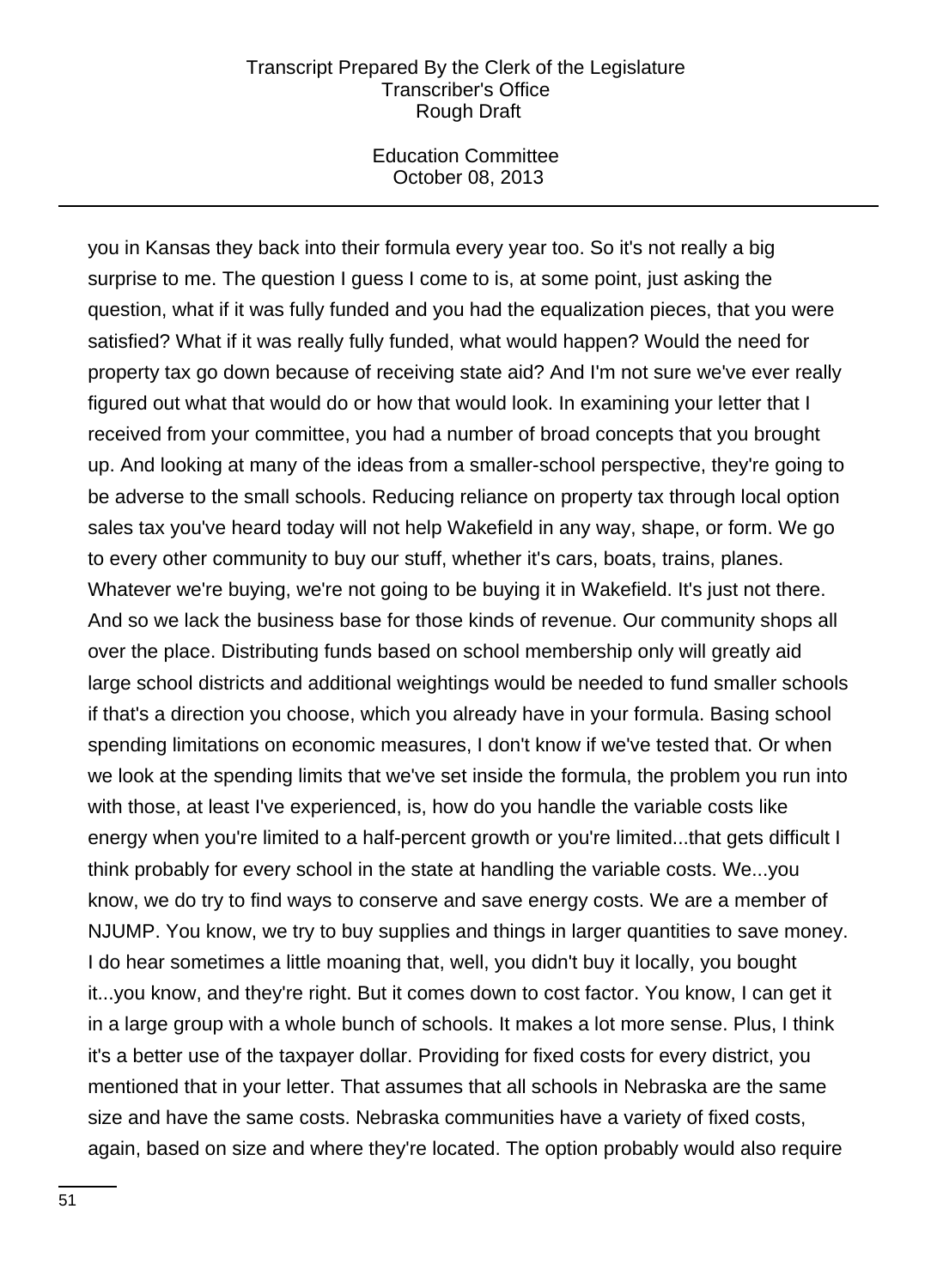Education Committee October 08, 2013

weightings based upon school size to ensure some level of equity. I would like to see the state pick up a larger share of excess costs of special ed, preschool, transportation, poverty, and LEP. This requires some level of weightings as well. Lottery monies that were mentioned have not significantly impacted my district. And I wonder if it wouldn't be better served to be used for initiatives by the State Department of Education. Option fundings do provide districts some level of relief from property tax. It tends to make my farmers a little happier to think that if kids are coming in from other districts, that they're not paying that bill as well as paying for their own kids. I never have an argument about, well, if it's our kid we need to pay for it. I've never had that argument. I've kind of heard that about option students from time to time, so I think that part makes some sense to keep. I guess I'm...encourage you to look at the formula that we have. I don't think it's a bad formula. It needs some tweaking. And I'm encouraging the Education Committee to consider fully funding that existing formula. Additionally, maybe consider lowering the threshold for state aid equalization which would help provide some property tax relief for property owners. Comments? [LR182]

SENATOR SULLIVAN: Thank you, Mark. Any questions for...yes, Senator Cook. [LR182]

SENATOR COOK: Thank you, Madam Chair, and thank you, Mr. Superintendent. We have been traveling the state and...as in Omaha and in east of 72nd Street Omaha, it's been a wonderful educational opportunity, especially at this beautiful time of year. And what we're...have been hearing everywhere is the impact of poverty, and what--shall we say, the face--what the face of poverty is, the composite face of poverty of our students in the Nebraska public schools. Would you speak to that issue to kind of further educate us? [LR182]

MARK BEJOT: Sure. In my district, my poverty rate is 55 percent. And we're a school district that's half Hispanic and half white. And I would tell you that the poverty makeup is probably a little more heavy towards Hispanic but not overly. I mean, it's not...I think it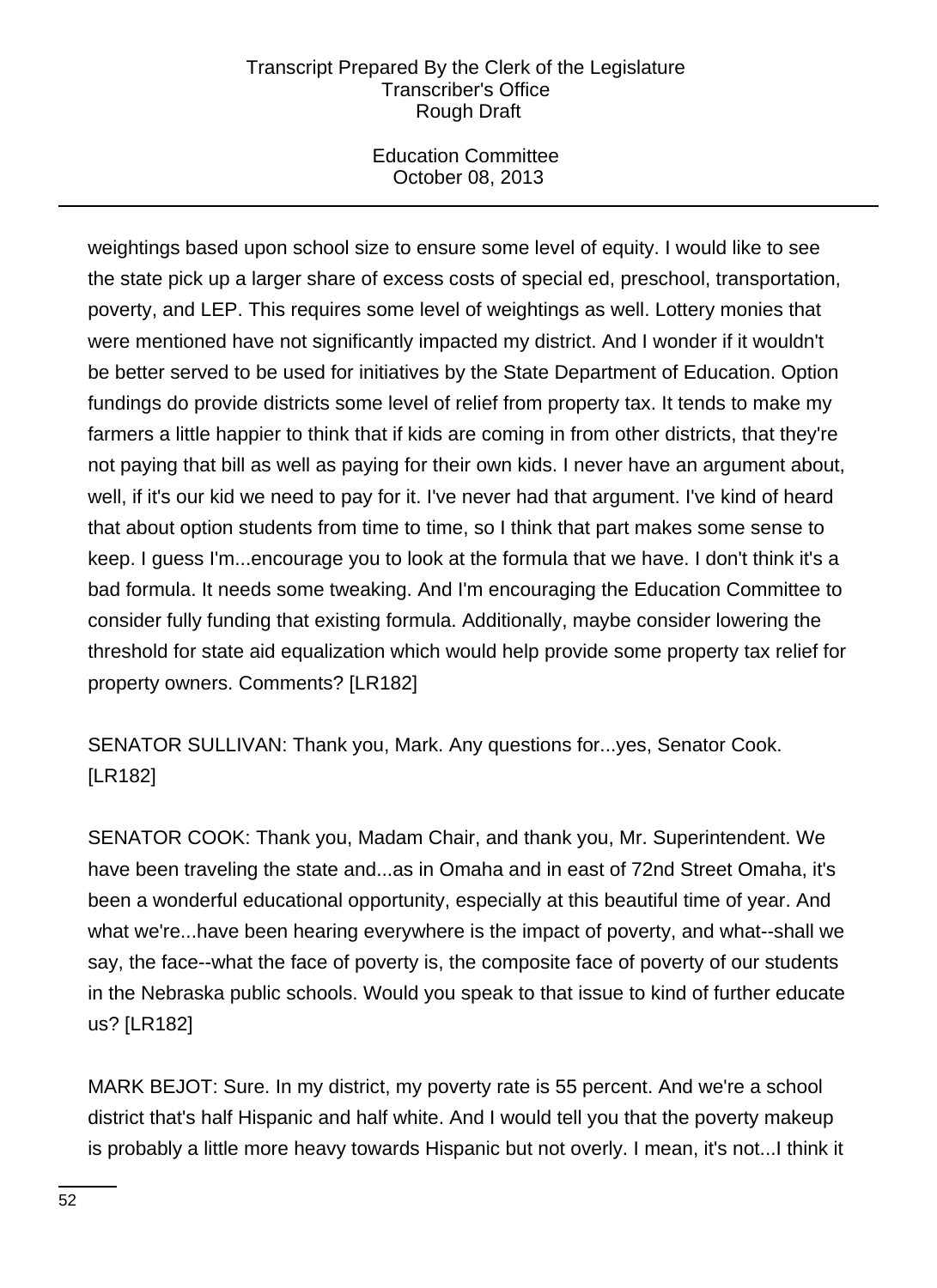Education Committee October 08, 2013

has more to do with the incomes and where people are choosing to work and what I see is the importance of early childhood in dealing with that. And we have an early childhood program. We have a three-year-old program that's half-days, and we also have three sections of four-year-old. And we have found that if we can get our kids into school on grade level, you know, that's really our best shot. If we don't, we know that there's going to be additional costs probably all the way through school. And getting them out of that phase is somewhat challenging. I think our system is working. Our elementary is Blue Ribbon national school this year. And we've put a lot of emphasis on reading especially and mathematics. One of the neat things I'm very proud to say of the teachers and the kids is that when my kids leave sixth grade, all of them are proficient in reading. But it's taken a lot of extra support to make that happen. And we have reading interventionists and we use a level reading program that we've found very successful. And so it's exciting to see. I know that all kids can learn. I've...you know, it's providing the opportunities to them and providing what it is that they need. And I think the problem with poverty is, is that poverty prevents those opportunities, especially in the younger years, for experiences that are necessary to be ready to go to school in kindergarten on that first day, to be there with everybody else. [LR182]

SENATOR COOK: Thank you. [LR182]

SENATOR SULLIVAN: Thank you, Mark. Yes, Senator Bloomfield. [LR182]

SENATOR BLOOMFIELD: Thanks for coming over, Mark. [LR182]

MARK BEJOT: Sure. [LR182]

SENATOR BLOOMFIELD: This is less of a question to you and more of a statement to the committee: Mark's school sits in my district. Two blocks away, they're in Senator Larson's district. So as we start to look at forcing schools to merge, if that's what we're wanting to do, we're crossing not only what are now district lines, we're crossing county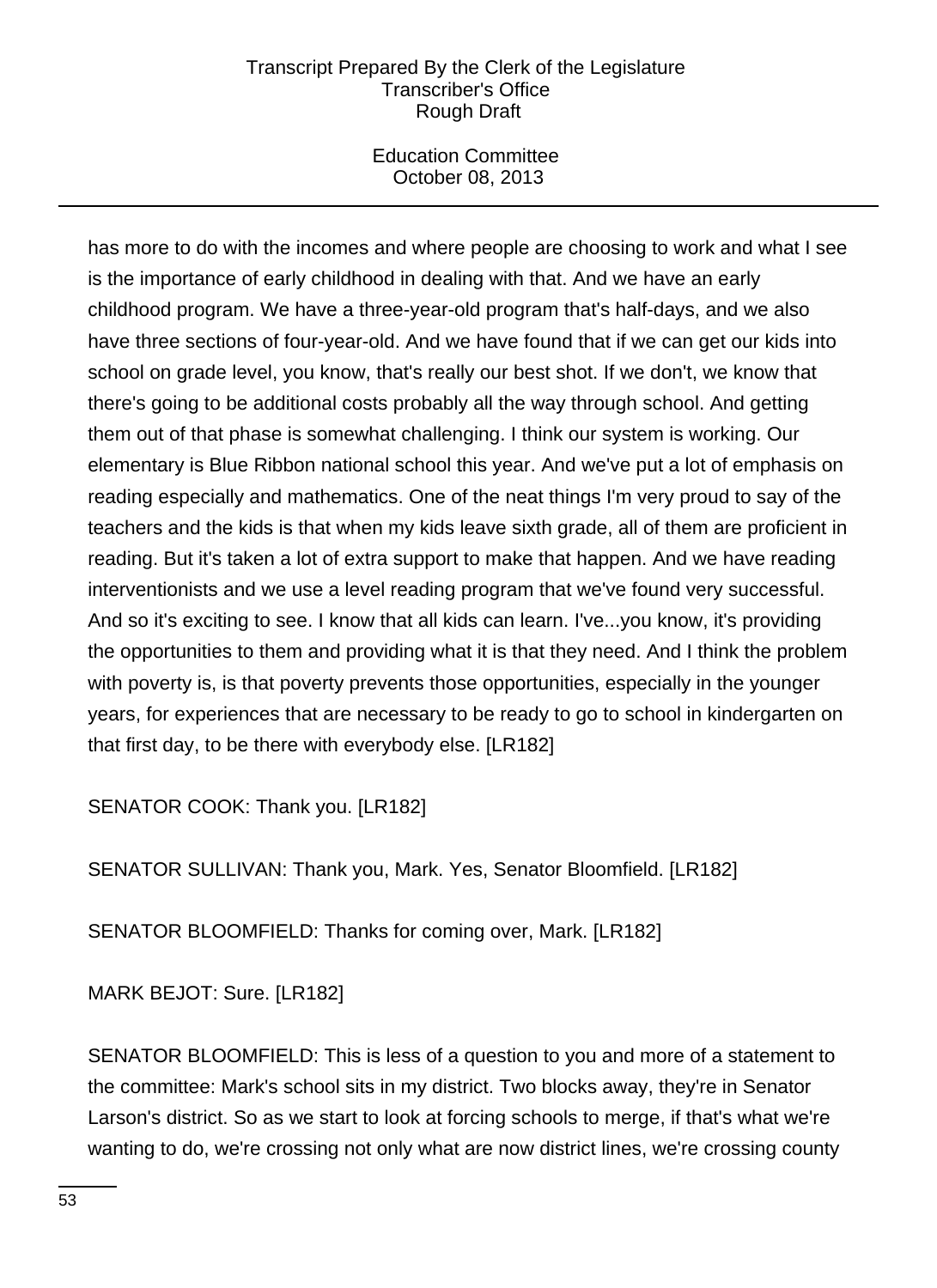Education Committee October 08, 2013

lines and we're crossing legislative district lines. I think particularly the folks here from Omaha need to understand that we operate on a different system out in rural Nebraska where we don't have so many people confined. We're already covering several counties in some of our schools. [LR182]

MARK BEJOT: I wasn't... [LR182]

SENATOR BLOOMFIELD: Emerson, for example, sits in three counties. [LR182]

MARK BEJOT: I wasn't particularly intending to speak towards consolidation. Coming from Kansas, of course, you all know unification went through in 1962. And every legislature was voted out of office. Subsequently, that has been a dirty word in the state of Kansas. However, a couple of things that they have done was to incentivize by keeping the budgets the same for a three-year period. So, in other words, if you were talking merging and you were talking a unification, you had a three-year period where you were going to get the same guaranteed funds. And that seemed to have helped districts to do that. Not sure how that would look here but if you stop and think about it, you're going to lose students and things like that, that you've talked about. That's going to happen. So how do you get that school district up on its feet? It's going to need some help for several years to make that happen. So maybe that's something to consider. Take the combined funding of those districts for three years and maintain that for that newly consolidated district. It's an idea. [LR182]

SENATOR SULLIVAN: Okay. Thanks, Mark. [LR182]

MARK BEJOT: Thank you. [LR182]

SENATOR SULLIVAN: Thanks for your testimony. [LR182]

MARK BEJOT: Um-hum. [LR182]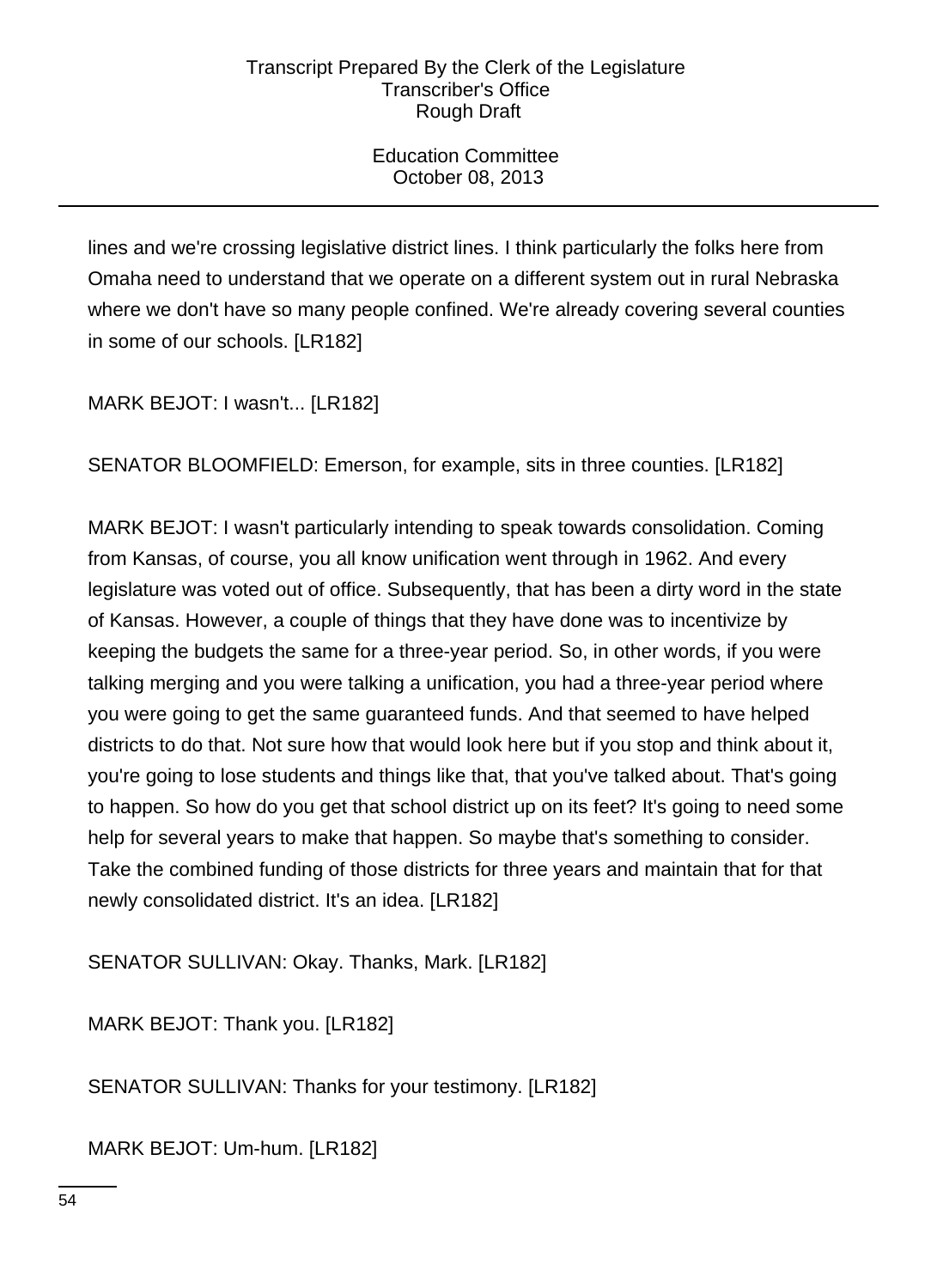Education Committee October 08, 2013

# SENATOR SULLIVAN: Welcome. [LR182]

BETTY POPPE: My name is Betty with a "y," Poppe, P-o-p-p-e. Thank you for listening to us today. I appreciate the opportunity to speak to the Education Committee regarding one our greatest concerns in rural Nebraska. I join the many who have spoken to you about the unfair property tax burden that real property owners have to pay. We pay more than our share. Today, however, I want to address the cost of education rather than the source of the money for the schools. For me, the primary answer to the high cost of education in Nebraska is fairly simple, and it is what was done in Iowa 50 years ago. We have to consolidate the school districts. This is not a recent belief for me as I was a person who as a high school student had to transfer to a smaller, Class D school. When I entered nursing school 50 years ago with Iowa students, they had gone through mergers and were continuing to do so with no ill effects noted in their educational process. The common belief is that without a school the town will lose population and businesses. To that I say, look what we have in our towns, and that is with an elementary and secondary school in it. Some would say, but we are working on that and look at the progress we've made with the help of grants. But what progress is there really? New streets and store windows does not equal new businesses or an increase in population. Towns that have built nice new schools have seen the population continue to decline. We drove into Iowa and noticed a nice consolidated school in a town that had few, if any, growth otherwise. I think this common belief that connects a school to the town needs to be set aside and the true purpose of the school system needs to be considered. This purpose is not to see that people have jobs or keep a town going. This purpose is to educate students. At our school district, after realizing that the school was going to continue to decline in numbers and not wanting to put an increased burden on taxpayers, the board held a straw poll and when...with that, when that came back favorable for a merger, the board planned a merger with a neighboring district. Some people in town decided to fight the merger and they basically pulled out all the stops to divide and conquer, so to speak. In the end, they boarded a bus and went to the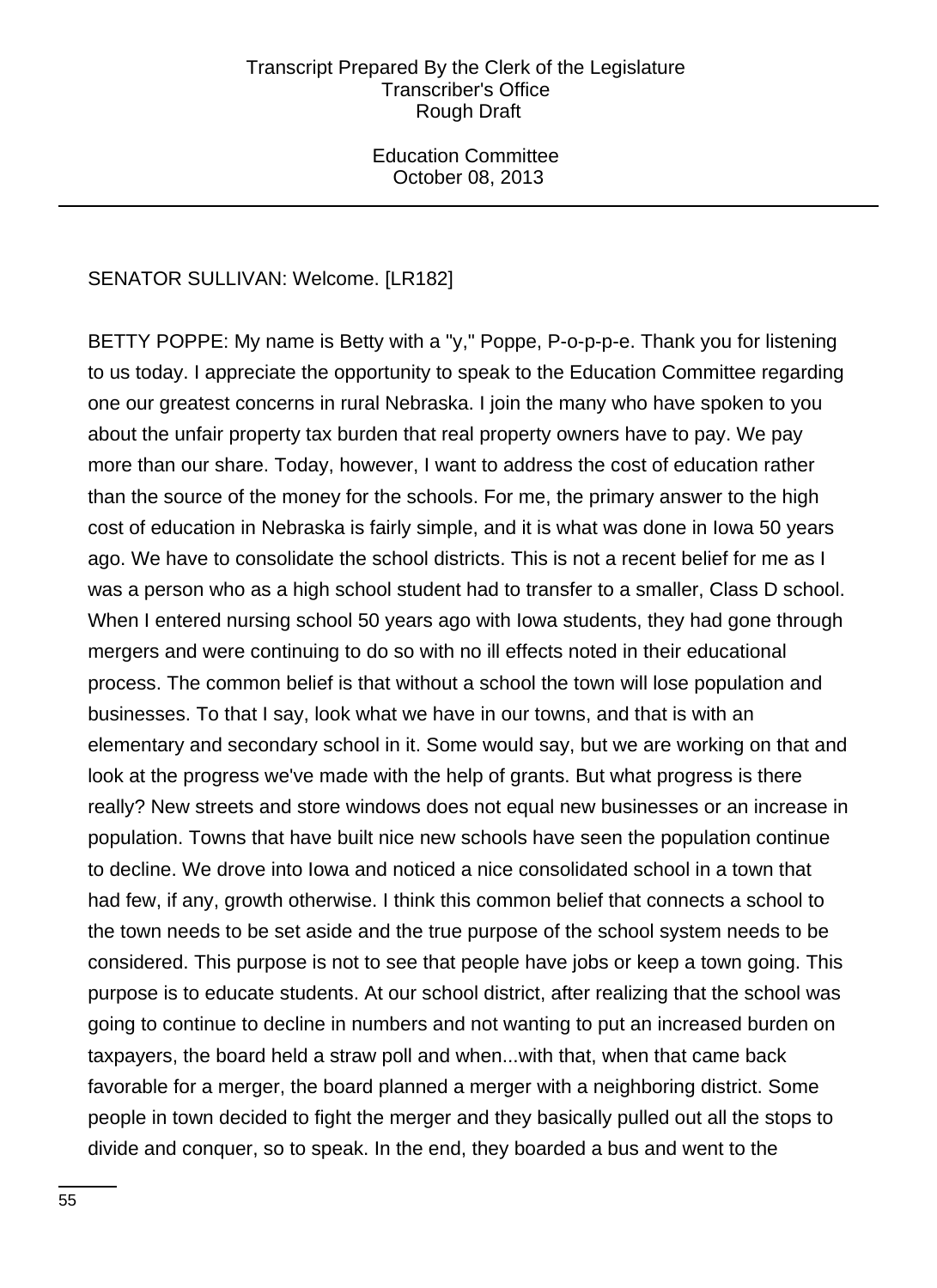Education Committee October 08, 2013

meeting of the Reorganization Committee in Lincoln and they spoke against the merger. The committee listened to them as they said things like, there was a closer school to merge with, and the town we were merging with was the wrong choice, etcetera. The committee assumed that the busload of people was the majority perhaps as they then overturned the merger plan. There was no intent by this busload of people to merge with another district, only an intent to keep the school in town and try to help build the town. It has not worked. We are now three years later and they have built a new school with the help of what is called a lease purchase. The school continues to have a declining enrollment and a near \$6 million budget, including nearly \$400,000 in the special building fund. All this with two schools, 15 to 20 minutes away, who can house us easily without extra building. The 2010 merger was supported by the public at our district but was taken from us by the State Reorganization Committee who were somehow convinced otherwise. Please know that many of we people in our small communities get it. We have seen the reduction of population as farm after farm becomes larger. We know more of the same is coming. When my father fought hard for my one-room grade school and our country store post office at Venus, Nebraska, it was 50 years ago. The town that got our school and our post office, Orchard, Nebraska, has now merged schools with Clearwater. And how long will the post office last? The people in these towns are not so happy, but the students are satisfied and know that it is better to have more students in the classrooms and in the many activities that are offered. We have to put the students first, not the parents, grandparents, business owners, teachers, administrations, but the students' education first. I hope that when you talk of the cost of education you will consider seriously the expense it takes to run so many small schools in Nebraska. Think of the real purpose of the schools and move forward with methods of encouraging and promoting consolidations of districts. Thank you. [LR182]

SENATOR SULLIVAN: Thank you, Betty, for your testimony. Are there questions? Senator Davis. [LR182]

SENATOR DAVIS: A couple questions: At one time, and I think it still is--in fact, I should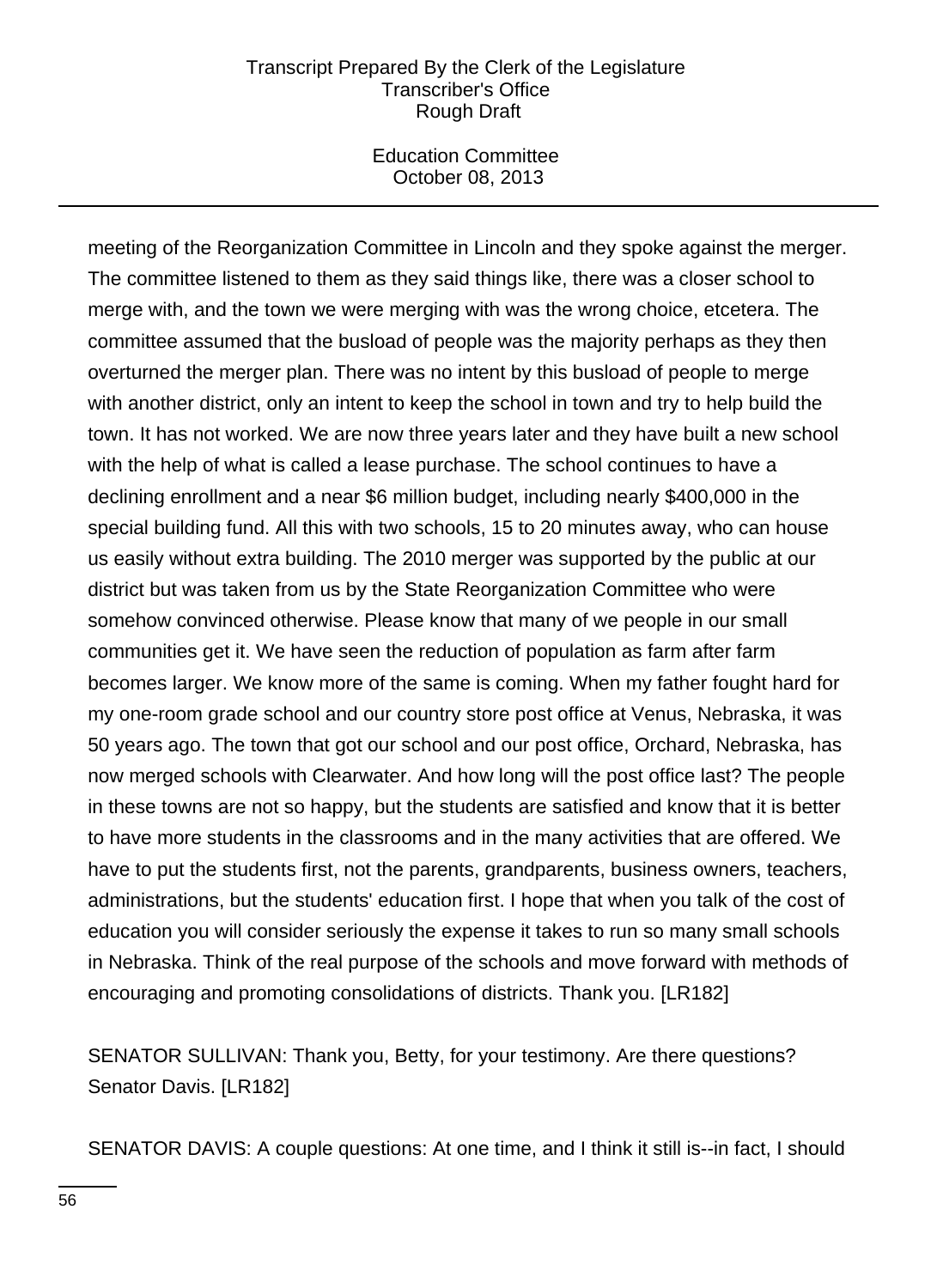# Education Committee October 08, 2013

ask Tammy--but if districts were a certain distance from another district and below a certain number of students, land could be "freeholded" out and put in other districts. And I'm not sure that's still in effect. But do you think that would be a solution? [LR182]

BETTY POPPE: Well, I think there are a number of people who would appreciate that. I know that there are certain stipulations to that. It can be done but it is quite difficult. The school has to get quite small and so forth. Others here can answer that. [LR182]

SENATOR DAVIS: What is your resident community? [LR182]

BETTY POPPE: Our town or what the name of it is? [LR182]

SENATOR DAVIS: Your school. [LR182]

BETTY POPPE: What school am I from? Scribner-Snyder. [LR182]

SENATOR DAVIS: Scribner. So one consolidation has already taken place. [LR182]

BETTY POPPE: Yes, um-hum, yeah. [LR182]

SENATOR DAVIS: Thank you. [LR182]

SENATOR SULLIVAN: Senator Kolowski. [LR182]

SENATOR KOLOWSKI: Thank you, Madam Chairman. Mrs. Poppe, thank you for your comments. And I think it's important that, for the record, that we keep in mind that the State Department of Education has an important role here. And we haven't talked about Rule 10 at all today. But that should be one of the driving forces. What is the standard for all students in Nebraska that is set by the Board of Education that should be the driving force for all of us to look at? There are economic efficiencies we can look at, but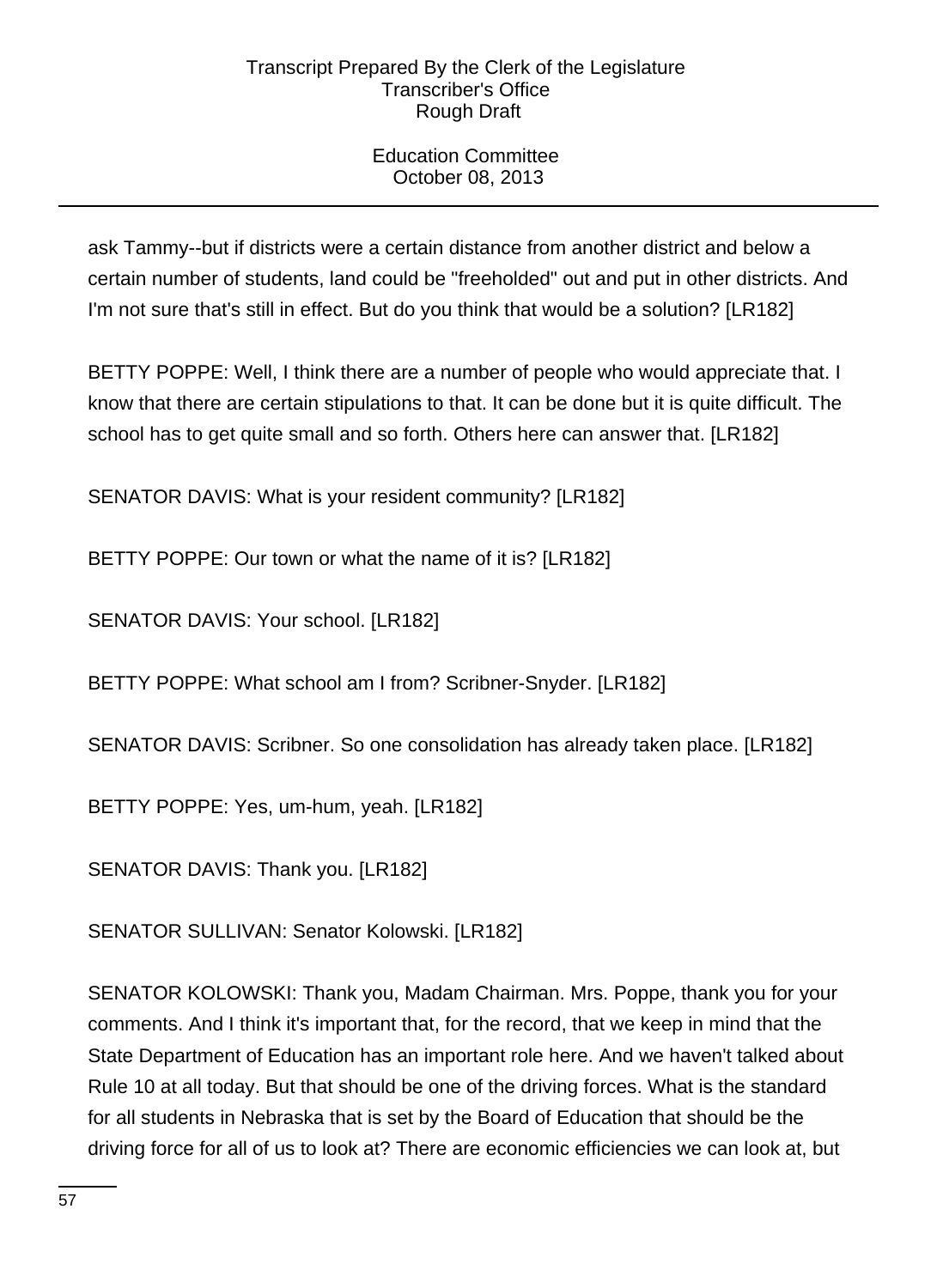Education Committee October 08, 2013

we should be driven by Rule 10 more than anything else. And then no district should have a gun put to their head saying, you must consolidate. You have choices. In every state I've been to, they are the same thing: You can pair, share, use ed technology, or consolidate. It's not just, you must consolidate. There are options and you need to look at all those kind of things as you look at the potentials for any of those to be enacted for your district or for your neighboring districts. So I just wanted to make sure we had Rule 10 mentioned somewhere today. Thank you. [LR182]

SENATOR SULLIVAN: Thank you for your testimony. Is there anyone else wishing to testify? We can't overlook our host. [LR182]

TOM CARLSTROM: They never want me to talk because I never shut up. My name is Tom Carlstrom, C-a-r-l-s-t-r-o-m. I'm the superintendent of schools here in Umonhon Nation and really appreciate you folks coming up today. Number one, I didn't have to travel anyway. (Laughter) I got Rule 10 on my notes, means you brought it up. I wanted to address that real quick. I really get scary every time our President talks about a comprehensive plan for reforming something. But as you're taking a look at school funding, there's a couple things that come to mind. I have this unique thing. I was a superintendent at Hyannis at one time. There were Class Is that closed up out there because at one time there was a Rule 10 mandate that all schools had to have indoor plumbing. And those who are old enough to remember that, they try to legislate school districts out of existence. And there was...some school districts folded up because people didn't want to be board members anymore. I heard the term "Humphrey" mentioned a couple times. I was superintendent there for five years. I've been in some unique situations. I'm in a unique situation here. But it's all about kids. I had kids in Hyannis. I had kids in Humphrey. I had kids here. One thing about it, as soon as the assessment scores come up, I bet there's no superintendent sitting out here says, Tom, I'll come up and get a busload of your kids if you want to close up your school, because why would they want them? Okay, my test scores aren't going to be very high. Over a third of the kids are special ed. My kids here wouldn't help another school district if you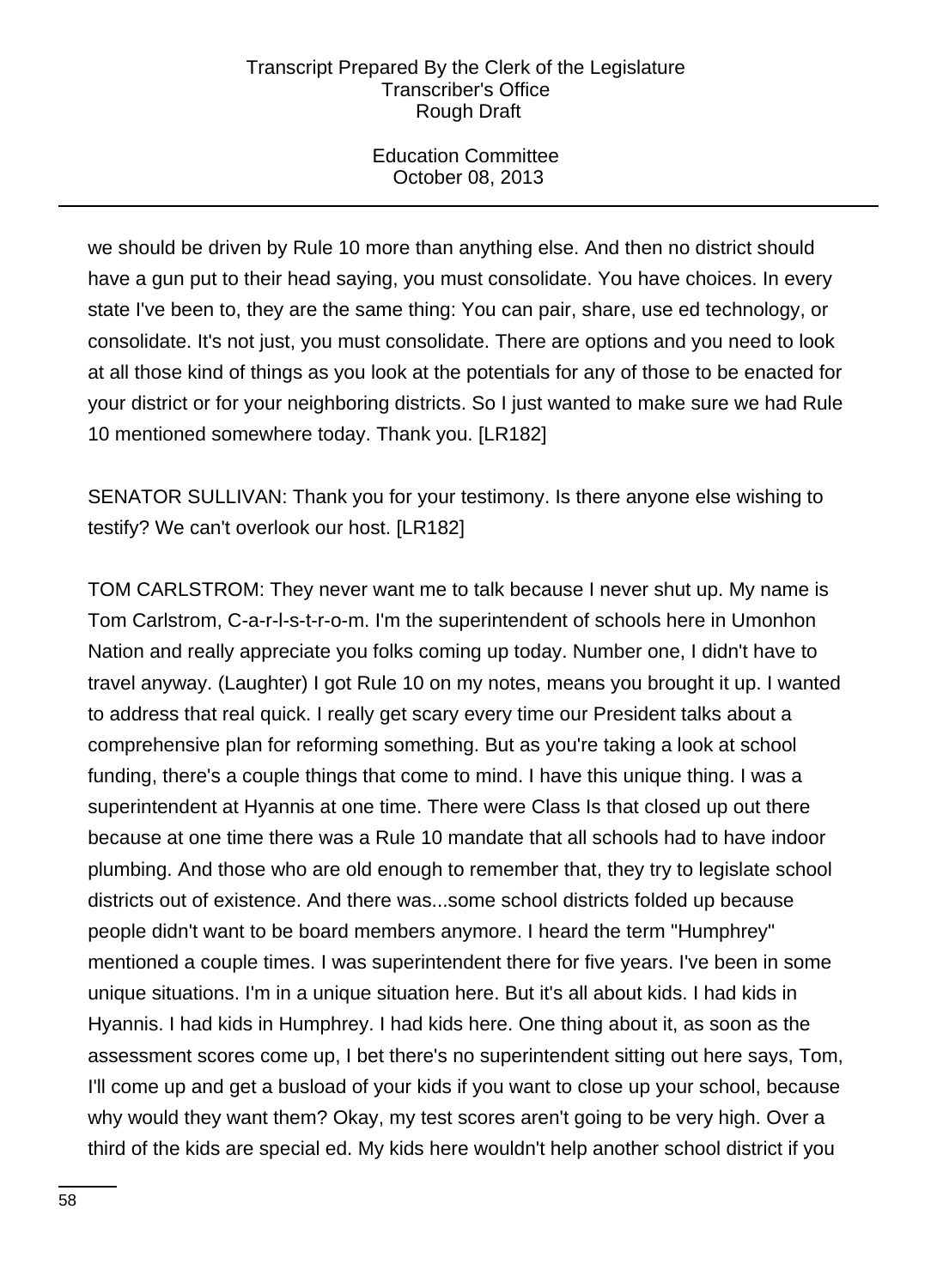Education Committee October 08, 2013

closed the school district up. There's a reason to keep school districts going. Coming back to Rule 10, my poor English teacher upstairs, we have to have 60 instructional units offered in our industrial arts...in our English language arts area. The problem with it is the state right now is talking about taking away kind of the general endorsement in that area and making these people go to more specific things. I may have to get some additional endorsements from a teacher to keep them here if we're going to keep up with that. So I have a teacher. We force him to teach seven classes so that we have all these instructional offerings even though it may only have one or two kids in some of them. But at the same time, we have this mandate kind of forced by the Legislature for the standards and assessments. So I got a teacher trying to teach all of these classes. At the same time, we're trying to focus on the assessments as well. I'll use the word "comprehensive" loosely. We really need to take a look at our education in general. We're trying to force all the schools to do everything for everybody, and at times we're losing the specific focus. Again, unfunded mandates, I have that on my term. When a third of my kids qualify for special education here, I have a lot of additional cost for special education. Nebraska goes beyond the federal mandates for it. So as we're requiring more and more for our schools, there again, there's no funding that comes along with it. Actually, we're getting less. My staff is getting tired of me saying something about doing more with less. I was going to change clothes before you people got here today. I was up on the roof with insurance adjusters because I don't have a daytime maintenance person. We just had a tornado that hit a block from the school. This hearing might have had to been held somewhere else with a little change in the weather. There's just all things going on. We're trying to do more with less. With the assessments, we had to pull staff that have to lead a lot of assessments. You know, we're just demanding more and more of our schools. There's really not any funding going with it. And actually we're pulling some time and attention away from the teaching. Again, if any of my peers out there want to come get a busload of my kids, they're not going to help their scores raise up. They're not going to help them save any money. No one wants my district because we have no evaluation. So, you know, there's a lot of things about it. So you need to take a look at the unique situation of every school in the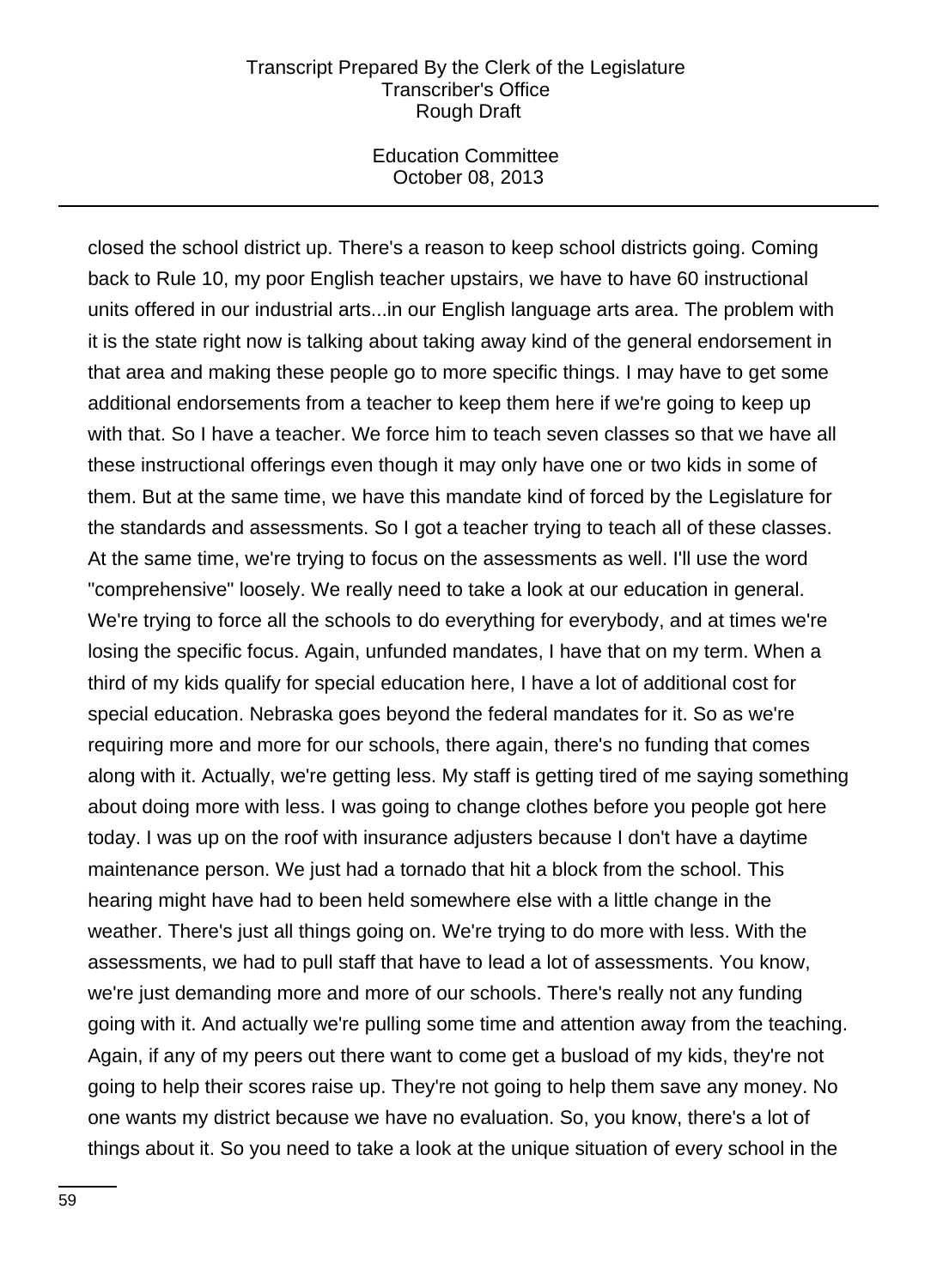Education Committee October 08, 2013

state. And there's no school that's any better than the next one. And again, I've been to Hyannis. I've been to Humphrey. I've been here. They're all unique. But, you know, we need to take a look at if there's a need to keep each and every one of the school districts functioning, how can we do it with some kind of--and again,

loose--comprehensive plan? How do we meet the needs of each individual student in each individual place? Putting them on a bus sending them somewhere else may not be the answer. But there has to be some things out there. So, again, I just urge you just to take a look at overall things. I can't fight with Omaha Public Schools. They got all these additional people that can make me look like a real country bumpkin. But I guess that's what I am. I'm all about small schools. There's a need to have them. Jon Habben led the thing off today. He makes me feel young. He was coaching football when I was in high school, coached against me or whatever. (Laughter) You know, Jon has spent a lot of time in small schools as well. There's a reason for them. There's a reason to keep them going because they do some special things. I had a parent when I was at Humphrey who testified before I think it was the...either the Education or finance committee. And she made a statement I love to repeat. And basically she said, don't punish our kids because their parents choose to live in a rural area. And it's a statement I love to repeat all over the place. Parents live where they do for a number of different reasons, but we shouldn't take it out on their kids because they're attending rural schools. So I'll cut it off there. Thank you. [LR182]

SENATOR SULLIVAN: Thank you, Tom. I appreciate it. Any questions for Mr. Carlstrom. Thank you for testimony, and thank you for hosting us here today. We really appreciate it. [LR182]

SENATOR DAVIS: Can I say one thing? [LR182]

SENATOR SULLIVAN: Yes. [LR182]

SENATOR DAVIS: I just want to say that when Mr. Carlstrom was at Hyannis he took